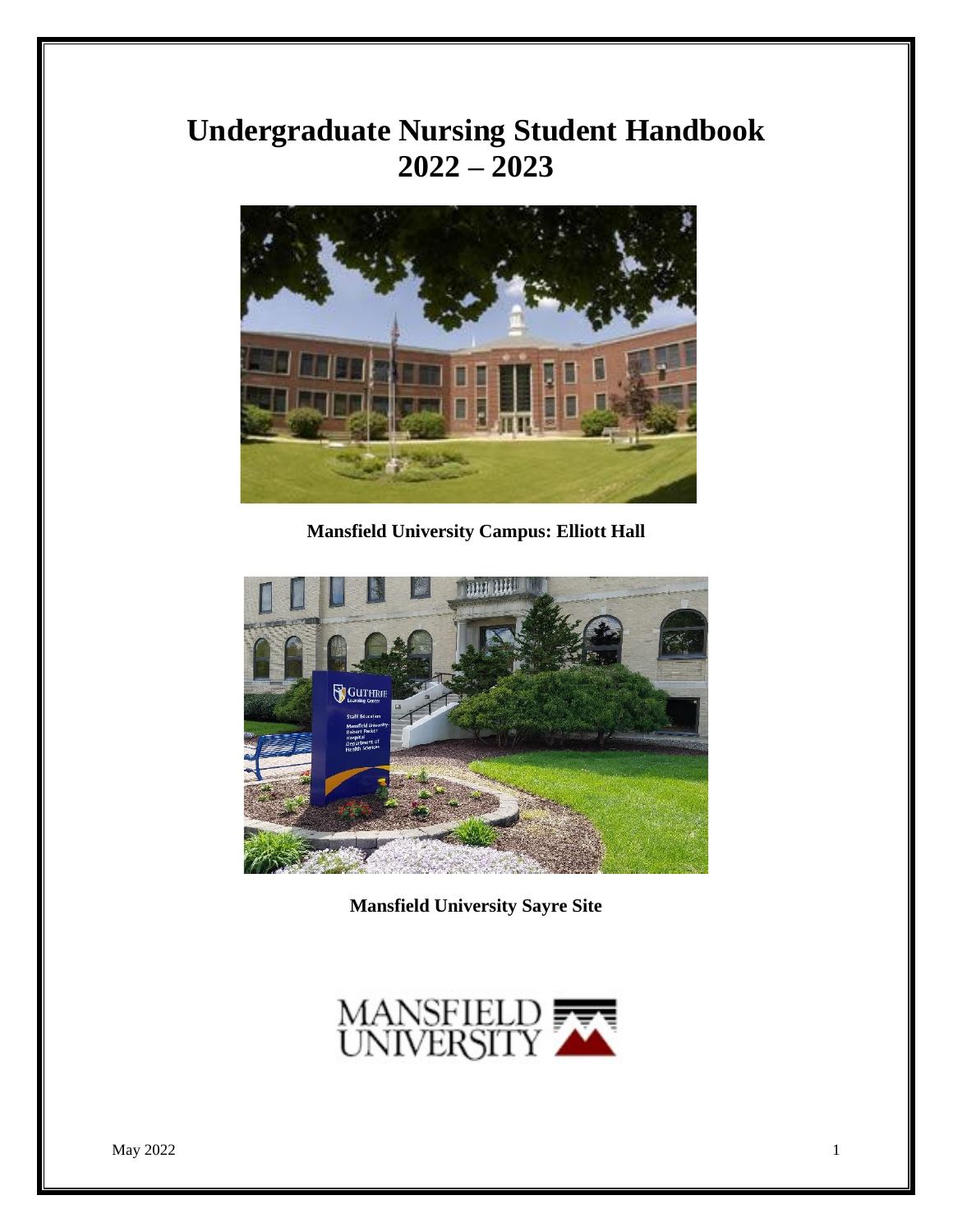| <b>TABLE OF CONTENTS</b><br>Section 1 - Admission and Transfer into the BSN Program               | Page 4             |
|---------------------------------------------------------------------------------------------------|--------------------|
| Section 2 – Nursing Program Mission, Vision, Goals and Philosophy                                 | Page 8             |
| Section 3 – Faculty and Staff Information<br>Full-time Faculty and Nursing Program Administrators | Page 9<br>Page 9   |
| Part-time Faculty                                                                                 | Page 9             |
| <b>Office Hours</b>                                                                               | Page 9             |
| <b>Faculty Responsiveness</b>                                                                     | Page 10            |
| Section 4 – End-of-Program Student Learning Outcomes                                              | Page 11            |
| <b>Nursing Courses</b>                                                                            | Page 12            |
| <b>General Education Requirements</b><br><b>BSN Plan of Study</b>                                 | Page 13<br>Page 15 |
|                                                                                                   |                    |
| Section 5 – Student Rights, Responsibilities, and Requirements                                    | Page 16            |
| Policies and Procedures Specific to the Nursing Major<br>Periodic Assessment for NCLEX Readiness  | Page 16            |
| Cell Phone and Other Personal Communication Devise                                                | Page 21<br>Page 21 |
| Program Evaluation                                                                                | Page 21            |
| Calculators                                                                                       | Page 21            |
| <b>Credit Hour Definitions</b>                                                                    | Page 21            |
| Section 6 – Student Health and Background Check Requirements                                      | Page 22            |
| Requirements to Participate in Nursing Courses and Labs/                                          | Page 22            |
| <b>Clinical Experiences</b>                                                                       |                    |
| Pennsylvania State Police Criminal Background Check<br>Pennsylvania Child Abuse History           | Page 23<br>Page 23 |
| FBI Fingerprint Background Check                                                                  | Page 23            |
| Child Abuse Recognition and Reporting                                                             | Page 23            |
| <b>Annual Health Examination</b>                                                                  | Page 24            |
| Other Clinical-Related Requirements                                                               | Page 25            |
| Uniform Information                                                                               | Page 26            |
| Dress Code                                                                                        | Page 26            |
| Section 7 – Other BSN Program Information                                                         | Page 27            |
| Americans with Disabilities                                                                       | Page 27            |
| Licensure Eligibility in Pennsylvania                                                             | Page 27            |
| American Nurses' Association Code of Ethics                                                       | Page 29            |
| Privacy and HIPPA                                                                                 | Page 29            |
| <b>Unsafe Clinical Practice</b>                                                                   | Page 30            |
| <b>Clinical Failure</b>                                                                           | Page 30            |
| Return to Clinical                                                                                | Page 31            |
| Cell Phones and Other Personal Communication Devices                                              | Page 31            |
| Professional Behavior<br>Disruptive Conduct and Workplace Violence Prevention                     | Page 31<br>Page 31 |
| <b>Student Code of Conduct</b>                                                                    | Page 32            |
| Notification of New or Existing Health Conditions                                                 | Page 33            |
| Blood or Other Potentially Infectious Materials Exposure or Injury                                | Page 33            |
| <b>Respiratory Isolation Patients</b>                                                             | Page 34            |
| Latex Sensitivity Policy                                                                          | Page 34            |
| Responsibility for Clinical Lab Experience                                                        | Page 35            |
| <b>Assignment of Clinical Laboratory Sections</b>                                                 | Page 35            |
| Transportation                                                                                    | Page 35            |
| Stethoscope                                                                                       | Page 35            |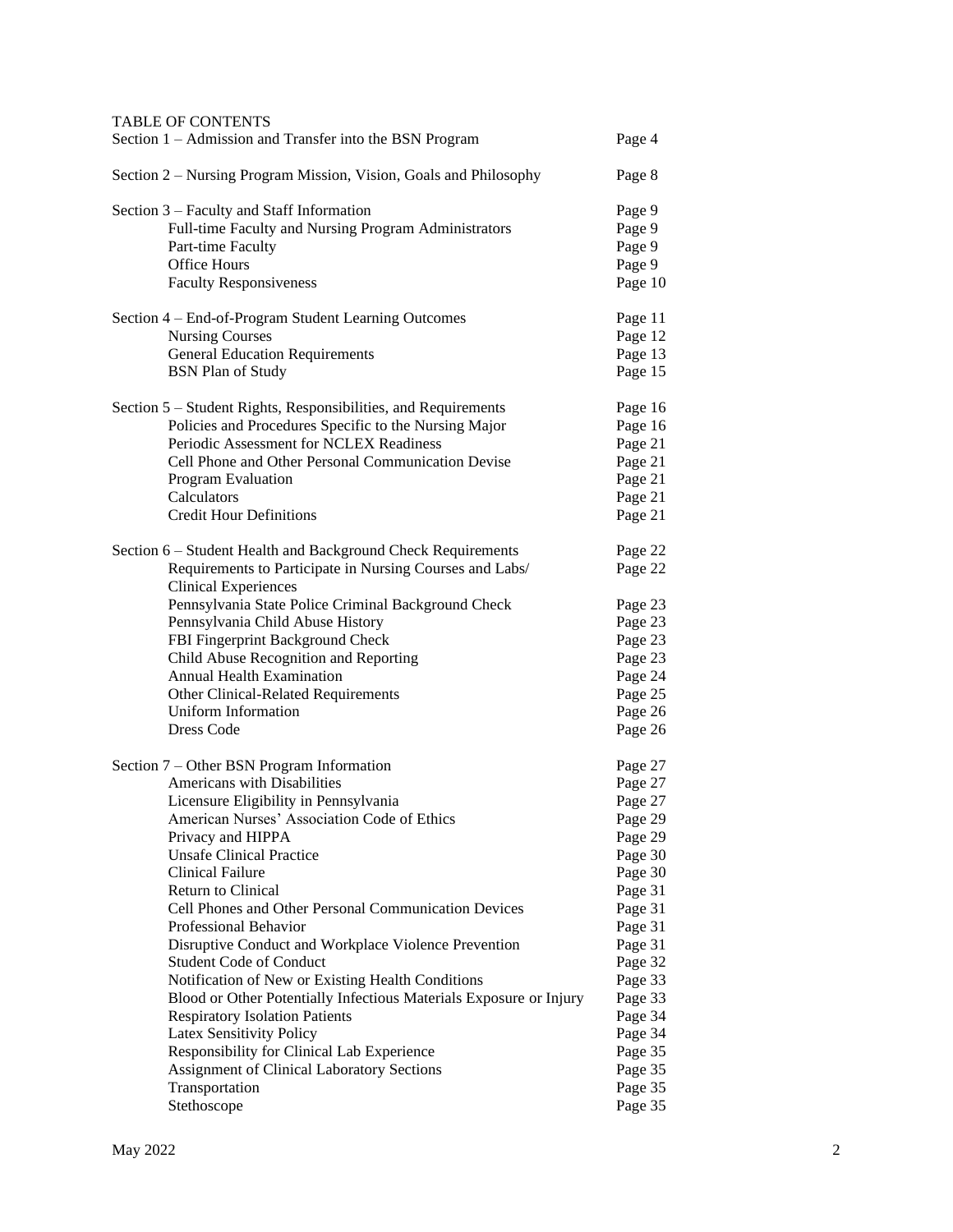| Family Educational Rights and Privacy                        | Page 35 |
|--------------------------------------------------------------|---------|
| Section 8 – Student Services Information                     | Page 36 |
| Main Campus – MU Campus Clinic                               | Page 36 |
| Sayre Site - Health Services                                 | Page 36 |
| Other Mansfield Campus Student Services                      | Page 37 |
| Services Provided by Mansfield - Sayre Site                  | Page 37 |
| <b>Coordinator of Student Services</b>                       | Page 37 |
| <b>Student Activities</b>                                    | Page 37 |
| <b>Specialized Services</b>                                  | Page 37 |
| SGA in Sayre                                                 | Page 37 |
| Housing                                                      | Page 37 |
| <b>Commuter Lounge</b>                                       | Page 38 |
| <b>Online Library Access</b>                                 | Page 38 |
| Contacts for BSN students                                    | Page 38 |
| Academic and Human Development Resources                     | Page 38 |
| <b>Student Registration and Financial Services</b>           | Page 38 |
| <b>Library Resources</b>                                     | Page 38 |
| Academic Advisement                                          | Page 39 |
| <b>Registration for All Nursing Students</b>                 | Page 40 |
| Section 9 – Miscellaneous Information                        | Page 40 |
| Accreditation Commission for Education in Nursing            | Page 40 |
| <b>Student Representatives on Nursing Program Committees</b> | Page 40 |
| <b>Class Organizations</b>                                   | Page 40 |
| <b>MUNA</b>                                                  | Page 41 |
| Due Process                                                  | Page 41 |
| E-Mail                                                       | Page 41 |
| <b>Request for References from Faculty</b>                   | Page 41 |
| <b>Transfer Credits</b>                                      | Page 41 |
| Social Media Policy                                          | Page 41 |
| Illegal Drug and Alcohol Abuse Policy and Procedure          | Page 43 |
| <b>Student Agreement Form</b>                                | Page 45 |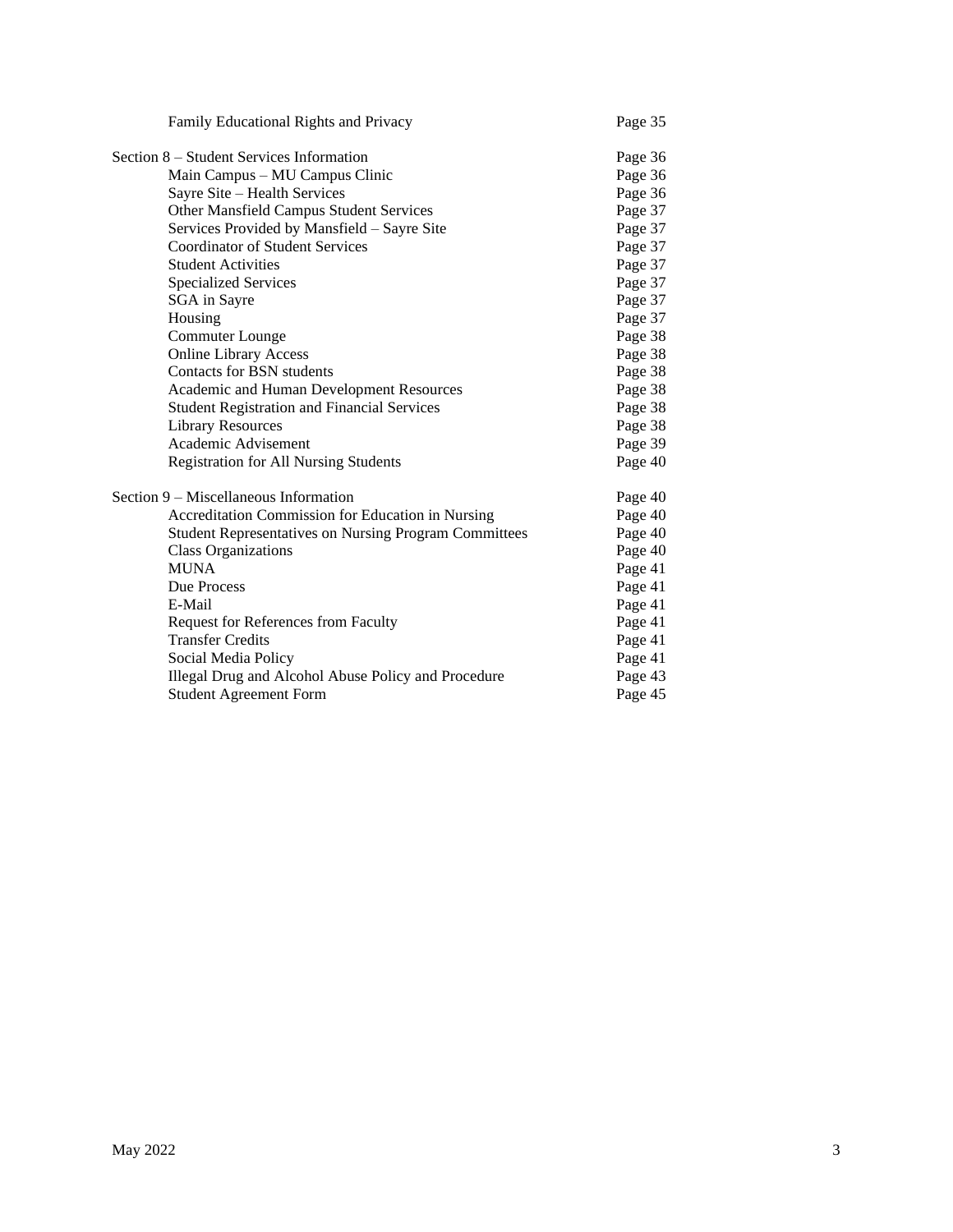## **SECTION 1: Admission and Transfer into the BSN Program**

#### **Admission to BSN Program**

Criteria for admission shall be the same as that for general admission to the University with the following exceptions. Applicants must submit satisfactory reports of medical examination with specific immunizations prior to the opening of the school term, and have completed the following subjects in high school:

English, four (4) credits History or Social Studies, three (3) credits Lab sciences, two (2) credits (Biology and Chemistry required) Math, two (2) credits, one of which must be algebra

The nursing program is looking for students who have at least a combined math and verbal score of 1060 on the SATs (2016 or later version) and a high school GPA of at least 3.25.

#### *Please note that temporary changes to admission standards for the BSN Program have been made due to COVID.*

Given the disruption of standardized testing caused by the COVID-19 pandemic, the nursing program will make an exception to requiring SAT testing for applicants seeking admission for fall 2023. In lieu of SAT scores, the nursing program seeks students who have a 3.2 GPA (approximately 85-87% average) of all high school math and science courses.

#### **Requirements for Transfer into the Nursing Major (BSN Program)**

#### **General information about transferring into the nursing major:**

- The nursing program has a limited number of seats for transfer students. Even if a prospective nursing transfer student meets admissions or transfer criteria, there is no guarantee of a seat being available in the nursing program.
- The nursing program at Mansfield University does not accept students into the BSN program who have been dismissed from other nursing programs for any reason, or if there has been a failure of any nursing course. A failure of a nursing course is defined as a C- or lower.
- It is often difficult, if not impossible, to equate nursing courses from one nursing program to another. Even if a student has successfully completed nursing courses (with passing grades of C or better) from another program, he/she may end up repeating nursing courses in the MU BSN program to avoid missing critical content. The Nursing Program Director works closely with the Transfer Student Coordinator in those cases to make the most accurate determination.
- Students who want to be considered for a seat in the nursing program, if/when available, must meet all admission criteria for the nursing program. Those are:
	- o Criteria for admission shall be the same as that for general admission to the University with the following exceptions. Applicants must submit satisfactory reports of medical examination with specific immunizations prior to the opening of the school term, and have completed the following subjects in high school:
	- o English, four (4) credits History or Social Studies, three (3) credits Lab sciences, two (2) credits (Biology and Chemistry required) (LPNs with integrated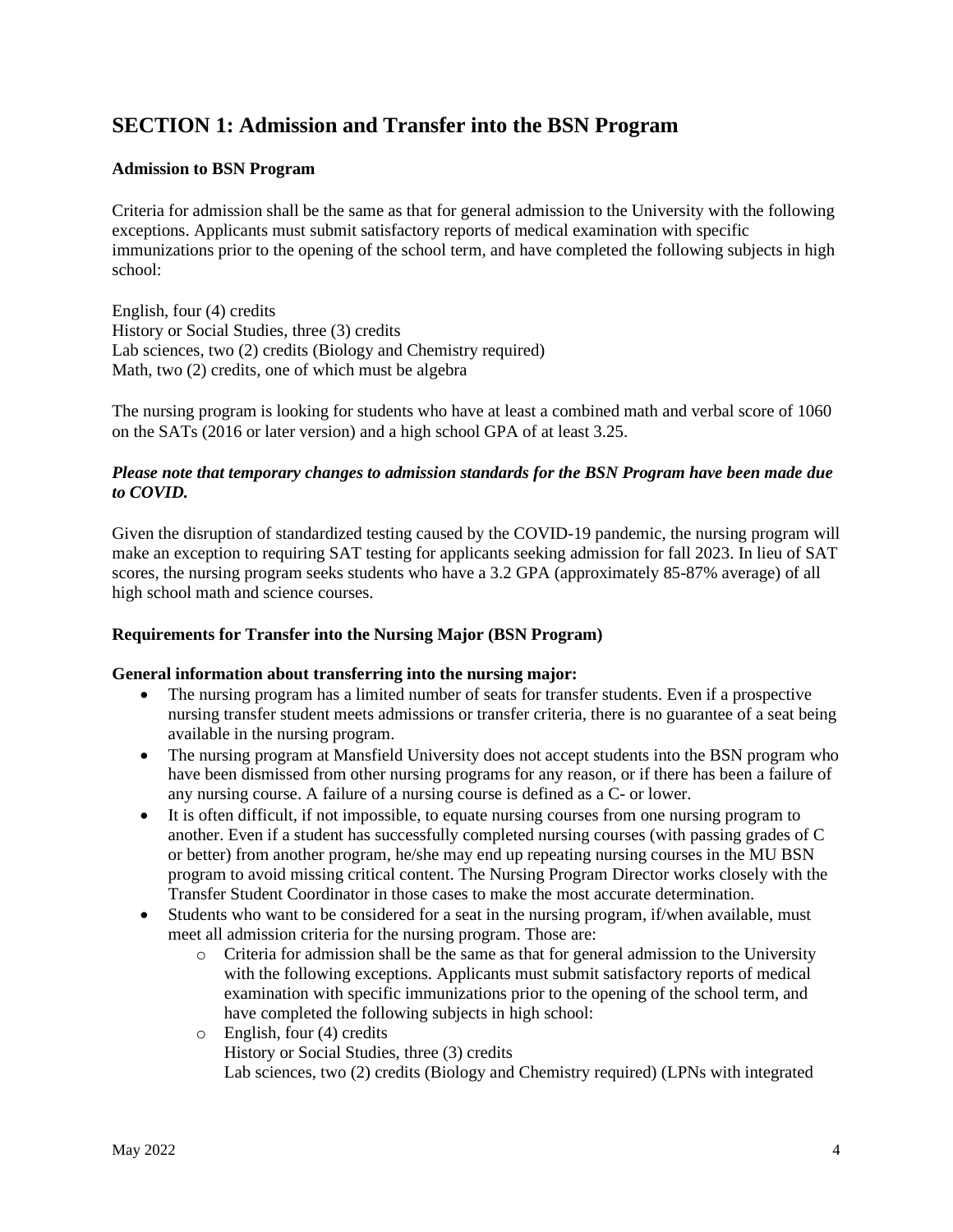curricula may meet this requirement.)

Math, two (2) credits, one of which must be algebra

- o The nursing program is looking for students who have at least a combined math and verbal score of 1060 on the SATs (2016 version or later).
- Students are only accepted for a fall semester start.

#### **Who is considered?**

- **Internal students** (current Mansfield University students):
	- o Current Mansfield University students must complete an "**Interest in Nursing Major**" form (below) during the spring semester of the current academic year in order to be considered for internal transfer into the nursing major. Eligible students will be considered for nursing major seats at either the first-year (freshman) or advanced standing (sophomore) level, pending seat availability.
- **External students**:
	- o **Students not enrolled in a major at Mansfield University must apply to the university through the admissions website:<https://admissions.mansfield.edu/>**. Eligible students will be considered for nursing major seats at either the first-year (freshman) or advanced standing (sophomore) level, pending seat availability.
- Review of student materials to determine eligibility for any available seats in the nursing program is conducted at the end of each spring semester (May-June) and students are notified thereafter. Depending upon seat availability, offers may be made throughout the summer.

#### **Nursing program admission standards for transfer students:**

- 2.7 cumulative GPA or higher in all college coursework.
	- o For current Mansfield University students, grades in ENG 0090 and MA 0090 will not be included in GPA calculation for admission to the nursing program.
	- o For students from other colleges or universities, remedial courses will not be included in GPA calculation for admission to the nursing program.
	- o For students whose high school grades and/or GPA did not meet BSN program admission criteria, the nursing program requires review a minimum of one semester of full-time college coursework (12+ credits) to determine admission eligibility. The minimum GPA of that college coursework must be 2.7 or higher.
- Grades of C or better in:
	- o **BSC 1121/1121L Human Anatomy and Physiology I and BSC 1122/1122L Human Anatomy and Physiology II** (or equivalent courses)
	- o **CHM 1110/1110L Survey of Chemistry:** Please note, this chemistry course is specific to the Mansfield University BSN Program. It is a 4-credit, one semester course that contains principles of general chemistry, organic chemistry, and biochemistry. The only equivalent of this course at Mansfield University is CHM 1111 and CHM 1112. **Students transferring into the major will be required to take CHM 1110/1110L unless they have taken CHM 1111 and CHM 1112 (or equivalent courses).**
	- o **BSC 3271 Microbiology for Health Sciences** (or equivalent course).
	- o If the student earns below a C in any of the above courses, the course may be repeated. The student will be considered for transfer upon successful completion of the course(s), earning a C or above.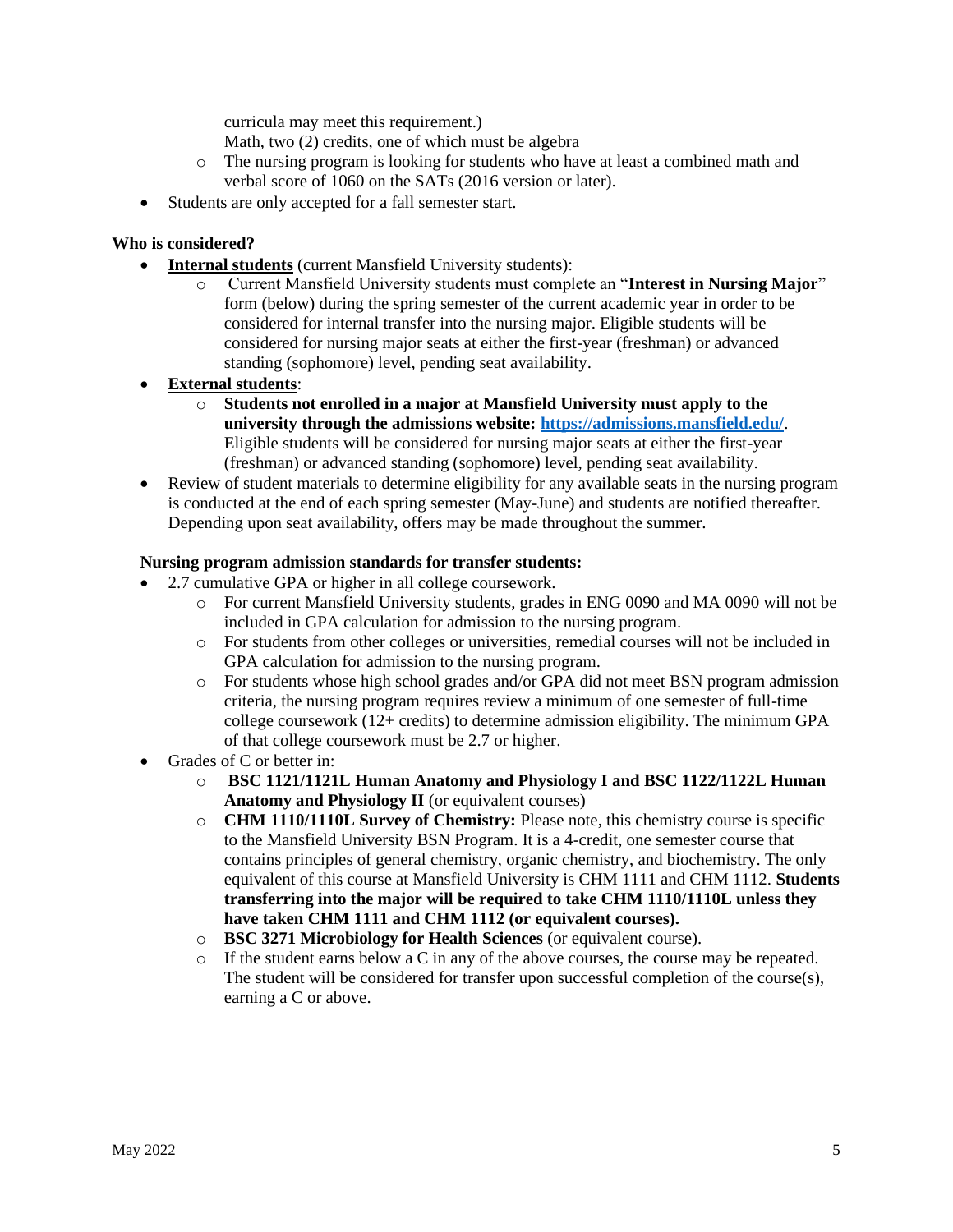#### **Seat Placement:**

- Students who have **not** completed BSC 1121/1121L and BSC 1122/1122L (or equivalent courses) will be considered for a first-year seat (freshman). Students who accept first-year BSN seat offers must note that it will take  $\frac{4 \text{ years}}{2}$  to complete the program because of the rotation of science and nursing courses.
- For students to be considered for an advanced standing seat (sophomore-level):
	- o Students must have earned 30 or more college credits
	- o Students must have a minimum of a 2.7 GPA or higher in all college coursework
	- o Students must have taken two semesters of anatomy and physiology courses (BSC 1121/1121L and BSC 1122/1122L, or equivalents), and earned a grade of C or better in those courses.
- If an advanced level seat (sophomore-level) is offered to a student, it will take the student 3 years for program completion. Students who accept advanced standing BSN seats (sophomore-level) must note that there is no method to shorten this 3-year commitment because of the way the nursing courses are rotated.
	- o If a student meets requirements for admission for an advanced standing seat (sophomore) but no seat is available at that level, the student will be offered a first-year seat, if seats are available at that level.

#### **Second degree students:**

- Students must meet the same admission criteria as above.
- There is not an accelerated option. If accepted into the freshman-level, the program will take four years to complete. If accepted into the sophomore-level, the program will take three years to complete. The freshman and sophomore years are usually more of a part-time study because of credits already earned toward the general education program.

#### **Mansfield University Early Start Program:**

• Students must have a 2.7 GPA or higher from the Early Start Program courses in order to be accepted into the BSN program.

## \* *Please note that that the terms freshman and sophomore are defined by the level/year of the nursing program, NOT the number of credits earned.*

*No students are transferred in at the junior or senior level of the BSN program.*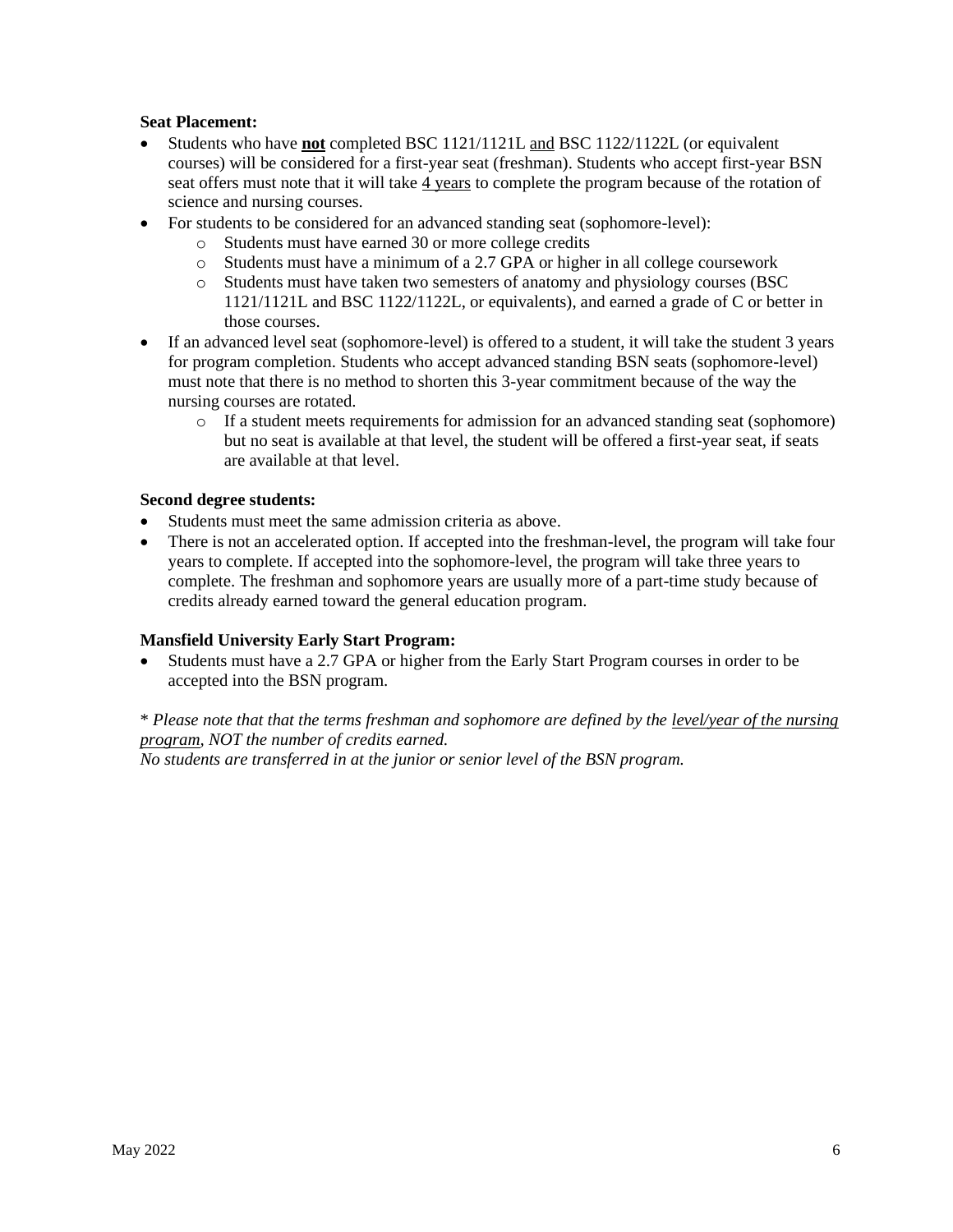#### **THIS FORM IS TO BE COMPLETED ONLY BY CURRENT MANSFIELD UNIVERSITY STUDENTS**

#### **External students must apply to Mansfield University through the admissions website:**  <https://admissions.mansfield.edu/>

#### **Mansfield University Department of Nursing and Allied Health Sciences Interest in Nursing Major Form**

**Internal students will be considered for transfer into the nursing major at either freshman or sophomore level, based on the student's GPA, science course grades, and availability of seats. Completing this form and meeting program standards does not mean students will be automatically admitted to the nursing program.** 

#### **Nursing program admission standards for internal transfer students:**

- 2.7 cumulative GPA or higher. (Grades in ENG 0090 and MA 0090 will not be included in GPA calculation for admission to the nursing program).
- Grades of C or above in:
	- o BSC 1121, BSC 1122 or equivalent courses
	- o CHM 1110, BSC 3271 or equivalent courses
	- $\circ$  If the student earns less than a C in any of these courses, the course must be repeated. The student will be considered for transfer upon successful completion of the course, earning a C or above.

#### **Please note the following:**

- Students who have **not** completed BSC 1121 and BSC 1122 (or equivalent courses) will be considered for admission into freshman level. It takes four years to complete the program from the freshman level.
- Students who have completed BSC 1121 **and** BSC 1122 (or equivalent courses) will be considered for admission into sophomore level. It takes four years to complete the program from the sophomore level.
	- o If a student meets requirements for admission at the sophomore level but no seat is available, the student will be offered a seat at the freshman level, if seats are available.

#### **The Nursing Program reviews transcripts after completion of the spring semester. Students will be notified beginning in late-May or early June. Depending upon seat availability, offers may be made throughout the summer.**

Return this form to the Department Secretary (Sayre Site), Laurie Kinsman by email to [lkinsman@mansfield.edu.](mailto:lkinsman@mansfield.edu)

Student's Signature: \_\_\_\_\_\_\_\_\_\_\_\_\_\_\_\_\_\_\_\_\_\_\_\_\_\_\_\_\_\_\_\_\_\_\_\_\_\_\_\_\_\_\_\_\_\_\_\_\_\_\_\_\_\_\_\_\_\_\_\_\_\_

Date of Signature: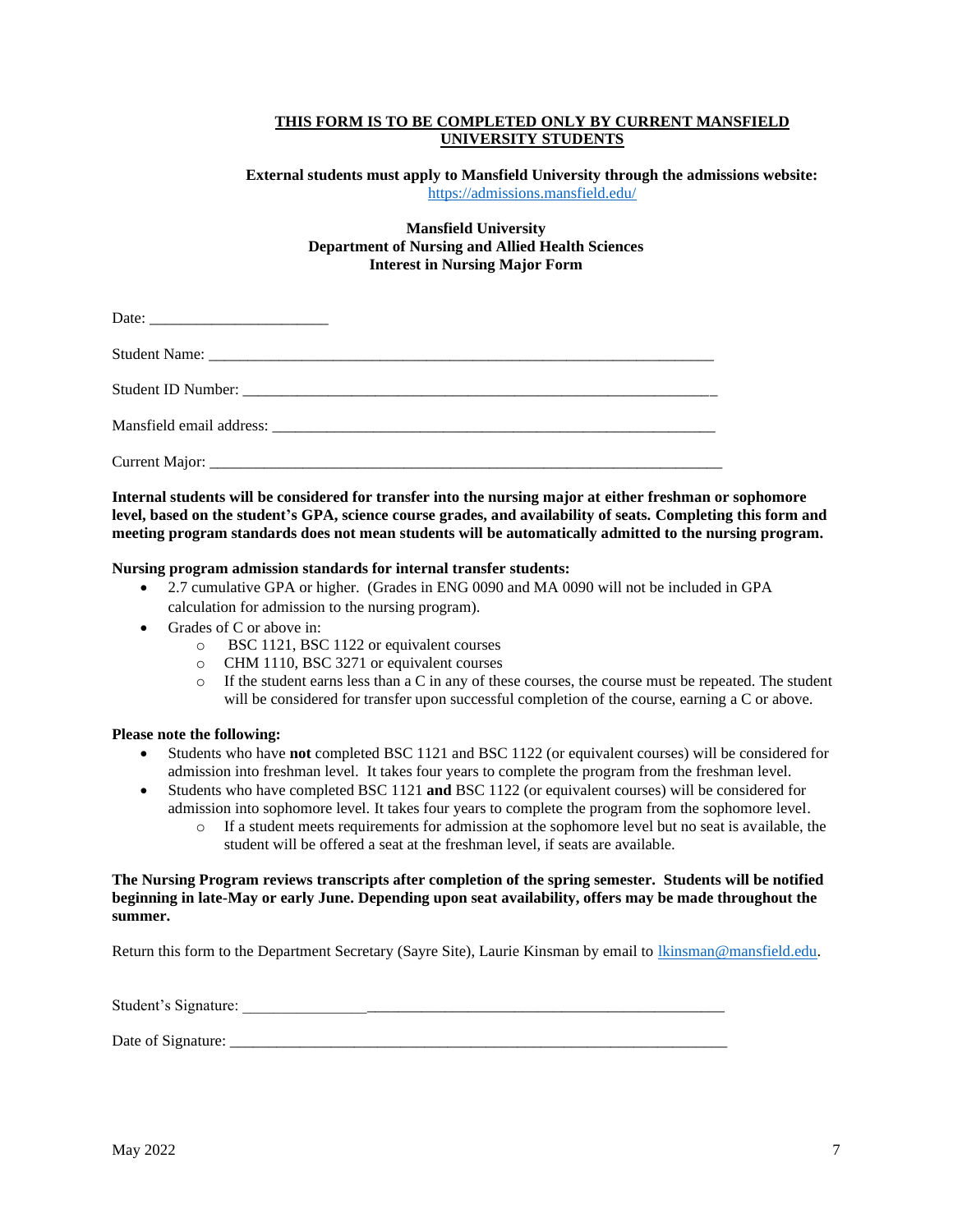## **SECTION 2: Nursing Program Mission, Vision, Values, Goals and Philosophy**

**Mission**: To provide a caring and innovative learning environment that is grounded in the liberal arts and emphasizes character, scholarship, culture and service. The Mansfield University BSN Program prepares graduates who possess the knowledge and skills to be proficient in beginning practice and leadership. **Vision:** To be recognized for a caring and innovative nursing faculty that possess the knowledge and skills to prepare graduates who are proficient in contemporary nursing practice.

### **Core Values**:

- respect for others
- integrity
- innovation
- diversity
- caring
- collaboration
- accountability
- passion for life-long learning
- student centered learning

#### **Goals**

We will attract and retain qualified applicants to our program.

We will provide an environment that promotes engaged learning.

We will facilitate the mentoring of faculty and students that promotes professional growth.

#### **Nursing Program Philosophy**

The nursing faculty, in accordance with the mission and creed of Mansfield University, collaborate with the faculty of other disciplines to create a supportive learning environment that provides nursing students with an educational experience that blends arts and humanities, natural and social sciences, and professional nursing studies. We are committed to creating a supportive learning environment for nursing students; one that is based on a humanistic approach and values innovation, diversity, and caring. Nursing faculty strive to provide a positive learning environment that fosters mutual respect and encourages students to take an active role in their education.

The nursing faculty believes that:

- Nurse educators advance the science of nursing through teaching, scholarship, and service.
- Student success is promoted through a flexible, student centered learning environment. that encourages the development of critical thinking through reflection on learning
- Faculty are facilitators of learning who demonstrate integrity and accountability.
- Innovative teaching is integral to student success.
- Learning is a life-long process that results in change.

Baccalaureate nursing education prepares generalist nurses who work collaboratively with other disciplines to provide nursing care to individuals, families, and communities to promote optimal health. Baccalaureate nursing education provides a foundation for graduate education.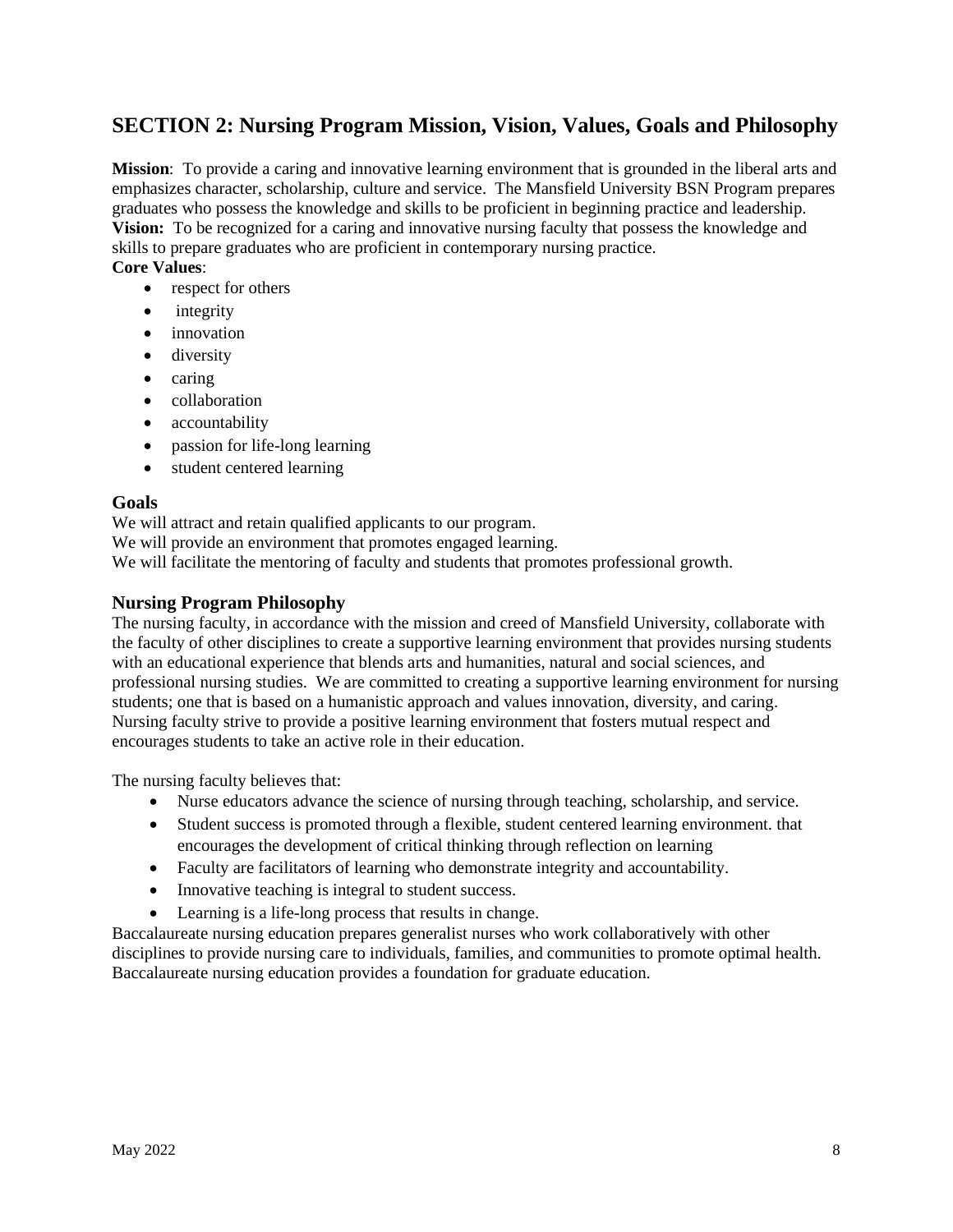## **SECTION 3: Faculty Information**

## **FULL-TIME FACULTY**

| <b>Faculty Name and Contact Information</b>                                                                                                                                 | <b>Faculty Education Information</b>                                                                                                                                            |
|-----------------------------------------------------------------------------------------------------------------------------------------------------------------------------|---------------------------------------------------------------------------------------------------------------------------------------------------------------------------------|
| <b>Jennifer Carapella</b><br>MU Campus (fall), Elliott Hall, Room 203C<br>Sayre Site (spring), Patterson Building, Room 210<br>570-662-4521 (fall)<br>570-887-4677 (spring) | Ph.D. - Nursing, Indiana University of Pennsylvania<br>M.S.N. - Nursing, Mansfield University<br>B. S. - Nursing, Daemen College<br>A.A.S. – Nursing, Corning Community College |
| <b>Jamie Klesh</b><br>Sayre Site, Patterson Building, Room 209<br>570-887-4724                                                                                              | Ph.D. - Nursing, Binghamton University<br>M.S. with FNP Certification - Binghamton University<br>B.S.N. - Nursing, Mansfield University                                         |
| Vicki Kotchka<br>Sayre Site, Patterson Building, Room 203<br>570-887-4722                                                                                                   | M.S.N. - Mansfield University<br>B.S.N. - Mansfield University<br>A.A.S. - Mesa Community College                                                                               |
| <b>Nancy Runyan</b><br>Sayre Site (fall), Patterson Building, Room 208<br>570-887-4747 (fall)<br>MU Campus (spring), Elliott Hall, Room 203C<br>570-662-4522 (spring)       | M.S.N. - Nursing, University of Phoenix<br>A.A.S. - Nursing, Corning Community College<br>B.A. - Psychology, Indiana University of Pennsylvania                                 |
| <b>Tanya Seymour</b><br>Sayre Site, Patterson Building, Office 205<br>570-887-4610                                                                                          | M.S.N. - Nursing/Education, University of Phoenix<br>B.S.N. - Nursing, Mansfield University                                                                                     |
| <b>Christine Varner</b><br>Sayre Site, Patterson Building, Room 206<br>570-887-4733                                                                                         | D.N.P. - Edinboro/Clarion Universities<br>M.S.N. – Nursing, University of Phoenix<br>B.S.N. - Nursing, Mansfield University<br>C.S.N. - Certified School Nurse                  |

### **INTERIM ASSOCIATE DEAN OF NURSING**

Dr. Kim Olszewski Breiner Family Endowed Professorship of Nursing Associate Professor Graduate Program Coordinator DNP and NP Program Coordinator Bloomsburg University 400 E. 2nd St. Bloomsburg, PA 17815 Phone: 570.389.4613 Email: [kolszews@bloomu.edu](mailto:kolszews@bloomu.edu)

### **CHAIRPERSON OF NURSING**

*To be announced*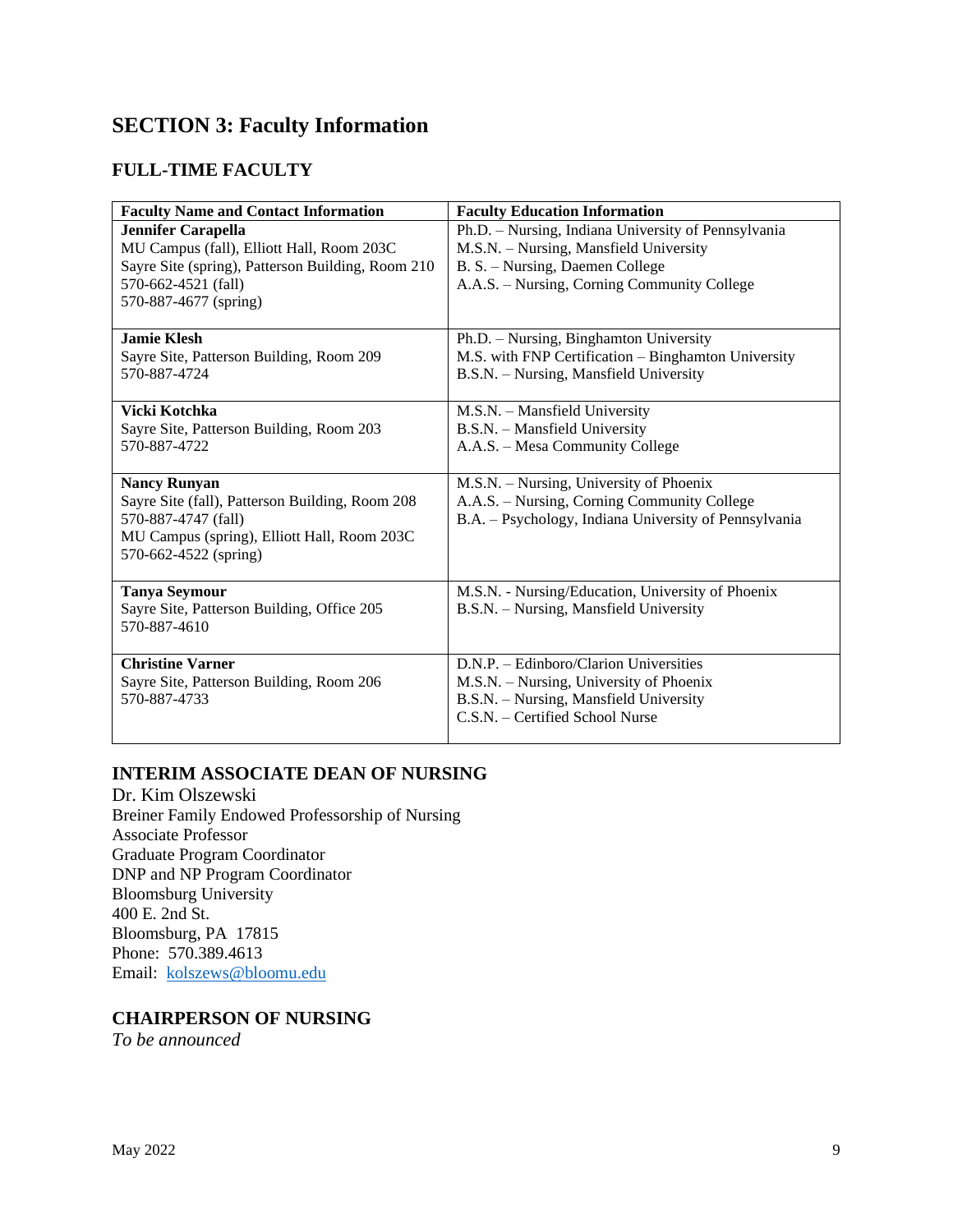## **PART-TIME FACULTY**

Contact information for part-time faculty can be found in individual course syllabi or through full-time course faculty.

## **OFFICE HOURS**

Faculty office hours have been selected to allow students to meet with their advisor or course faculty member(s). Weekly hours will be posted by each faculty member and listed in course syllabi. If posted times are not feasible for the student, he/she should reach out to the faculty member to set up an appointment for another time. Office hours are usually on a "first come, first serve" basis. If a student needs a specific time/date, he/she should reach out directly to the faculty member to set up an appointment.

#### **FACULTY RESPONSIVENESS**

#### **Responsiveness to Nursing Program Students related to written work**

Faculty and students need to have a "working timetable" for the return of written work, whether the work is submitted for a regularly scheduled course, independent work of the student, and/or professional dissemination. The expectation is that faculty will return students written work within 10 business days of submission, unless otherwise negotiated or specified. The turnaround time depends, of course, on the volume of work to be reviewed and the nearness of deadlines. Faculty should publish their planned turnaround time in course syllabi and discuss the same with students enrolled in independent studies or research project/thesis/dissertation courses.

#### **Email and voice mail**

Despite the instantaneous nature of email and the ability of voice mail messages to be left for faculty almost around the clock, immediate response to such messages is not expected or even feasible. Nonetheless, in most circumstances most email and voice mail messages should be able to be responded to within 2 business days. Cell phone calls or text messages should only be used for emergency situations where email may not be available such as for clinical situations. Students will follow the guidelines set by each course instructor regarding the use of text messages and cell phones in the course syllabus.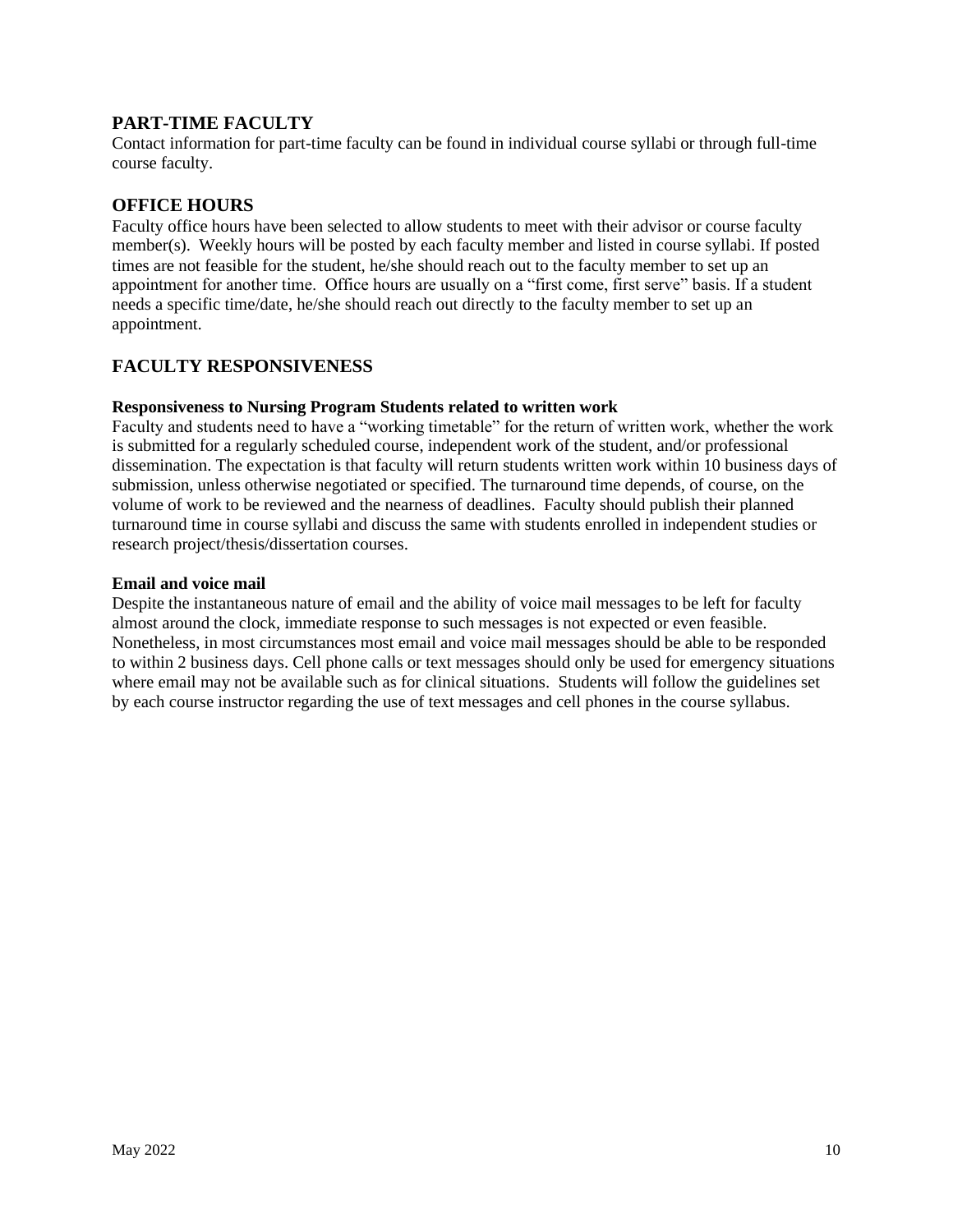## **SECTION 4: End-of-Program Student Learning Outcomes, Nursing Courses List, and Plan of Study**

## **BSN END-OF-PROGRAM STUDENT LEARNING OUTCOMES**

|    | <b>End-of-Program Student Learning Outcomes</b><br>(EPSLOs)                                                                                                                                                                            | <b>Sample Assessment Methods for End-of-Program</b><br><b>Student Learning Outcomes</b>                             |
|----|----------------------------------------------------------------------------------------------------------------------------------------------------------------------------------------------------------------------------------------|---------------------------------------------------------------------------------------------------------------------|
| 1. | Demonstrate clinical judgment through the<br>application of theories, concepts and research from<br>the scientific, humanistic, and nursing disciplines.                                                                               | HESI proctored exams, including Exit Exam<br>NUR 4490 Clinical evaluation tool<br>Senior Experience evaluation tool |
| 2. | Implement therapeutic nursing interventions in the<br>care of individuals, families and communities<br>utilizing the nursing process in compliance with the<br>ANA's Nursing: Scope and Standards of Practice<br>(2021).               |                                                                                                                     |
| 3. | Integrate communication skills required for the role<br>of a generalist professional nurse as a practitioner,<br>educator, collaborator, leader and advocate in<br>providing health care for individuals, families and<br>communities. |                                                                                                                     |
| 4. | Demonstrate legal, ethical, and professional<br>behaviors and accountability in all nursing roles.                                                                                                                                     |                                                                                                                     |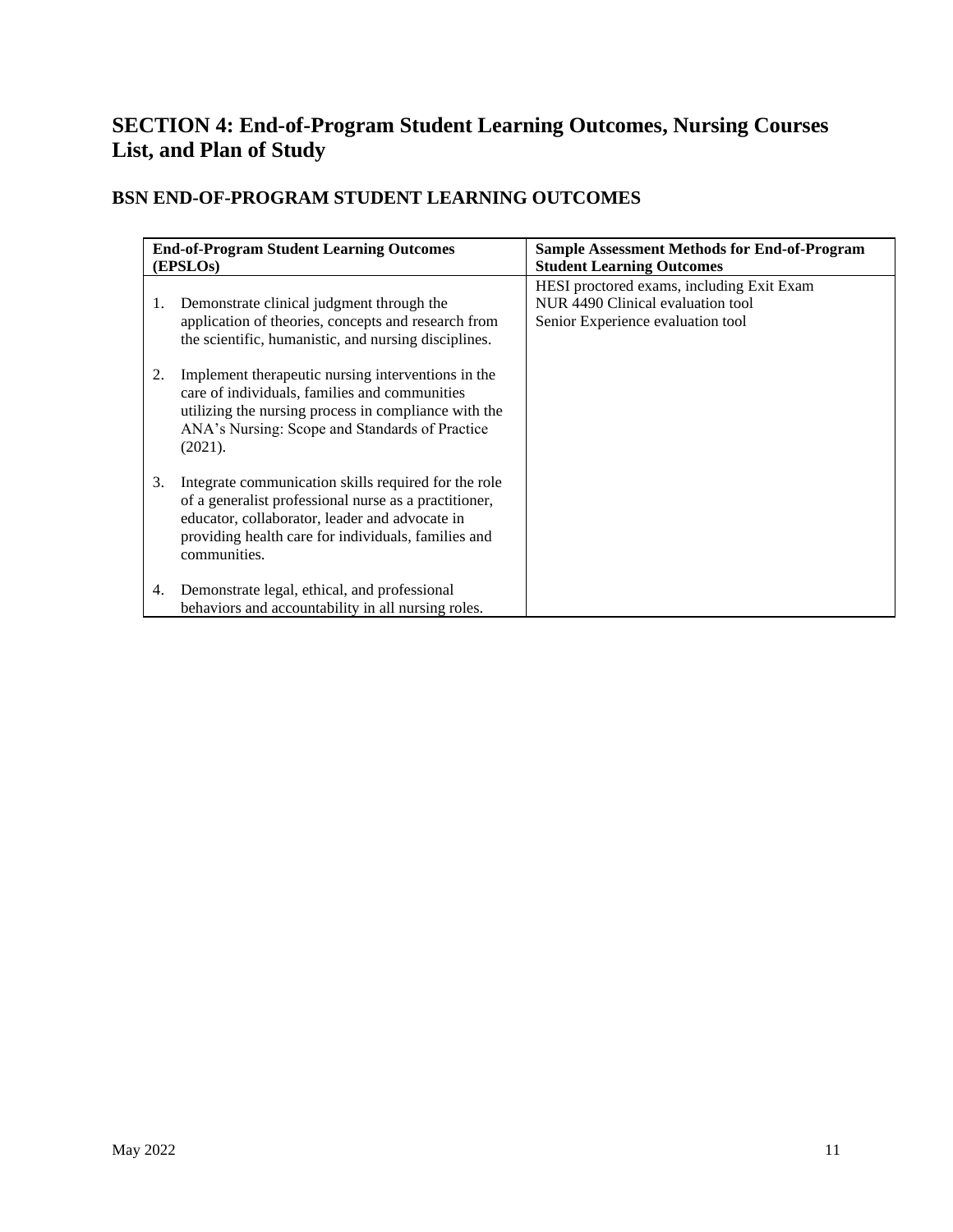### **NURSING COURSES:**

For most current descriptions and information about pre-requisites/co-requisites, see the most current Mansfield University Undergraduate Catalog (http://catalog.mansfield.edu)

**NUR 1100: FOUNDATIONS FOR PROFESSIONAL NURSING** (2 credits)

**NUR 3270: INTRODUCTION OF PROFESSIONAL NURSING I / HEALTH ASSESSMENT (**2 credits didactic; 1 credit lab)

**NUR 3271: INTRODUCTION TO PROFESSIONAL NURSING II** (4 credits: 3 credits didactic/1 credit clinical)

**NUR 3361: INTRODUCTION TO NURSING RESEARCH** (2 credits)

**NUR: 3370 NURSING CARE OF THE ADULT CLIENT** (8 credits: 4 credits didactic/4 credits clinical)

**NUR 3371: NURSING CARE OF CHILDBEARING AND CHILDREARING FAMILIES** (8 credits: 4 credits didactic/4 credits clinical)

**NUR 3391: THE PATHOPHYSIOLOGIC AND PHARMACOLOGIC BASES OF NURSING I** (3 credits)

**NUR 3392: THE PATHOPHYSIOLOGIC AND PHARMACOLOGIC BASES OF NURSING II** (3 credits)

**NUR 4402: WOMEN'S HEALTH ISSUES** (3 credits; elective)

**NUR 4410: ALTERNATIVE AND COMPLEMENTARY THERAPIES** (3 credits; elective)

**NUR 4411: CASE STUDIES IN NURSING** (3 credits**)**

**NUR 4412: MENTAL HEALTH CARE: PAST, PRESENT, FUTURE** (3 credits; elective)

**NUR 4433: HEALTH PROMOTION AND DISEASE PREVENTION STRATEGIES** (3 credits; elective)

**NUR 4456: GERIATRIC SYNDROMES** (3 credits; elective)

**NUR 4465: RURAL HEALTH ISSUES** (3 credits; elective)

**NUR 4471: COMMUNITY HEALTH NURSING** (6 credits: 3 credits didactic/3 credits clinical).

**NUR 4472: MENTAL HEALTH NURSING** (6 credits: 3 credits didactic/3 credits clinical).

**NUR 4480: LEADERSHIP PRINCIPLES AND QUALITY IMPROVEMENT IN NURSING PRACTICE** (3 credits).

**NUR 4490: CARE OF THE CLIENT WITH MULTISYSTEM STRESSORS** (8 credits: 3 credits didactic/ 5 credits clinical).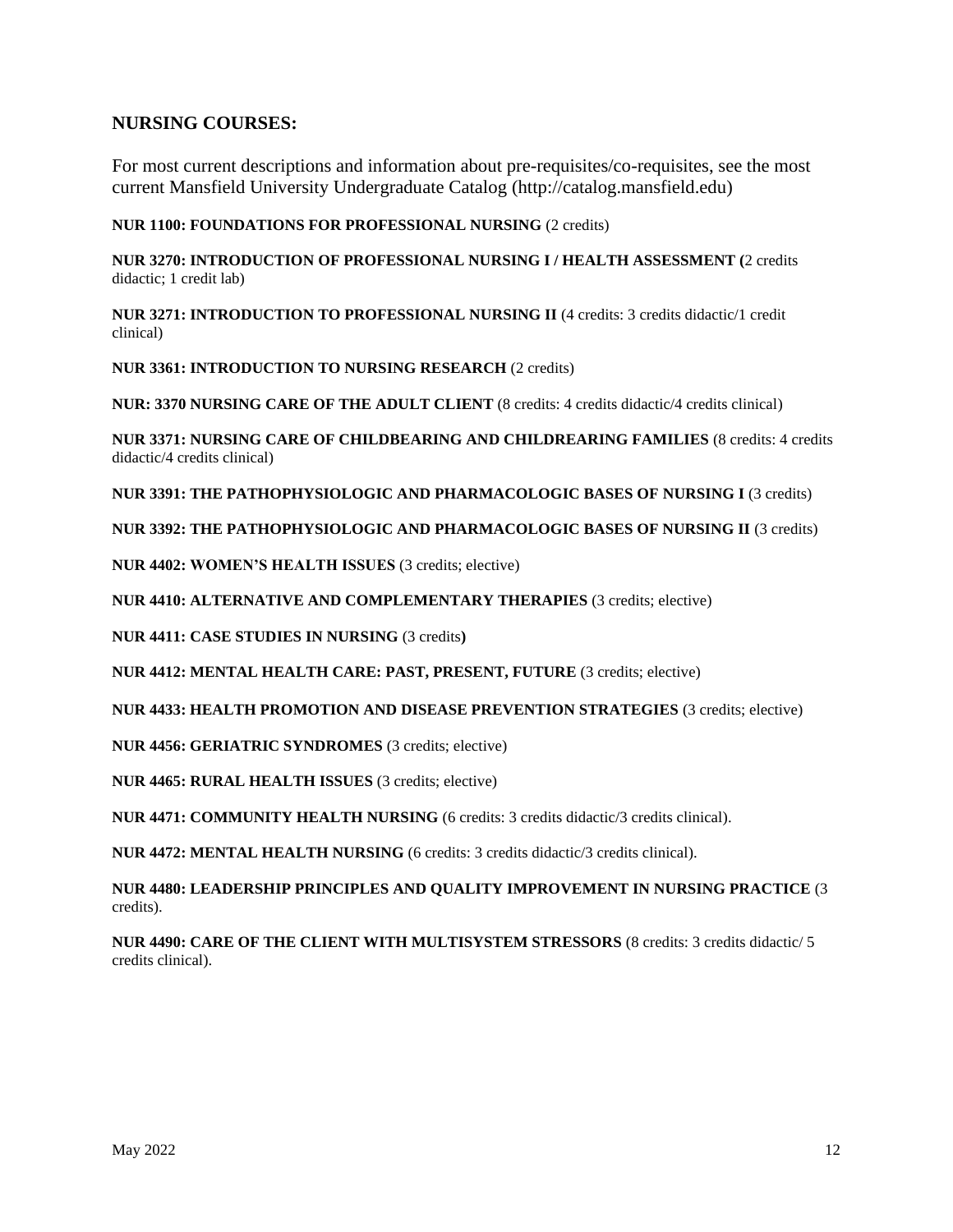#### **GENERAL EDUCATION REQUIREMENTS FOR NURSING STUDENTS A. Foundations of Knowledge (12 SH)**

| Course Name                  | SН | Date Taken |
|------------------------------|----|------------|
| FYS 1100: First Year Seminar |    |            |
| ENG 1112: Composition I      |    |            |
| ENG 3313: Composition II     |    |            |
| <b>Oral Communication</b>    |    |            |

#### **B. Approaches to Knowledge (18-20 SH)**

#### **Humanities (6 SH) (Must have different prefixes)**

| <b>Course Name</b> | C1<br>IJΠ | Date Taken |
|--------------------|-----------|------------|
|                    | . .       |            |
|                    |           |            |

#### **Natural and Physical Sciences (3-4 SH)**

| Course Name                            | Taken<br>⊃ate≐ |
|----------------------------------------|----------------|
| Survey of Chemistry (CHM 1110 and lab) |                |

#### **Social and Behavioral Sciences (6 SH) (Must have different prefixes)**

| l Course Name                         | Date Taken |
|---------------------------------------|------------|
| Introduction to Psychology (PSY 1101) |            |
| Introduction to Sociology (SOC 1101)  |            |

#### **Mathematics (3 SH)**

| Course Name                          | $\mathbf{C}$ $\mathbf{L}$ | Date<br>Taken |
|--------------------------------------|---------------------------|---------------|
| Introduction to Statistics (MA 1125) | $\overline{\phantom{a}}$  |               |

### **C. Unity and Diversity of Humanity (12 SH)**

#### **Global Perspectives**

#### **Option 1 -- 6 SH in same foreign language OR**

### **Option 2 – 6 SH of Western and Non-Western Culture (option 2 must have different prefixes)**

| ___<br>.<br>___<br>.<br>_ _ _ _ _ _ |                    | _______<br>____ |
|-------------------------------------|--------------------|-----------------|
| Course Name                         | CT 1<br><b>DIT</b> | Date Taken      |
|                                     |                    |                 |
|                                     | . .                |                 |

#### **Themes**

#### **6 SH from at least two**

| Course Name                                  | Date Taken |
|----------------------------------------------|------------|
| Ethics and Civic Responsibility (PHL 3380 –  |            |
| <b>Healthcare Ethics</b>                     |            |
| Personal Sustainability (DIT 2211 – Intro to |            |
| Nutrition)                                   |            |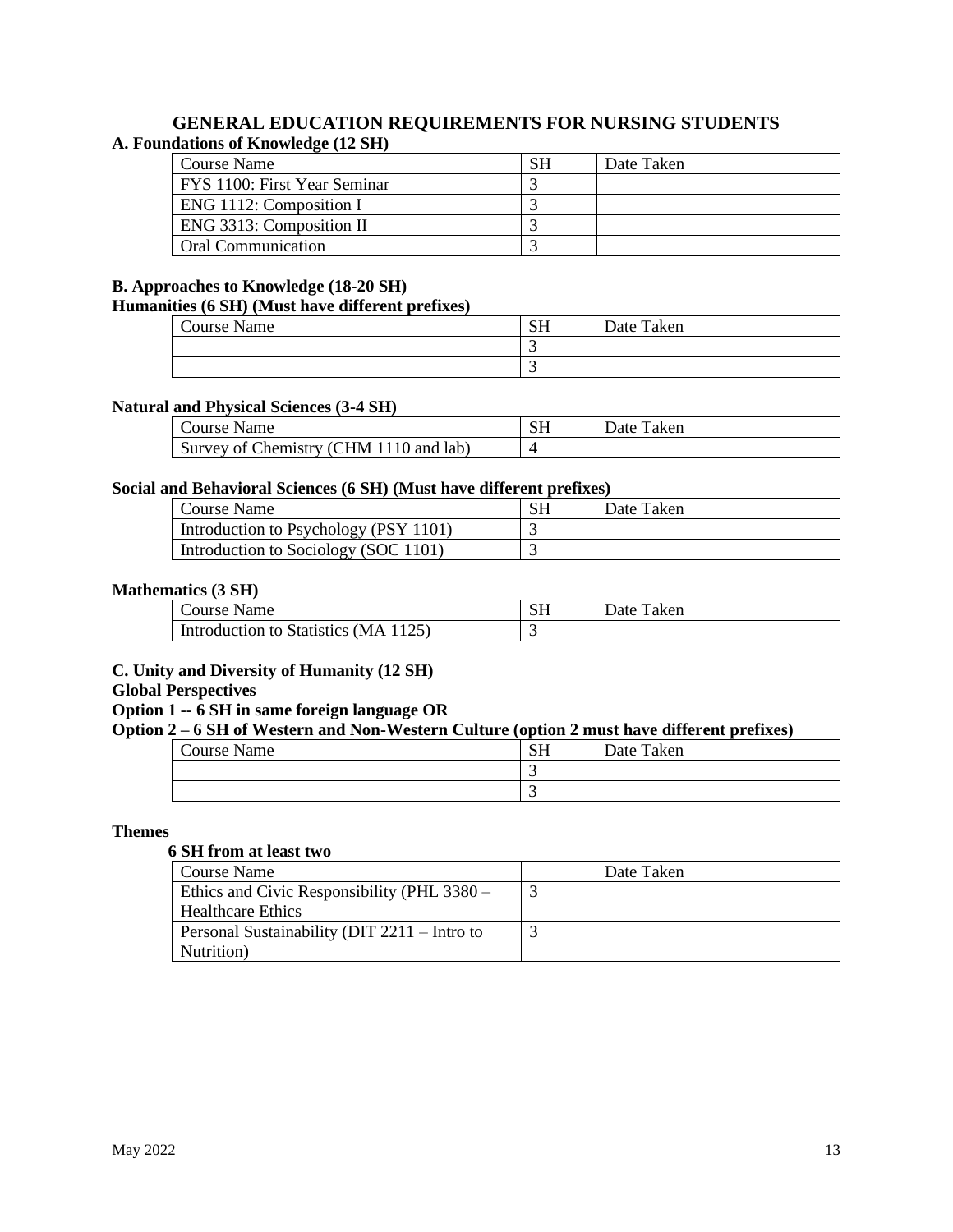| <b>COURSES REQUIRED FOR NURSING MAJOR (77 SH)</b> |  |  |
|---------------------------------------------------|--|--|
|                                                   |  |  |

| Course Name                                   | <b>SH</b>      | Date Taken |
|-----------------------------------------------|----------------|------------|
| Anatomy and Physiology I (BSC 1121 and lab)   | $\overline{4}$ |            |
| Anatomy and Physiology II (BSC 1122 and lab)  | $\overline{4}$ |            |
| Microbiology for the Health Sciences (BSC     | $\overline{4}$ |            |
| 3271 and lab)                                 |                |            |
| Health Care Ethics (PHL 3380)                 | 3              |            |
| Foundations of Prof. Nursing (NUR 1100)       | $\overline{2}$ |            |
| Introduction to Prof. Nursing I/Health        | 3              |            |
| Assessment (NUR 3270)                         |                |            |
| Introduction to Prof. Nursing II (NUR 3271)   | 4              |            |
| Introduction to Nursing Research (NUR 3361)   | $\overline{2}$ |            |
| Nursing Care of the Adult Client (NUR 3370)   | 8              |            |
| Nursing Care of Childbearing/Childrearing     | 8              |            |
| Families (NUR 3371)                           |                |            |
| Pathopharmacologic Bases of Nursing I (NUR    | 3              |            |
| 3391)                                         |                |            |
| Pathopharmacologic Bases of Nursing II (NUR   | 3              |            |
| 3392)                                         |                |            |
| Community Health Nursing (NUR 4471)           | 6              |            |
| (Capstone in this course)                     |                |            |
| Mental Health Nursing (NUR 4472)              | 6              |            |
| Leadership Principles and Quality Improvement | 3              |            |
| in Nursing Practice (NUR 4480)                |                |            |
| Care of the Client with Multisystem Stressors | 8              |            |
| (NUR 4490)                                    |                |            |
| Case Studies in Nursing (NUR 4411)            | 3              |            |
| <b>Nursing Elective</b>                       | 3              |            |

Total: 120 Credits for Graduation

\*Some students need a free elective (3 credits) to get to the 120 credits for graduation.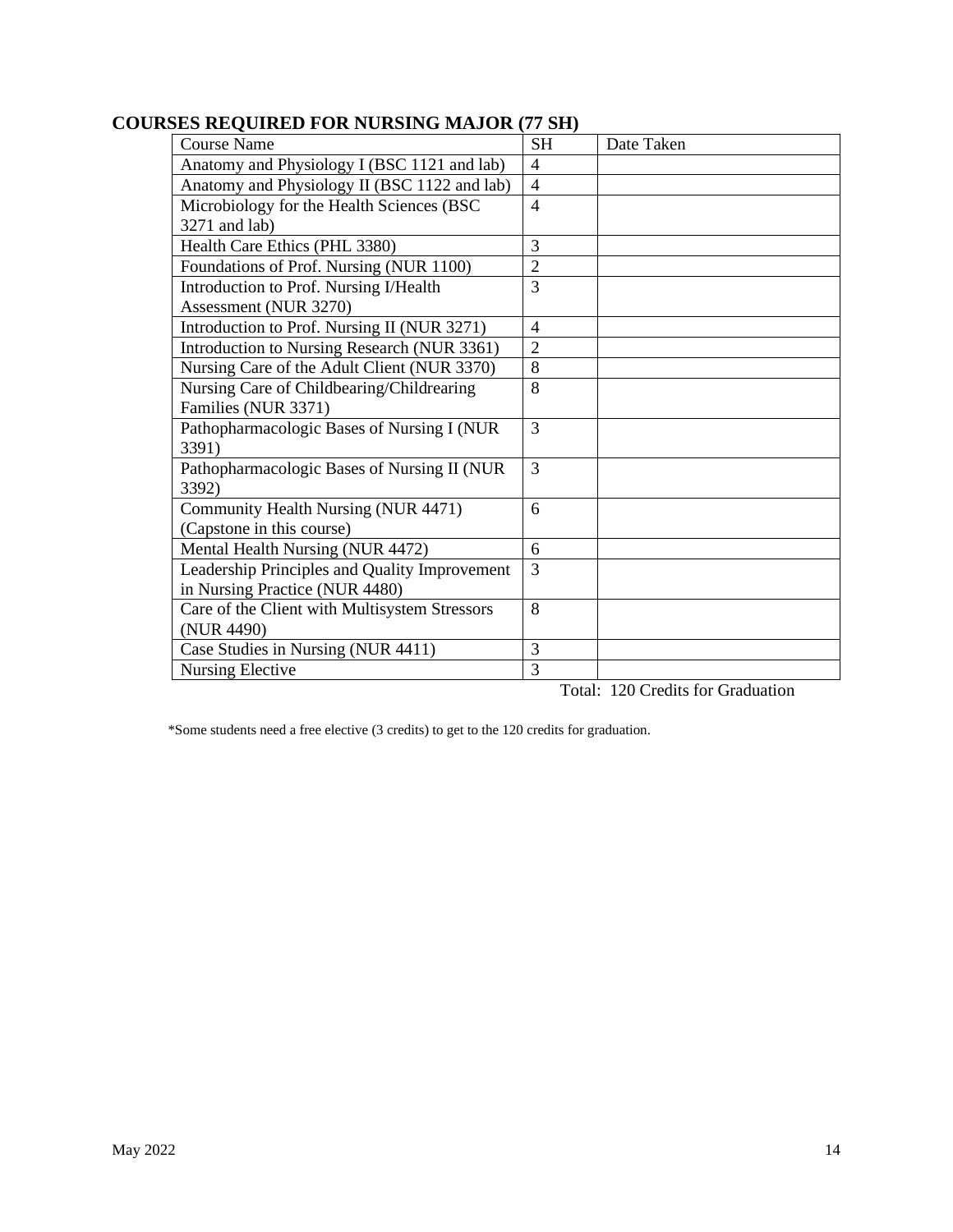| <b>Mansfield University</b><br><b>Department of Nursing and Allied Health Sciences</b><br><b>BSN Plan of Study</b> |                                                             |                |                                  |                                                             |                       |
|--------------------------------------------------------------------------------------------------------------------|-------------------------------------------------------------|----------------|----------------------------------|-------------------------------------------------------------|-----------------------|
|                                                                                                                    | <b>First Semester (MU)</b>                                  |                |                                  | <b>Second Semester (MU)</b>                                 |                       |
|                                                                                                                    | <b>Course</b>                                               | Cr.            |                                  | Course                                                      | Cr.                   |
| <b>BSC 1121</b>                                                                                                    | Human A&P I                                                 | 4              | <b>BSC 1122</b>                  | Human A&P II                                                | 4                     |
| <b>ENG 1112</b>                                                                                                    | Comp I                                                      | 3              | <b>COM 1101</b>                  | Oral Comm                                                   | 3                     |
| $FYS$ ****                                                                                                         | Freshman Seminar                                            | 3              | <b>CHM 1110</b>                  | Survey of Chem                                              | $\overline{4}$        |
| <b>PSY 1101</b>                                                                                                    | Intro to Psych                                              | 3              | MA 1125                          | Intro to Stats                                              | 3                     |
| ****<br>***                                                                                                        | Gen Ed                                                      | 3              | <b>SOC 1101</b>                  | Intro to Sociology                                          | 3                     |
| <b>Total Semester Credit Hrs</b>                                                                                   |                                                             | 16             | <b>Total Semester Credit Hrs</b> |                                                             | 17                    |
|                                                                                                                    | <b>Third Semester (MU)</b>                                  |                | <b>Fourth Semester (MU)</b>      |                                                             |                       |
|                                                                                                                    | Course                                                      | Cr.            |                                  | <b>Course</b>                                               |                       |
| <b>NUR 1100</b>                                                                                                    | Found of Prof Nsg                                           | $\overline{c}$ | <b>NUR 3271</b>                  | Intro to Prof Nursing II                                    | Cr.<br>$\overline{4}$ |
| <b>NUR 3270</b>                                                                                                    | Intro to Prof Nursing I/<br><b>Health Assessment</b>        | 3              | <b>BSC 3271</b>                  | Microbiology                                                | $\overline{4}$        |
| <b>NTR 2211</b>                                                                                                    | Intro to Nutrition                                          | 3              | PHL 3380                         | Healthcare Ethics                                           | 3                     |
| ****<br>***                                                                                                        | Gen Ed                                                      | 3              | *** ****                         | Gen Ed                                                      | 3                     |
| *** ****                                                                                                           | Gen Ed                                                      | 3              |                                  |                                                             | $\overline{a}$        |
| <b>Total Semester Credit Hrs</b>                                                                                   |                                                             | 14             | <b>Total Semester Credit Hrs</b> |                                                             | 14                    |
|                                                                                                                    |                                                             |                |                                  |                                                             |                       |
|                                                                                                                    | <b>Fifth Semester (Sayre)</b>                               |                | <b>Sixth Semester (Sayre)</b>    |                                                             |                       |
|                                                                                                                    | <b>Course</b>                                               | Cr.            |                                  | <b>Course</b>                                               | Cr.                   |
| <b>NUR 3370</b>                                                                                                    | Nsg Care of Adult Client                                    | 8              | <b>NUR 3371</b>                  | Nsg Care of<br>Childbearing<br><b>Childrearing Families</b> | 8                     |
| <b>NUR 3391</b>                                                                                                    | Pathopharm I                                                | 3              | <b>NUR 3391</b>                  | Pathopharm II                                               | 3                     |
| $NUR$ ****                                                                                                         | Nursing elective                                            | $\overline{3}$ | <b>NUR 3361</b>                  | Intro to Nsg Research                                       | $\overline{2}$        |
|                                                                                                                    |                                                             | ---            | <b>ENG 3313</b>                  | Comp II                                                     | $\overline{3}$        |
| <b>Total Semester Credit Hrs</b>                                                                                   |                                                             | 14             | <b>Total Semester Credit Hrs</b> |                                                             | 16                    |
|                                                                                                                    |                                                             |                |                                  |                                                             |                       |
|                                                                                                                    | <b>Seventh Semester (Sayre)</b><br>Course                   |                | <b>Eighth Semester (Sayre)</b>   |                                                             |                       |
| <b>NUR 4471</b>                                                                                                    | Comm. Health Nsg                                            | Cr.<br>6       | <b>NUR 4490</b>                  | <b>Course</b><br>Client w/ Multi-<br>Stressors              | Cr.<br>8              |
| <b>NUR 4472</b>                                                                                                    | Mental Health Nsg                                           | 6              | <b>NUR 4411</b>                  | Case Studies in Nsg                                         | 3                     |
| <b>NUR 4480</b>                                                                                                    | Leadership Princ and<br>Qual Improvement in Nsg<br>Practice | 3              | *** ****                         | Gen Ed                                                      | $\overline{3}$        |
| <b>Total Semester Credit Hrs</b><br>15<br><b>Total Semester Credit Hrs</b>                                         |                                                             |                |                                  | 14                                                          |                       |
| Some students may need a free elective to reach the 120 credits<br><b>Total Program Credit Hours: 120</b>          |                                                             |                |                                  |                                                             |                       |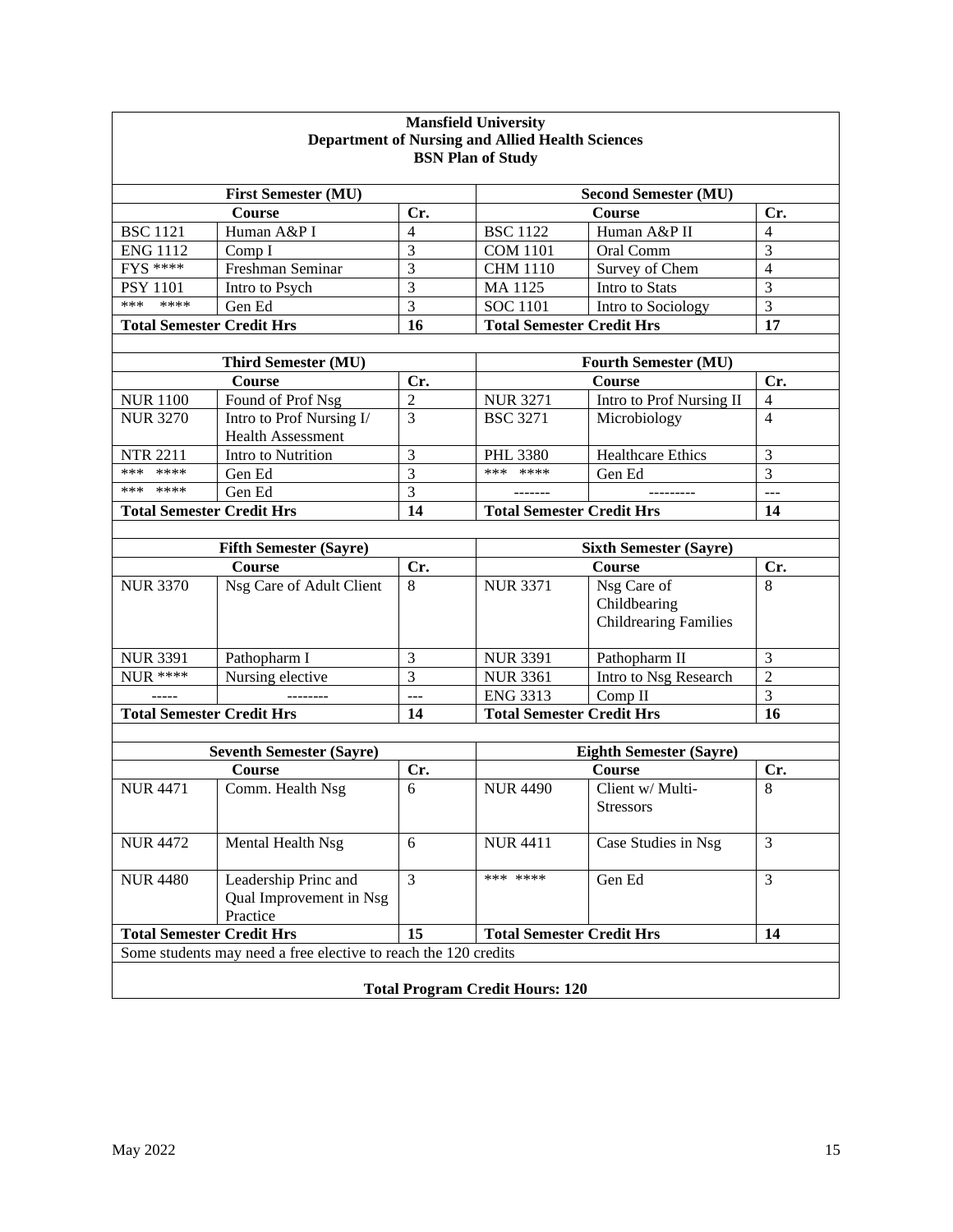## **SECTION 5: Student Rights, Responsibilities, and Academic Requirements**

#### Mansfield University

 Students' rights, responsibilities, and requirements set forth by the university are depicted in the Mansfield University website (www.mansfield.edu); the Undergraduate Catalog; Undergraduate Nursing Student Handbook, and the Mansfield University Student Code of Conduct.

#### Orientation to Nursing Program Rights, Responsibilities & Requirements

 All students are required to review their rights, responsibilities and requirements as set forth in the Mansfield University Undergraduate Catalog (http://catalog.mansfield.edu) and the Nursing Program Undergraduate Student Handbook. While university publications address the policies, procedures, and requirements of the institution, the nursing program handbook contains more substantive information specific to the BSN Program. The Nursing Program Undergraduate Student Handbook is viewed as an important resource to be retained and used by students throughout their tenure at Mansfield University. Students will be notified of updates.

#### **Policies and Procedures Specific to the Nursing Major:**

**Minimum Academic Requirements for All Prelicensure Students:** Students are subject to all university academic requirements. The following academic requirements apply only to continuance in the nursing program at the University.

- 1. The number of nursing students admitted to the program is limited. A maximum of 40 seats are available at the junior level.
- 2. Required courses for the Bachelor of Science in Nursing degree (BSN) are not included in the University Pass/Fail policy.
- 3. Students must be enrolled as a nursing major to enroll in NUR prefix courses.

Academic Probation Policy for All Nursing Students

- 1. Students with an overall GPA below 2.7 at the end of a single semester are placed on academic probation by the nursing program.
- 2. Students on academic probation are required to meet with their advisor, and either/or the Chairperson of the Academic Progression and Retention Committee (APRC)/Nursing Program Director at the beginning of the next semester, preferably during the first week. At that **mandatory** meeting, the Chairperson of APRC or Nursing Program Director will review any previously developed plans for success and make additional recommendations, if necessary.
- 3. Students whose overall GPA is 2.7 or above at the conclusion of their probationary semester are removed from probation.
- 4. Students whose overall GPA is below 2.7 for a second consecutive semester are academically dismissed from the nursing program. Dismissals are processed through the Academic Progression and Retention Committee (APRC).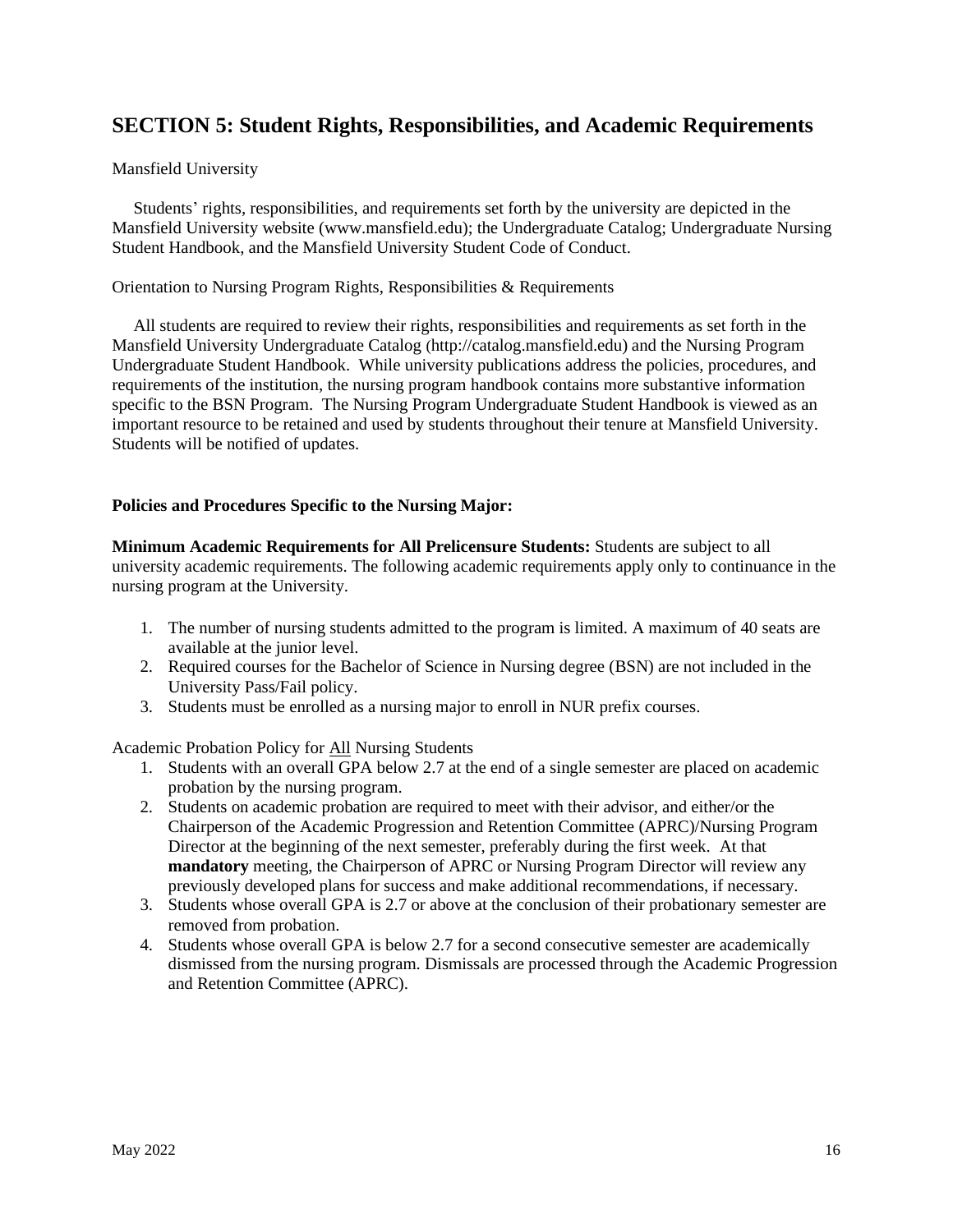Program Academic Dismissal for All Nursing Students:

- 1. An overall grade point average (GPA) of 2.7 is the minimum required for continuation in the BSN program. Students will not progress to junior-level nursing courses in Sayre if their GPA falls below a 2.7.
- 2. Students whose overall GPA is below 2.7 for a second consecutive semester are academically dismissed from the nursing program.
- 3. Students who fail to achieve a C grade or above after taking a nursing (NUR) course for the second time are automatically dismissed from the nursing program.
- 4. Only one nursing (NUR) course can be repeated for the entire nursing program. If a student receives a C minus (C-) or below in a second nursing course, the student is dismissed from the program.
- 5. Students are not readmitted to the nursing program after receiving a C minus (C-) or below in two nursing courses.
- 6. Freshman\* nursing students must complete and have earned C grades or higher in BSC 1121/1121L and BSC 1122/1122L (or transfer equivalencies) within four semesters or 21 months (whichever is shorter) from when they started the nursing program. If this requirement is not met, students will be dismissed from the nursing program and will not be readmitted to the BSN Program.

*\*Please note that that the terms freshman, sophomore, junior and senior are defined by the level/year of the nursing program, NOT the number of credits earned.*

Other Program Policies for All Nursing Students:

- 1. If a student withdraws from the University for any reason; leaves the nursing program for any reason; is dismissed from the nursing program for any reason, he/she is not guaranteed readmission to the nursing program.
- 2. If a student is not registered for at least one course during any semester, he/she is considered a "no-show" and must reapply to the university.
- 3. If a nursing student drops all nursing courses, but is still an active University student, the student can progress in the nursing program only if a seat is available, when he/she wishes to resume nursing courses (providing the student has met all the academic standards).
- 4. Students dismissed from the nursing program are still Mansfield University students unless they are officially dismissed from the University.
- 5. Students dismissed from the program must complete a change of major form and seek academic advising from that department.
- 6. A student is only re-admissible to the nursing program if it has been less than two (2) years since taking his/her last nursing course. If it has been greater than two (2) years since the last nursing course was completed, the student must repeat the entire level from which he/she withdrew. (Example: if a student withdraws from the University during the junior level, he/she must repeat the entire junior level.) *Note: Students who have not met nursing program academic standards are not re-admissible to the nursing program. For students who have been out of the nursing program for more than two years, review of all BSN program work will be completed by the nursing program director. Depending on how long the student has been out of nursing courses, the nursing program director will use his/her judgment on whether the student can be readmitted, and if so, to what level. If BSN required courses are outdated per current academic and health care standards, it may not be feasible for a student to return to the program at all or may require repeating of the entire nursing program.*
- 7. Students wishing to transfer from other schools/nursing programs who do not meet the standards stated above will not be admitted to the MU nursing program.
- 8. Students are required to provide their own transportation to clinical experiences. Clinical experiences begin at the sophomore level. If a student cannot attend clinical experiences because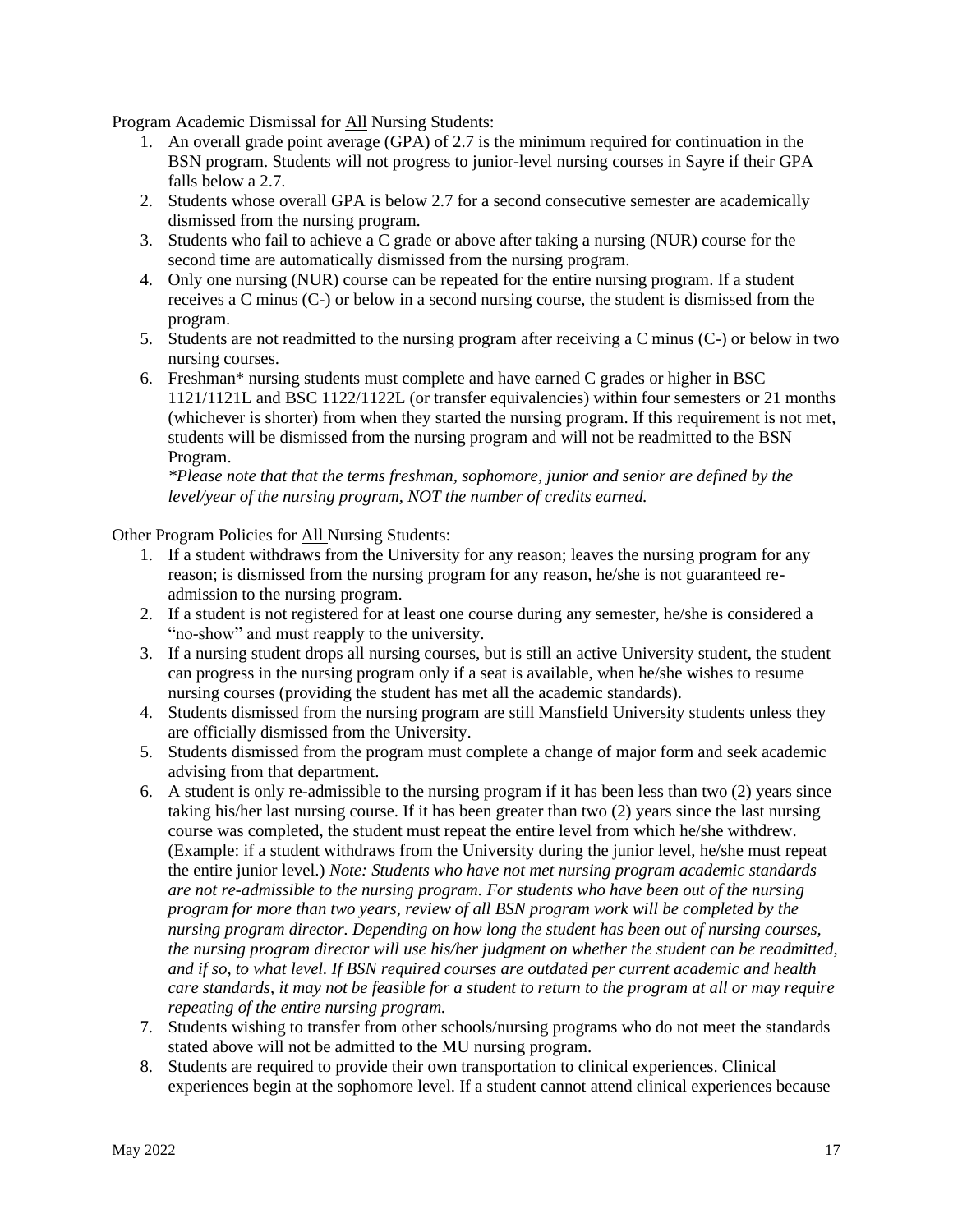of a lack of own transportation, he/she is at risk of not meeting clinical course student learning outcomes, possibly resulting in failure of the course.

- 9. Each senior nursing student is required to take a NCLEX predictor/exit examination during the semester in which the student is expected to graduate. The specific NCLEX predictor/exit exam and placement of it will be determined by the nursing program. Any students expected to be December graduates, will be guided through the process by the nursing program director during the students' last semester. In addition to being required to take the predictor/exit examination, students will also be required to engage in remediation activities as prescribed by the program.
- 10. In order to attend a nursing pinning ceremony and receive a pin, students must have completed all nursing program requirements.

#### Nursing Program Attendance Policy:

- 1. It is imperative that students attend clinical experiences so that they can meet student learning outcomes of the course. If a student is absent from clinical experiences, there is no guarantee that he/she can meet the student learning outcomes of the course. If excessive time is missed, he/she may be in danger of not being able to meet course outcomes and may be asked to withdraw from the class.
- 2. Notification of the need to be absent from clinical must be reported to the Lead Faculty Member of the course ninety minutes or more before the start of the clinical day by telephone. Student documentation of the reason for the absence must be provided to the lead faculty member within 72 hours of the missed clinical day. Student documentation must be in the form of an email from the student's university email account. Faculty reserve the right to request documentation from a healthcare provider, when applicable.

Registration Restriction:

- 1. All students who have consistently met all nursing program academic standards and have made continuous progression in the nursing program will take precedence over those students who have not met nursing program standards or who have not continuously progressed in the nursing program.
- 2. A maximum of 40 students will be permitted to register for junior and senior level nursing courses each semester. If more than 40 students are eligible to enroll in junior or senior level nursing courses, student selection is based on students' grade-point-averages (GPA).

#### **Program Progression for Students in the BSN Program Prior to Fall Semester 2020:**

- 1. A grade of C or above must be earned in all nursing (NUR) courses. A "C" grade in nursing courses is 78%.
- 2. An unsatisfactory grade in the clinical component of a nursing course results in an F grade for the entire course.
- 3. A grade of C (C) or above in CHM 1110, BSC 1121, BSC 1122, BSC, 3271 (or equivalent courses) is required to progress in the nursing program.
- 4. A cumulative GPA of 2.7 or higher is required to enroll in the following nursing courses: NUR 1100, NUR 3270, NUR 3271, NUR 3370 or NUR 3371 (depending on which semester the student moves to the Sayre site).
- 5. Students must have successfully completed BSC 1121 and BSC 1122 (or equivalent course) with a grade of C or above to progress to NUR 1100 and NUR 3270.
- 6. Once a student reaches upper division nursing courses (NUR 3300 to 4999), he/she may progress if his/her cumulative average falls below 2.7 providing the student has earned a grade of C or above in all nursing prefix courses.
- 7. If a first-year student has not met nursing program standards by the end of the spring term, he/she is dropped from NUR prefix courses in which he/she has registered. All other students not meeting nursing standards are dropped from nursing courses at the end of the semester during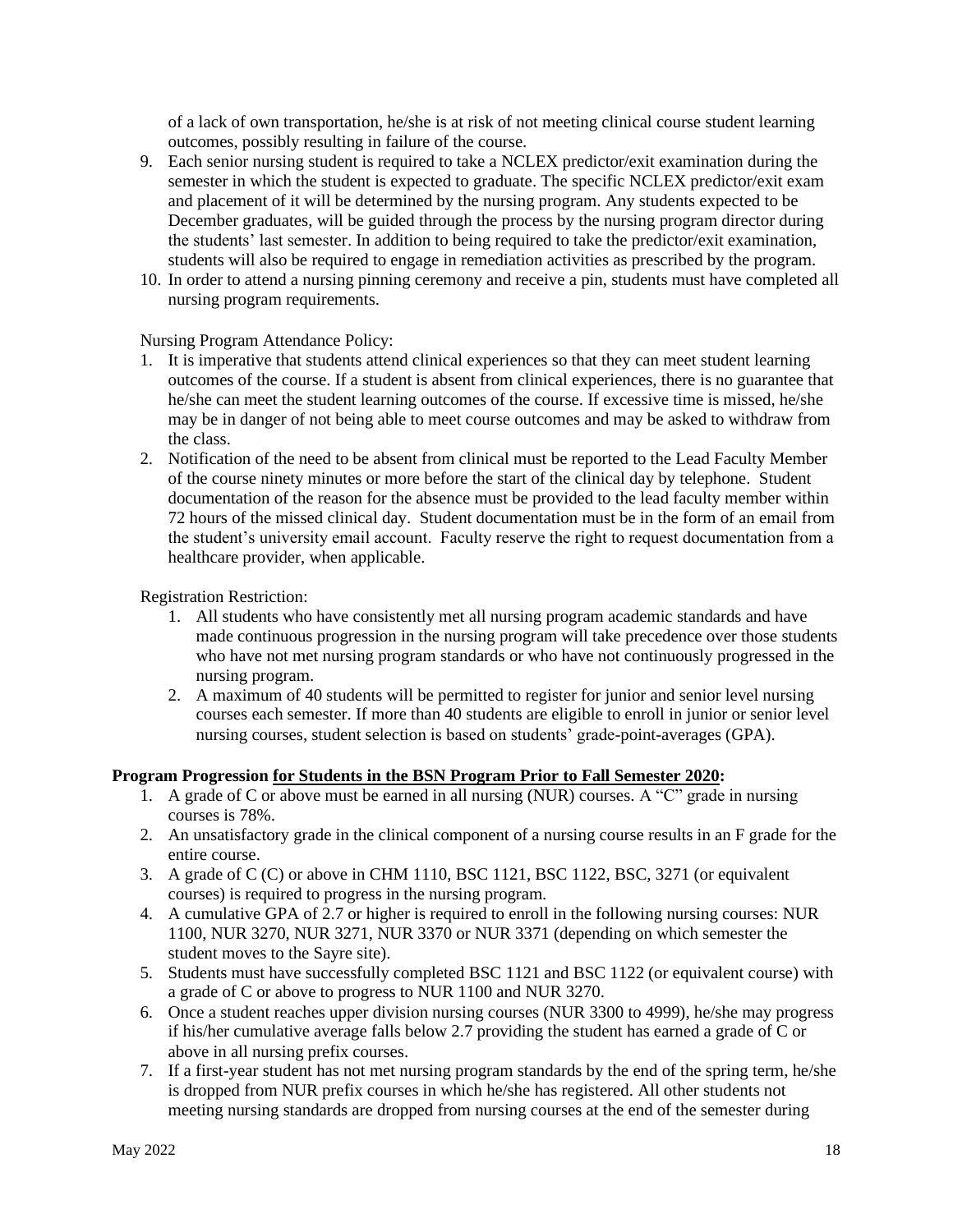which they did not meet standards. The student will be notified in writing by the nursing program at the end of each semester if he/she has not met nursing program standards. When the student has met the nursing program requirements, he/she must contact the nursing program Academic Progression and Retention Committee to see if a seat is available. The student can progress if a seat is available; a seat will not be saved for a student who has dropped below nursing program standards.

8. If more than 40 students meet the standards for progression to the junior level, students who have consistently met program standards are given priority. For those who have not consistently met the standards for progression, decisions are based on grade point averages.

| <b>Course Grading in Percentages:</b> |                     |  |  |
|---------------------------------------|---------------------|--|--|
| Acceptable                            | Unacceptable        |  |  |
| <b>Performance</b>                    | <b>Performance</b>  |  |  |
|                                       | (Failing)           |  |  |
| $A = 93-100$                          | $C = 76-77$         |  |  |
| $A = 90-92$                           | $D_{\pm} = 73 - 75$ |  |  |
| $B_{+} = 87 - 89$                     | $D = 70-72$         |  |  |
| $B = 85-86$                           | $D = 66-69$         |  |  |
| $B - 83 - 84$                         | $F = 65$ and under  |  |  |
| $C_{\pm} = 80 - 82$                   |                     |  |  |
| $C = 78-79$                           |                     |  |  |

Grading Scale for Students in the BSN Program Prior to Fall Semester 2020: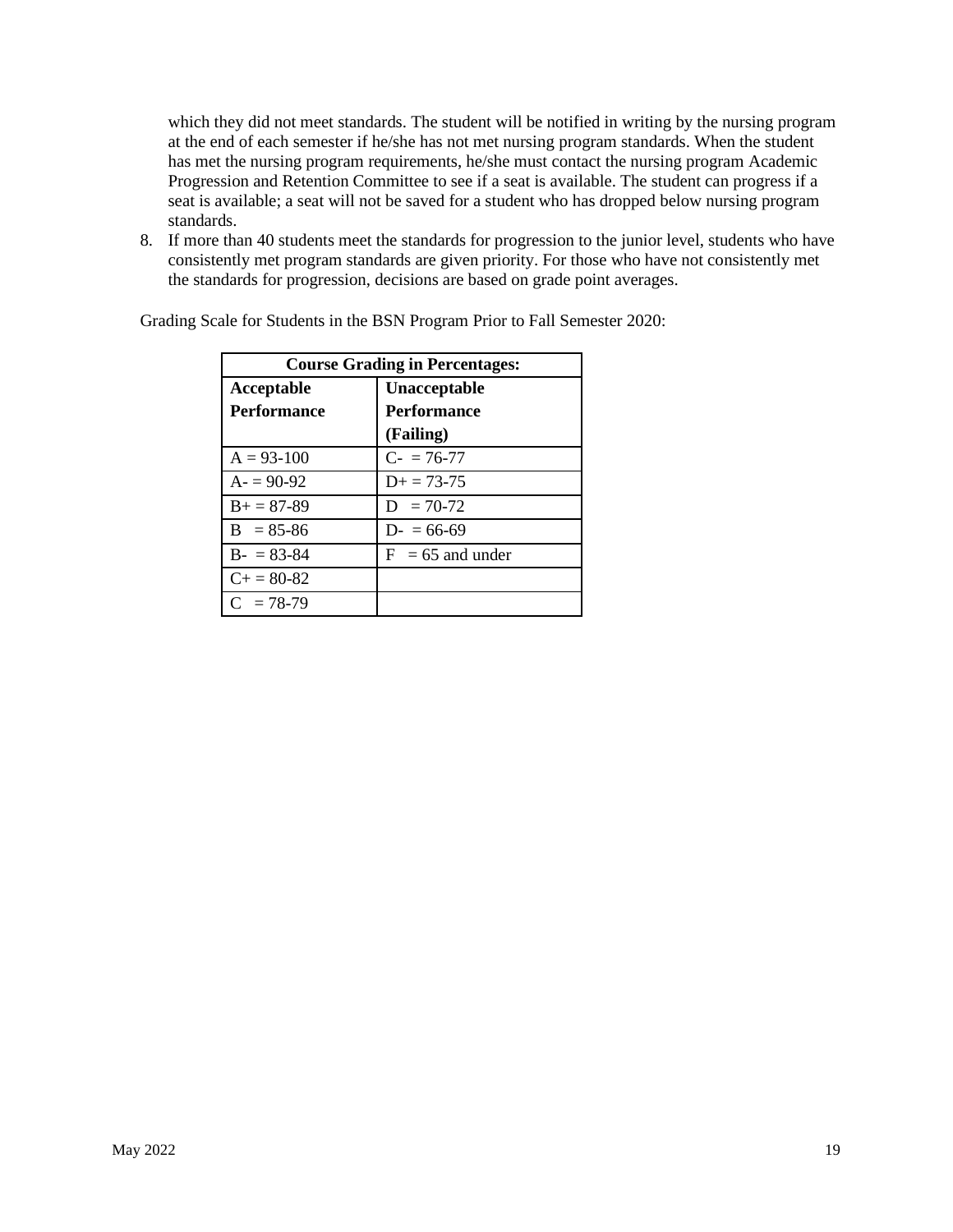#### **Program Progression for Students Admitted to Freshman level the BSN Program, Fall Semester 2020 or later**:

- 1. A grade of C or above must be earned in all nursing (NUR) courses. A "C" grade in nursing courses is 73%.
- 2. An unsatisfactory grade in the clinical component of a nursing course results in an F grade for the entire course.
- 3. A grade of C (C) or above in CHM 1110, BSC 1121, BSC 1122, BSC 3271 (or equivalent courses) is required to progress in the nursing program.
- 4. A cumulative GPA of 2.7 or higher is required to enroll in the following nursing courses: NUR 1100, NUR 3270, NUR 3271, NUR 3370 or NUR 3371 (depending on which semester the student moves to the Sayre site).
- 5. Students must have successfully completed BSC 1121 and BSC 1122 (or equivalent course) with a grade of C or above to progress to NUR 1100 and NUR 3270.
- 6. Once a student is taking upper division nursing courses (NUR 3000 to 4999), he/she may progress if his/her cumulative average falls below 2.7 providing the student has earned a grade of C or above in all nursing prefix courses. However, the student must maintain a GPA of 2.0.
- 7. If a first-year student has not met nursing program standards by the end of the spring term, he/she is dropped from nursing courses in which he/she has registered. All other students not meeting nursing standards are dropped from nursing courses at the end of the semester during which they did not meet standards. The student will be notified in writing by the nursing program at the end of each semester if he/she has not met nursing program standards. When the student has met the nursing program requirements, he/she must contact the nursing program Academic Progression and Retention Committee to see if a seat is available. The student can progress if a seat is available; a seat will not be saved for a student who has dropped below nursing program standards.
- 8. If more than 40 students meet the standards for progression to the junior level, students who have consistently met program standards are given priority. For those who have not consistently met the standards for progression, decisions are based on grade point averages.

*\*Please note that that the terms freshman, sophomore, junior and senior are defined by the level/year of the nursing program, NOT the number of credits earned.*

| <b>Course Grading in Percentages:</b> |                                 |  |  |  |
|---------------------------------------|---------------------------------|--|--|--|
| <b>Acceptable Performance</b>         | <b>Unacceptable Performance</b> |  |  |  |
|                                       |                                 |  |  |  |
|                                       | (Failing)                       |  |  |  |
| $A = 93-100$                          | $C = 70-72$                     |  |  |  |
| $A = 90-92$                           | $D+ = 67-69$                    |  |  |  |
| $\overline{B+} = 87-89$               | $= 60 - 66$                     |  |  |  |
| $B = 83-86$                           | $F = 59$ or lower               |  |  |  |
| $B - 80-82$                           |                                 |  |  |  |
| $C_{+} = 77-79$                       |                                 |  |  |  |
| $\overline{C}$ = 73-76                |                                 |  |  |  |

Grading Scale for Students Admitted to the Freshman Level of the BSN Program (starting in fall 2020, or later)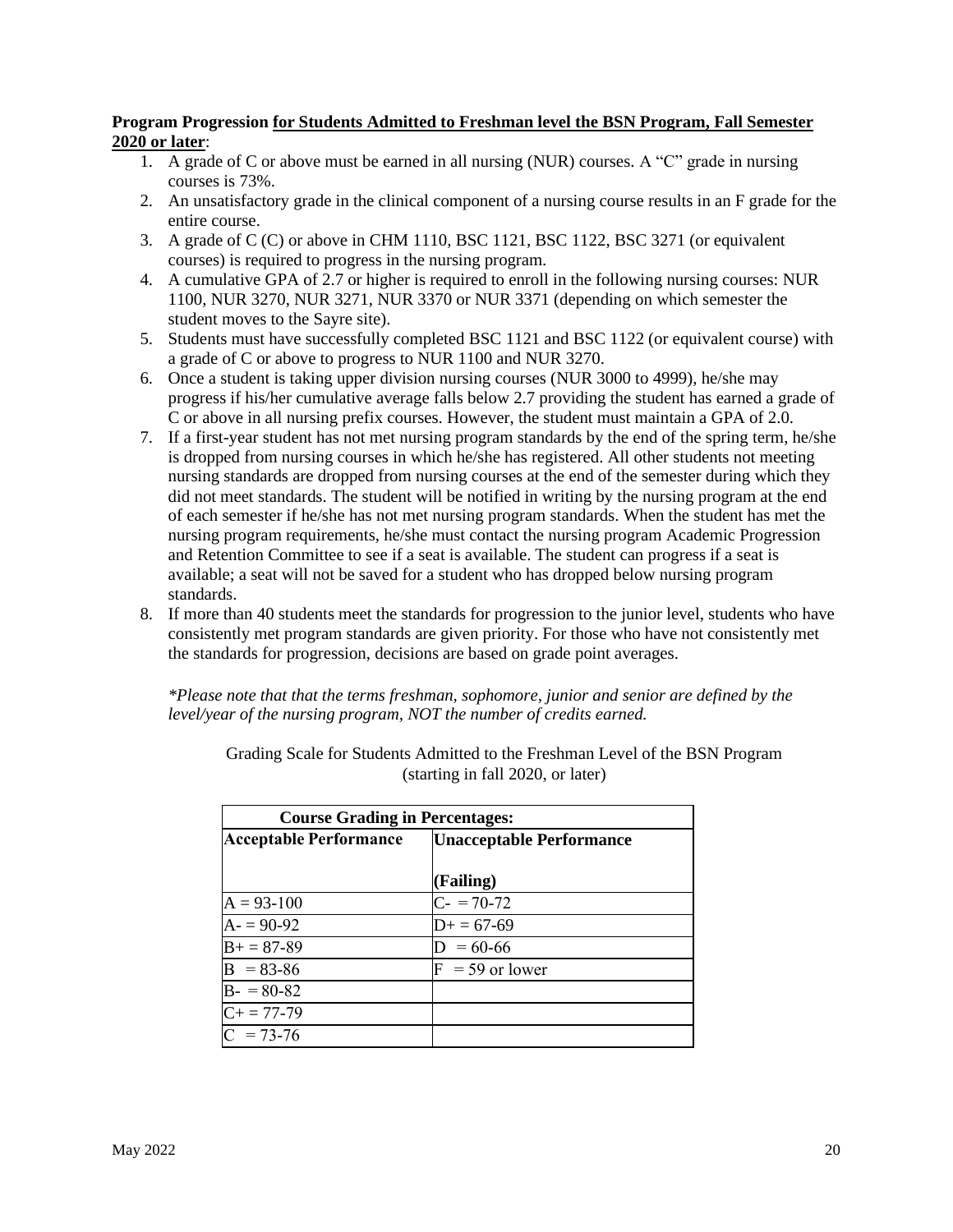#### **PERIODIC ASSESSMENT FOR NCLEX READINESS**

The nursing program uses the HESI testing and case studies package. This includes three RN Specialty Exams and the RN Exit Exam, to be administered during the senior year. The RN Exit Exam is administered in the students' last semester of the BSN program. Case studies are used in the junior and senior years. **The cost of the HESI package, which includes case studies, practice tests, and remediation materials, is approximately \$400.00 per student.** That payment will be made prior to the fall semester of the junior year. This package must be purchased through the Elsevier Company using a debit or credit card.

Purchasing the HESI testing package is mandatory. Students who do not purchase the testing package will be unable to meet course objectives and risk failure of nursing courses. Course-specific policies related to HESI testing will be published in syllabi.

Students involved with any misconduct or fraudulent activity related to HESI products or exams are at risk of suspension or termination of access to HESI products and testing, by the Elsevier Company. Should that occur, students are at risk of failing any course where HESI products or testing are a requirement of the course. Engagement in such conduct could also result in dismissal from the nursing program.

#### **CELL PHONE AND OTHER PERSONAL COMMUNICTION DEVICE USE DURING TESTING**

Cell phone or other personal communication device use during testing is prohibited and may result in test failure.

#### **PROGRAM ASSESSMENT**

Student papers, projects, discussion forum postings, tests, and clinical evaluation tools may be used for program assessment purposes.

### **CALCULATORS**

Students are prohibited from using their own calculators during exams. The nursing program will provide calculators for students during course examinations, as needed. Students taking NUR 1100 are not permitted to use calculators.

#### **CREDIT HOUR DEFINITIONS**

**Loss** 

• A credit hour for lecture is equivalent to 50 minutes of classroom activity plus outside preparation for 15 weeks. A credit hour for laboratory experience is equivalent to 3 hours (150 minutes) of laboratory activity for 15 weeks. A credit hour for clinical experience is equivalent to 3 hours of clinical experience for 15 weeks, for a total of 45 clock hours.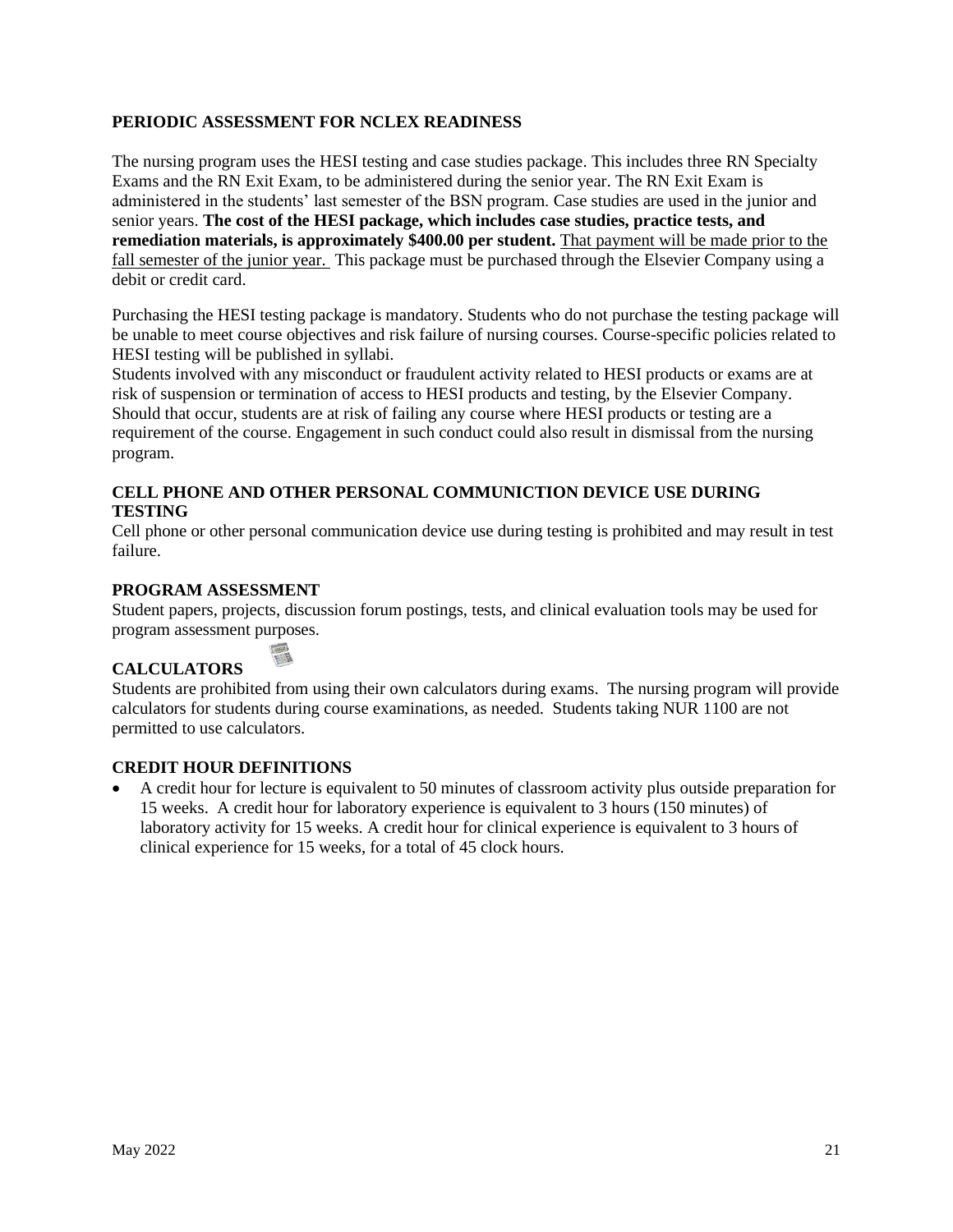## **SECTION 6: Student Health and Background Check Requirements**

Program Health and Criminal History/Background Check Requirements:

- 1. Program health requirements, criminal history/background checks, and any other affiliate requirements are necessary for all NUR prefix courses, **starting at the sophomore level of the BSN program**. If any of the requirements are not completed, students will not be permitted to attend nursing lab or clinical experiences and will receive a failing grade for the NUR course. See the information in this handbook for program-related health and criminal history/background check requirements.
- 2. Students must meet all clinical affiliate health and criminal history/background check requirements. Students must undergo drug testing if a clinical affiliate requires it as part of attending clinical experiences. The nursing program will notify students about drug testing requirements. A positive drug test may result in dismissal from the nursing program. Other requirements include:
	- **EXECUTE:** American Heart Association Healthcare Provider Basic Life Support CPR certification or a BLS Provider course that is deemed equivalent and meets the AHA specifications; MUST have a hands-on skills component; (American Red Cross CPR is NOT accepted);
	- **•** Specific criminal history/background checks;
	- Specific immunizations;
	- 2-step PPD or other TB testing (e.g. T-Spot);
	- Malpractice insurance;
	- Proof of health insurance;
	- Education regarding Child Abuse Recognition and Reporting
- o Students are expected to cover the cost of these items. If a student does not comply with any of these requirements, he/she will receive a failing grade in the clinical component of the course.
- 3. Any new or existing health (or other) condition that may put the student, staff, faculty or patients in jeopardy must be reported to the nursing program faculty. Written documentation from a physician stating the student is safe to return to class and/or clinical must be submitted to the nursing program. If the nursing program faculty becomes aware that this policy has not been followed, program dismissal may result.
- 4. Requirements of clinical affiliates can vary by semester and the nursing program must comply with them in order to conduct clinical experiences at those affiliates. Students will be notified by the nursing program if/when any of those requirements change. Students are expected to comply with any updated requirements in order to attend clinical experiences.
- 5. Health requirements and criminal history/background check information will be shared with clinical affiliates, if requested. If affiliate personnel deem a student unfit for clinical experience in that agency the student will be unable to complete that nursing course. The student will then need to withdraw from the nursing program or receive a failing grade in that course.
- 6. Students should refer to the most current version of the BSN Program Nursing Student Handbook for information on any clinical requirement updates.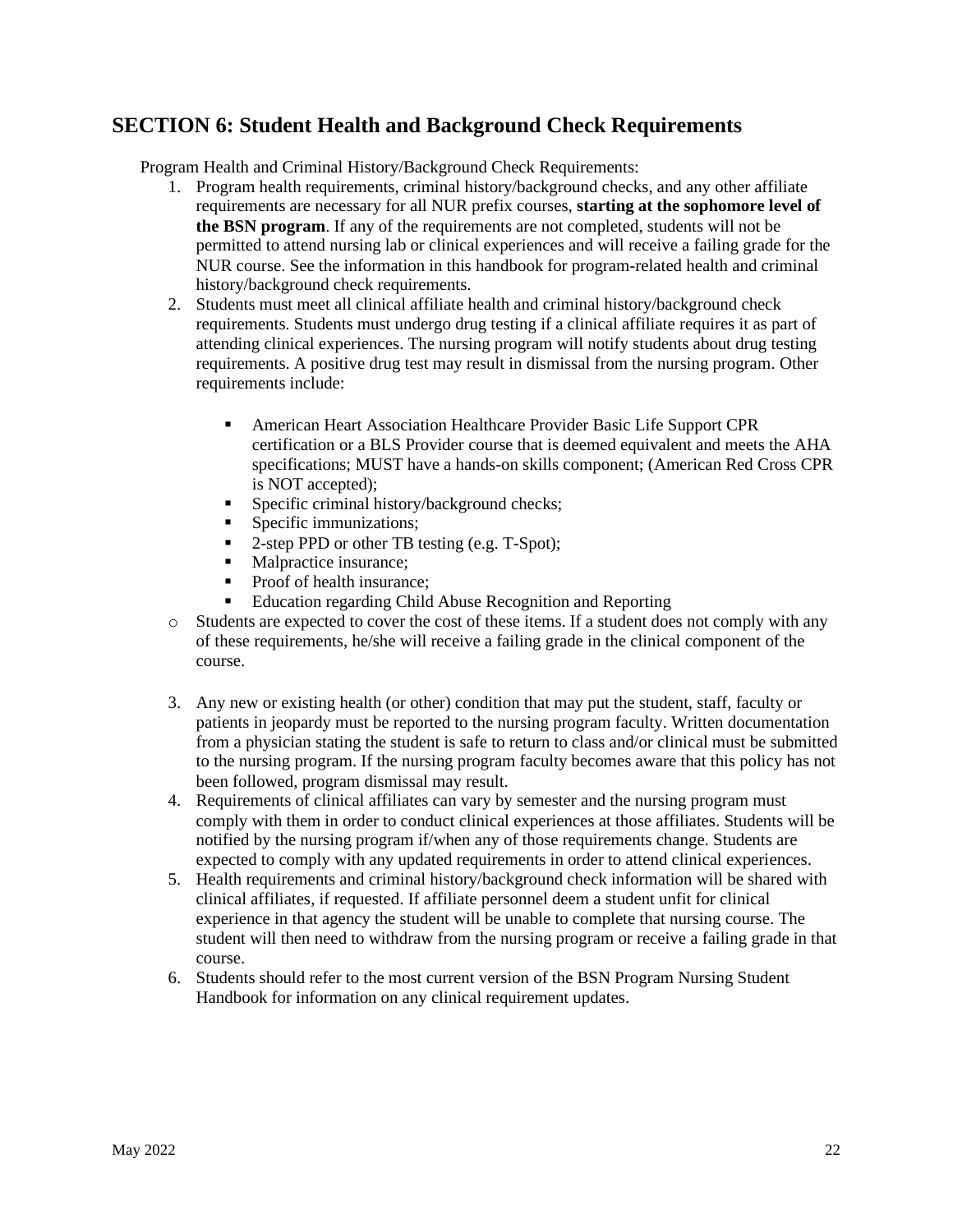#### **LIST OF REQUIREMENTS TO PARTICIPATE IN SOPHOMORE LABS/CLINICAL EXPERIENCES, AND JUNIOR AND SENIOR NURSING COURSES**

#### **All program requirements are listed below.**

**They are due to the nursing program by AUGUST 1ST , unless otherwise stated. If any requirements are not completed by the time classes start, students will be held out of nursing courses and/or lab/clinical experiences.** 

Background Checks and Child Abuse Recognition and Reporting must be done between June and August for all incoming sophomores, juniors, and seniors.

Nursing students must undergo drug testing **if** it is required by a clinical affiliate. The nursing program will keep students updated as affiliates notify the program. **See the Illegal Drug and Alcohol Abuse Policy for details.** 

Students must meet all requirements of each of the clinical affiliates used for clinical experiences. Students are expected to cover these costs. If an affiliate adds/changes a clinical requirement at any time, students must comply. Additional fees, for that requirement, may also be added. Any special requirements will be communicated to students by course faculty, and/or the nursing program director.

The nursing program will share all medical, academic, or other pertinent information with clinical agencies upon written request from the affiliate.

#### **REQUIREMENTS TO PARTICIPATE IN SOPHOMORE LAB AND CLINICAL EXPERIENCES**

#### Pennsylvania State Police Criminal Background Check (SP4-164) **Must be done annually.**

Online submission, go to: [https://epatch.state.pa.us.](https://epatch.state.pa.us/) Click on submit a new record check, click on accept terms and conditions, click individual request, pick employment as the reason. Pay by credit card - fee is \$22.00. For paper copy, go to: [http://www.psp.pa.gov.](http://www.psp.pa.gov/) Click on request a criminal history record, click on download the form SP-4-164. Follow the directions. The form does not need to be notarized. Pick employment as the reason for request. This clearance can take up to 6 weeks.

#### Pennsylvania Child Abuse History Clearance Form (CY-113) **Must be done annually.**

Go to: [http://www.dhs.pa.gov.](http://www.dhs.pa.gov/) Fee is \$13.00. Under Most Viewed, click on PA Child Abuse History Clearance. Scroll down to Pennsylvania Child Abuse History Clearance CY-113. Follow the directions. Pick the box School employee governed by the Public School Code. This clearance can take up to 6 weeks.

#### (FBI) Fingerprint Background Check (Criminal History Report) **Must be done annually.** Go to: <https://www.identogo.com/locations/pennsylvania>

Fee: \$22.60 Select Digital Fingerprinting, Enter Service Code (1KG756) – G0 to Schedule or Manage appointment. Employer information – Skip, follow the instructions. Appointments are not required, but pre-registration is required. Once registered, applicants may walk-in during a location's posted hours of operation, but scheduling an appointment may lead to lesser/no wait times. Applicants should use [https://IdentoGO.com/locations](https://identogo.com/locations) to find a location. Applicants will also be able to find the nearest location from the registration. Results are usually available in a few days.

#### Child Abuse Recognition and Reporting **– This is good for two years.**

Education regarding Child Abuse Recognition and Reporting is required. PA State Board of Nursing approved providers for this education can be found at: [http://www.dos.pa.gov.](http://www.dos.pa.gov/) Under Key Services, pick Act 31 Mandated Child Abuse Reporter Training. Students must take a 3-credit course from the options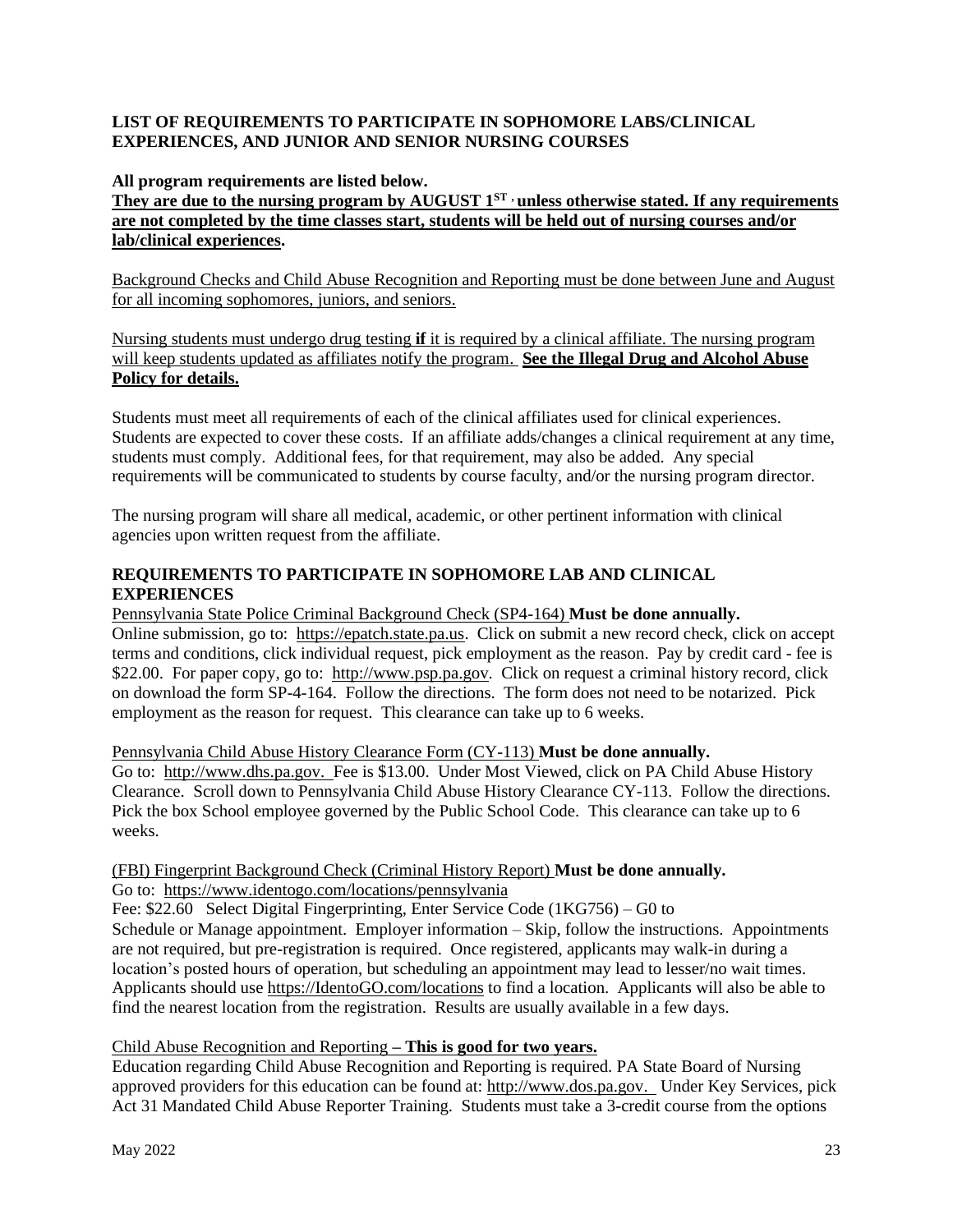listed on this webpage. We recommend using [www.reportabusepa.pitt.edu.](http://www.reportabusepa.pitt.edu/) When registering for this class, you will be asked, "Are you currently licensed or will you be applying for a license within the next 6 months through one of the following Pennsylvania boards?" If you are considering applying for licensure in Pennsylvania, although it will be longer than 6 months, select State Board of Nursing. This will allow your information to be shared with the Pennsylvania Board of Nursing. You must use the same information (Name, SSN, and DOB) for the training **and** the Board of Nursing.

**If a clinical affiliate refuses a student access to its clinical areas based on the outcome of any of these requirements, the student will not be able to participate in clinical experiences. The student will be offered the option of withdrawing from the course. If the student does not withdraw, a failing grade will be given for the course. This may result in the student needing to withdraw from the nursing program.**

**Please keep a copy of your results. All the results, including the health exam form, should be sent to:**

Laurie Kinsman Guthrie/Mansfield Education Center One Guthrie Square Sayre, PA 18840 lkinsman@mansfield.edu

#### **Annual Health Examination**

A student who has not submitted documentation of meeting the annual health examination requirements will not be allowed to participate in clinical experiences. Missing clinical experiences can result in an unsatisfactory clinical grade. This annual health examination is a Pennsylvania State Board of Nursing requirement.

#### **ALL BSN STUDENTS MUST USE THE MOST CURRENT HEALTH FORM THAT IS SENT TO THEM BY THE NURSING PROGRAM. IF A FORM IS NEEDED, PLEASE CONTACT LAURIE KINSMAN [\(lkinsman@mansfield.edu\)](mailto:lkinsman@mansfield.edu)**

#### **IMMUNIZATION REQUIREMENTS:**

#### **STUDENTS MUST SUBMIT COPIES OF THE IMMUNIZATION RECORD ALONG WITH THE HEALTH FORM**

- o **Tuberculosis -** 2-step PPD within 12 months of the clinical rotation or previous 2-step with each annual PPD documented with no lapse between years. An annual PPD is required (within a calendar year) or the 2-step PPD must be repeated.
	- PPD Guidelines 1<sup>st</sup> PPD given (needs to be read within 48 to 72 hours) 2<sup>nd</sup> PPD (needs to be given at least 7 days from when the first PPD was injected (not read). The whole process from the initial PPD to the reading of the 2<sup>nd</sup> PPD should be within a 3-week window.
	- **If student's PPD converts from negative to positive, he/she must provide documentation** of a T-Spot. If the T-Spot test is positive, the student must have a chest x-ray. A positive T- Spot test will necessitate a referral to the Pennsylvania Department of Health or the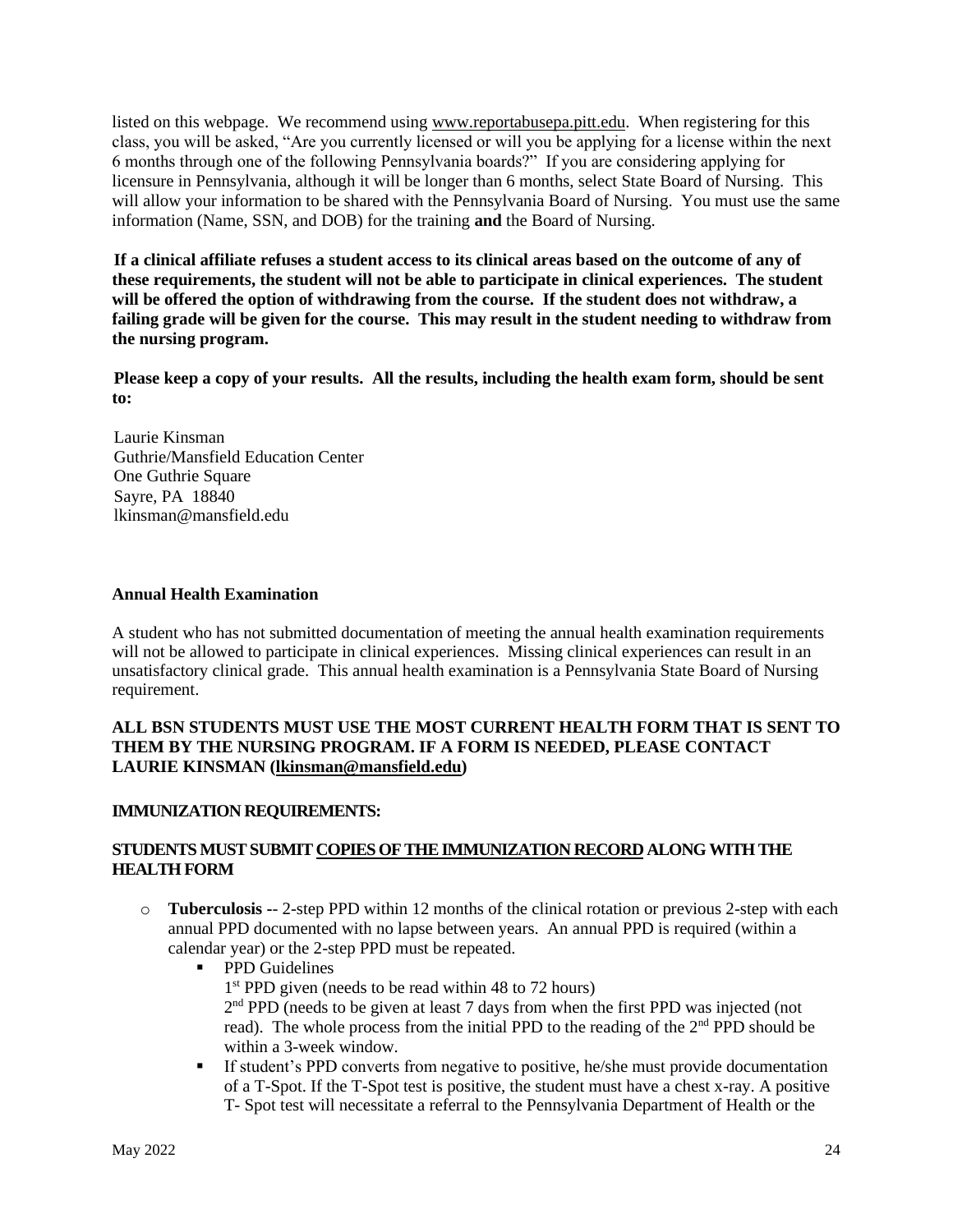appropriate county-level/state health department, depending on the student's state of residence. The student must have a statement from a physician stating it is safe to return to clinical experiences, if he/she has a positive T-Spot test.

- Anyone with a history of a positive PPD but negative T-Spot test must complete a symptom review form annually.
- o **Measles, mumps and rubella** -- 2 doses of MMR or positive titers for measles (rubeola), mumps, and rubella with laboratory results provided.
- o **Varicella** -- positive titer with laboratory results; or chickenpox vaccine dates (x2).
- o **Pertussis (Tdap)**  One Tdap vaccine on or after 11 years old.
- o **Hepatitis B vaccine** A series of 3 injections.
- o **COVID-19 vaccination -** Clinical affiliates associated with the nursing program require that students have one J&J vaccination, or two Pfizer vaccinations, or two Moderna vaccinations. Currently, the booster is not required by most affiliates. Some affiliates allow for exemptions but there is no guarantee that students will receive exemptions. Nursing students are highly encouraged to get the vaccine. If at any point the university or a clinical affiliate updates a requirement related to COVID-19 vaccinations or boosters, students will be notified. Students must comply with mandates of affiliates or they will be removed from clinical. No separate or alternate clinical experiences will be provided for students who do not to comply with COVID-19 vaccine or booster requirements. Students who do not comply will be removed from the classroom and clinical setting and will be advised to withdraw from the nursing program. If a student chooses not to withdraw, a failing grade will be issued.

### **OTHER CLINICAL-RELATED REQUIREMENTS:**

- **Liability Insurance**  Obtain and maintain professional insurance with a minimum coverage of \$1,000,000 per claim and an aggregate of \$3,000,000 per occurrence. Such insurance shall be provided by insurance companies acceptable to Guthrie/Robert Packer Hospital and licensed to conduct business in the Commonwealth of Pennsylvania with an AM Best Rating of A- or better. You can sign up for this through Nurses Service Organization [\(www.nso.com\)](http://www.nso.com/) for around \$38.
- **Influenza (Flu) Vaccine** An annual flu vaccine is required. Students must get the influenza vaccine through a provider of their choice and provide the nursing program with documentation of having received the vaccine. Students will be notified of the due date each fall semester.
- **Personal Medical Insurance –** Provide a copy of medical insurance card, both front and back.
- **CPR Certification**  MUST MEET THE FOLLOWING CRITERIA
	- o **Basic Life Support (BLS) for Healthcare Providers** certification that includes CPR, AED, for adult, child, and infant.
	- o From **AMERICAN HEART ASSOCIATION (AHA) OR AHA APPROVED PROVIDER**; The course must comply with one of the two options below. Skills sessions are a requirement.
		- **1.** Instructor led classroom sessions that include all videos, instructional, and skills session.
		- **2.** Blended session wherein student purchases the video portions of the course via AHA and then meets with an instructor for the hands-on skills session.
	- o Please provide a copy of the CPR certification card, both front and back, with student signature.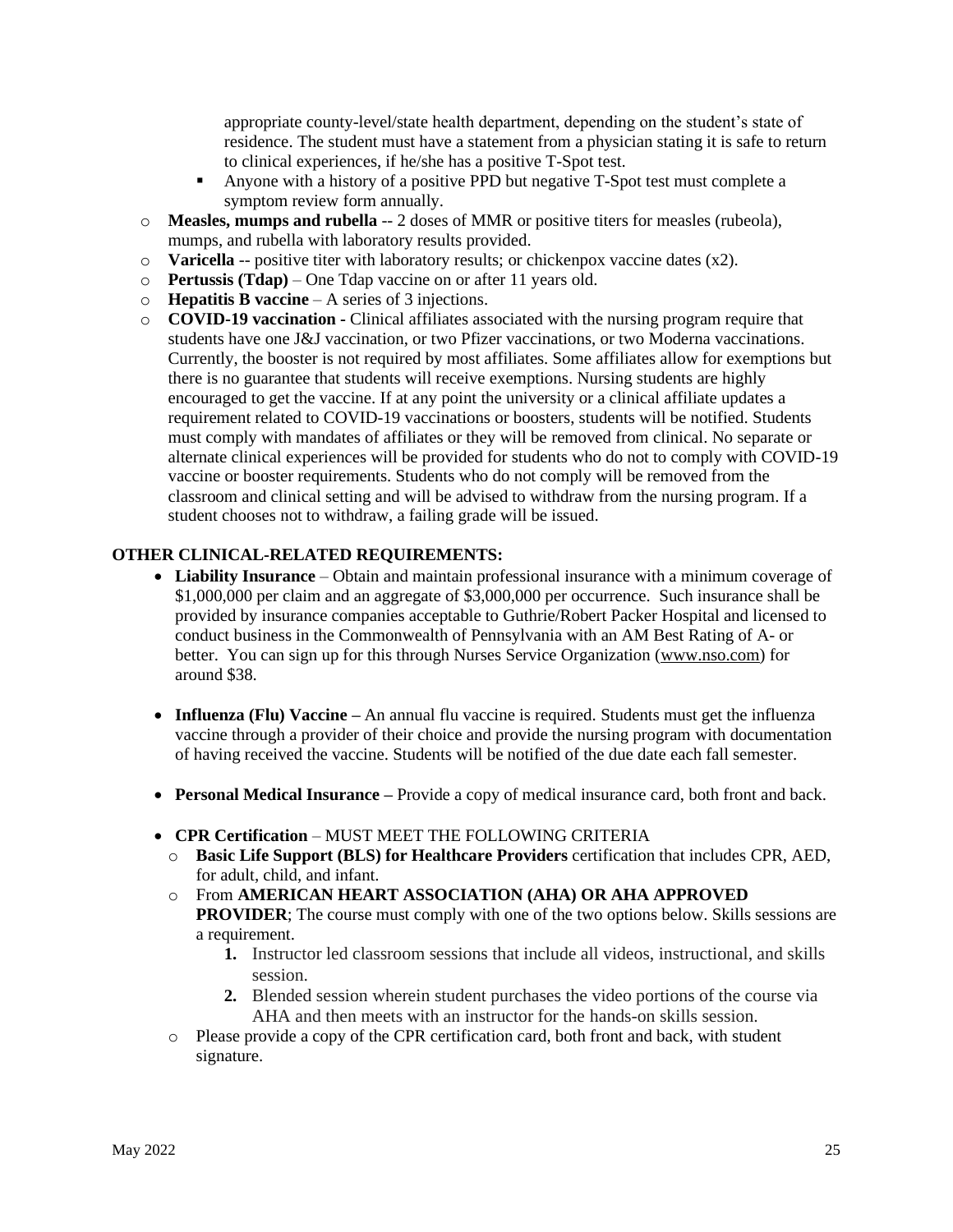- **Uniforms You will be able to order uniforms directly from the MU bookstore in the fall**. See information about the uniforms in the next section below.
- Lab coats A lab coat must be purchased before the semester begins.
- **Stethoscope –** The stethoscope must have a diaphragm and a bell.
- **HESI testing package** Please see section on **PERIODIC ASSESSMENT FOR NCLEX READINESS.**
- **Undergraduate Nursing Student Handbook**  The handbook is found in D2L. All BSN students are required to read the nursing student handbook. Students must sign the form stating that they have read the BSN program policies and information. This form needs to be signed and returned with the other required documents.

#### **UNIFORM INFORMATION**

- Sophomore nursing students must purchase their uniforms from the MU Bookstore during the first month of the fall semester. Cost of uniforms may vary, but an estimate for overall cost of uniforms, including lab coat and shoes is approximately \$200.00+. It is recommended that two uniforms be purchased (two tops and two pants). Arm patches with the nursing logo MUST be purchased at the MU bookstore. The arm patches must be applied to the left arm of the uniform top and lab coat. Students also need a white lab coat. This can be purchased from the uniform company or any uniform shop. Uniform tops are red, scrub pants are black. Students may only wear shoes that are white, grey, or black.
- Lab coats A lab coat must be purchased before the fall semester of the sophomore year.
- **Stethoscope**  The stethoscope must have a diaphragm and a bell.
- **Name tag**: The Mansfield University Student picture ID must be worn at all times during clinical, unless a clinical affiliate mandates a different form of identification be worn while in their clinical facility. Additionally, students must purchase a second identifying tag ("Nursing Student") from the Mountie Spirit Store. The cost for the name tag is approximately \$3.00.

#### **A STUDENT WILL NOT BE ALLOWED IN THE CLINICAL AREA IF ANY OF THE CLINICAL REQUIREMENTS LISTED ABOVE ARE NOT MET. THIS WILL RESULT IN FAILURE OF A CLINICAL COURSE.**

#### **DRESS CODE**

#### **When in uniform, the student will adhere to the following dress code:**

- Uniforms approved Mansfield program uniform only. Red scrub tops and black pants are the official uniform. Red scrub tops must be purchased from the MU Bookstore. Black scrub pants can be purchased from the MU Bookstore or elsewhere, if the student prefers.
- Hair neat and secured away from the face (so as not to fall onto work area).
- Jewelry only a single plain wedding band is acceptable; only plain post earrings, one in each ear are acceptable. No other jewelry. No spacers or large gauge body piercing jewelry. No oral, facial or body piercing. No visible body or facial piercings.
- No visible tattoos. If patients find any tattoo offensive the student is required to keep it covered.
- Male students are expected to shave daily. Beards and mustaches are to be neatly trimmed.
- Socks (or stockings when appropriate) are to be worn at all times in the clinical area.
- The Mansfield University Student picture ID must always be worn during clinical, unless a clinical affiliate mandates a different form of identification be worn while in their clinical facility. Additionally, students must purchase a second identifying tag ("Nursing Student") from the Mountie Spirit Store.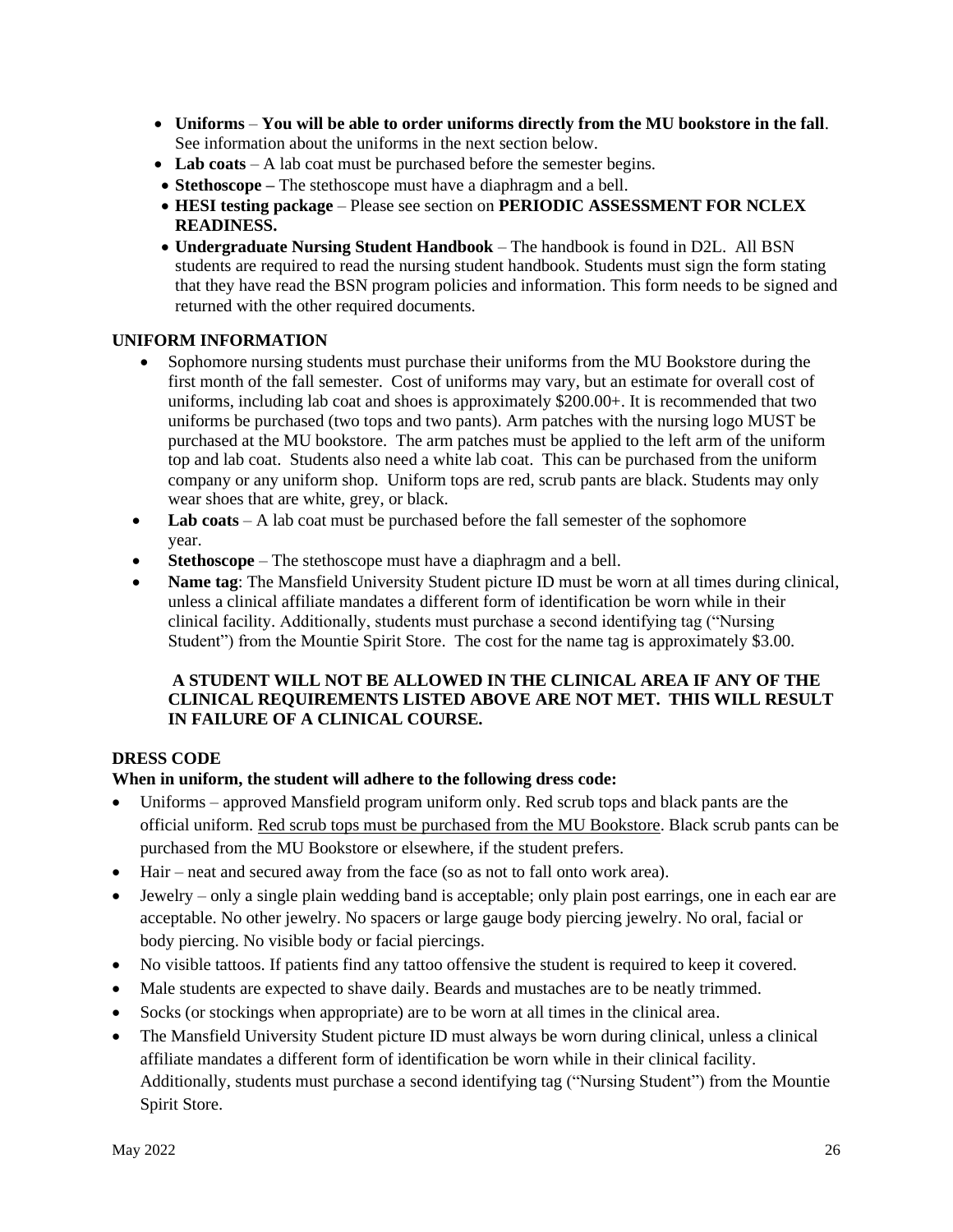- A **white or black, long-sleeved crew neck shirt** are the only acceptable shirts that may be worn **under** the uniform top. Lab coat may be worn over the uniform top.
- When wearing the uniform, only clean white, grey, or black shoes are to be worn. Shoes must be secure on feet (e.g. tied shoes/sneakers). Crocs may be worn providing they are solid (no openweave) and are secure on feet in case of an emergency.
- Makeup is to be kept to a minimum.
- Perfume, cologne, and aftershave should not be used.
- Nails must be kept short; no artificial nails; no nail polish.
- Lab coat is to be worn over street clothes when in the clinical setting
- A watch is a required part of the uniform.
- Appropriate grooming and dress will be expected of all students.
- During any clinical experience, observation, and or preparation, professional attire is expected, (e.g. no jeans, shorts, sandals or offensive/inappropriate attire). If attire is deemed inappropriate by the instructor, the student may be asked to leave the clinical setting so that appropriate changes can be made. This may result in the student having a clinical absence that requires a make-up day. Depending on how many absences the student has or if the student is not meeting course student learning outcomes, it could result in risk of failure of the clinical course.
- Individual faculty will specify exceptions to the uniform dress code.

## **SECTION 7: Other BSN Program Information**

Americans with Disabilities:

The Mansfield University Nursing Program endeavors to comply with the Americans with Disabilities Act and with University Policies regarding students with disabilities. The nursing program provides reasonable accommodations to all students on a nondiscriminatory basis consistent with legal requirements as outlined in the Rehabilitation Act of 1973, the Americans with Disabilities Act (ADA) of 1990 and the ADA Amendments Act of 2008. A reasonable accommodation is a modification or adjustment to an instructional activity, equipment, facility, program or service that enables a qualified student with a disability to have an equal opportunity to fulfill the requirements necessary for graduation from the nursing program. To be eligible for accommodations, a student must have a documented disability of (a) a physical or mental impairment that substantially limits one or more major life activities of such individual; (b) a record of such impairment; or, (c) be regarded as having such a condition.

**LICENSURE ELIGIBILITY IN PENNSYLVANIA:** Applicants to nursing education programs in Pennsylvania should be aware of certain restrictions on obtaining a nursing license. Pennsylvania Public Law No. 317, No. 69, known as the Professional Nursing Law, places the following limitation on licensure eligibility.

The Pennsylvania State Board of Nursing may refuse, suspend or revoke any license in any case where the Board shall find that the applicant

1) The licensee is on repeated occasions negligent or incompetent in the practice of professional nursing. (2) The licensee is unable to practice professional nursing with reasonable skill and safety to patients by reason of mental or physical illness or condition or physiological or psychological dependence upon alcohol, hallucinogenic or narcotic drugs or other drugs which tend to impair judgment or coordination, so long as such dependence shall continue.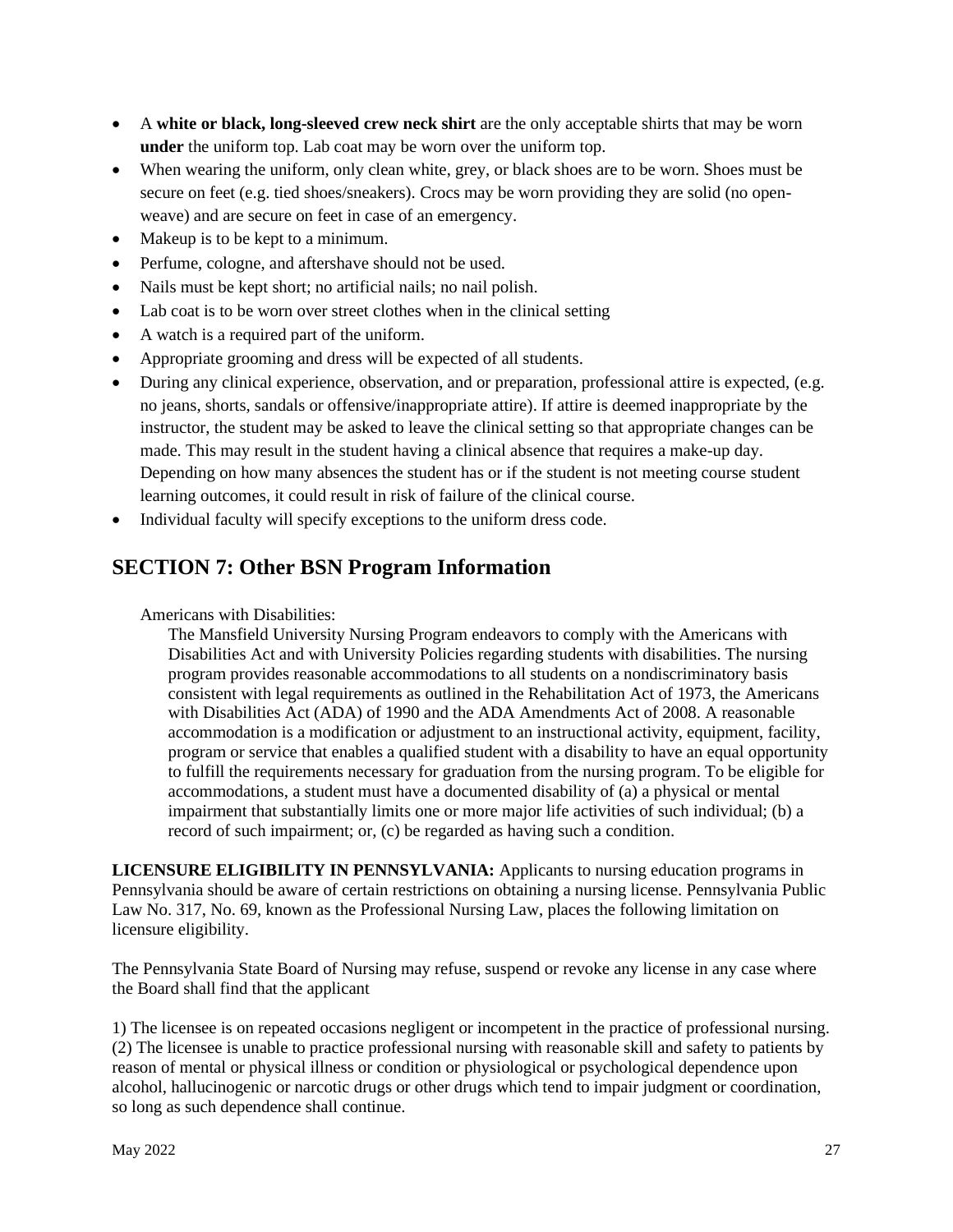(3) The licensee has willfully or repeatedly violated any of the provisions of this act or of the regulations of the Board.

(4) The licensee has committed fraud or deceit in:

(i) the practice of nursing, or in securing his or her admission to such practice or nursing school;

(5) The licensee has been convicted, or has pleaded guilty, or entered a plea of nolo contendere, or has been found guilty by a judge or jury, of a felony or a crime of moral turpitude, or has received probation without verdict, disposition in lieu of trial or an Accelerated Rehabilitative Disposition in the disposition of felony charges, in the courts of this Commonwealth, the United States or any other state, territory, possession or country.

(6) The licensee has his or her license suspended or revoked or has received other disciplinary action by the proper licensing authority in another state, territory, possession or country.

(7) The licensee has acted in such a manner as to present an immediate and clear danger to the public health or safety.

(8) The licensee possessed, used, acquired or distributed a controlled substance or caution legend drug for other than an acceptable medical purpose.

(9) The licensee has been guilty of immoral or unprofessional conduct. Unprofessional conduct shall include departure from or failing to conform to an ethical or quality standard of the profession. The ethical and quality standards of the profession are those embraced by the professional community in this Commonwealth. In proceedings based on this clause, actual injury to a patient or individual or group need not be established.

For a complete list of reasons why the Board may refuse a professional nursing license to an applicant, please see section 14 of the Professional Nursing Law, 63 P.S. § 224.

[\(http://www.dos.pa.gov/ProfessionalLicensing/BoardsCommissions/Nursing/Documents/Applications%2](http://www.dos.pa.gov/ProfessionalLicensing/BoardsCommissions/Nursing/Documents/Applications%20and%20Forms/Professional%20Nurse%20Law.pdf) [0and%20Forms/Professional%20Nurse%20Law.pdf\)](http://www.dos.pa.gov/ProfessionalLicensing/BoardsCommissions/Nursing/Documents/Applications%20and%20Forms/Professional%20Nurse%20Law.pdf)

For individuals with criminal convictions who are considering an occupation (e.g. nursing) that requires licensure, they should refer to the *PA Department of State Act 53 of 2020: <https://www.dos.pa.gov/ProfessionalLicensing/Pages/ACT-53-2020.aspx>*

With regard to the consideration of criminal convictions, Act 53:

- Prohibits BPOA's licensing boards and commissions from denying licensure based on considerations of "good moral character," "crimes of moral turpitude," or "ethical or honest practice."
- Requires each board and commission to develop and publish a schedule of criminal offenses that may constitute grounds to deny, suspend or revoke a license. The list must also identify which crimes are likely to pose a barrier to licensure because they are considered to be offenses "directly related" to the occupation/profession.
- Provides for an "individualized assessment" of each license applicant using objective, detailed criteria that includes rehabilitation and public safety.
- Provides a process for individuals who have criminal convictions to request a "preliminary" determination" as to whether a particular conviction will be a bar to licensure. This new tool will enable people with criminal convictions to find out if their convictions would prevent them from getting a license − *before* enrolling in a training or educational program, *before* investing significant time and resources, and *before* formally applying for licensure.

Prospective students or current students who have criminal convictions are encouraged to utilize the Act 53 information and resources, including the "preliminary determination" process.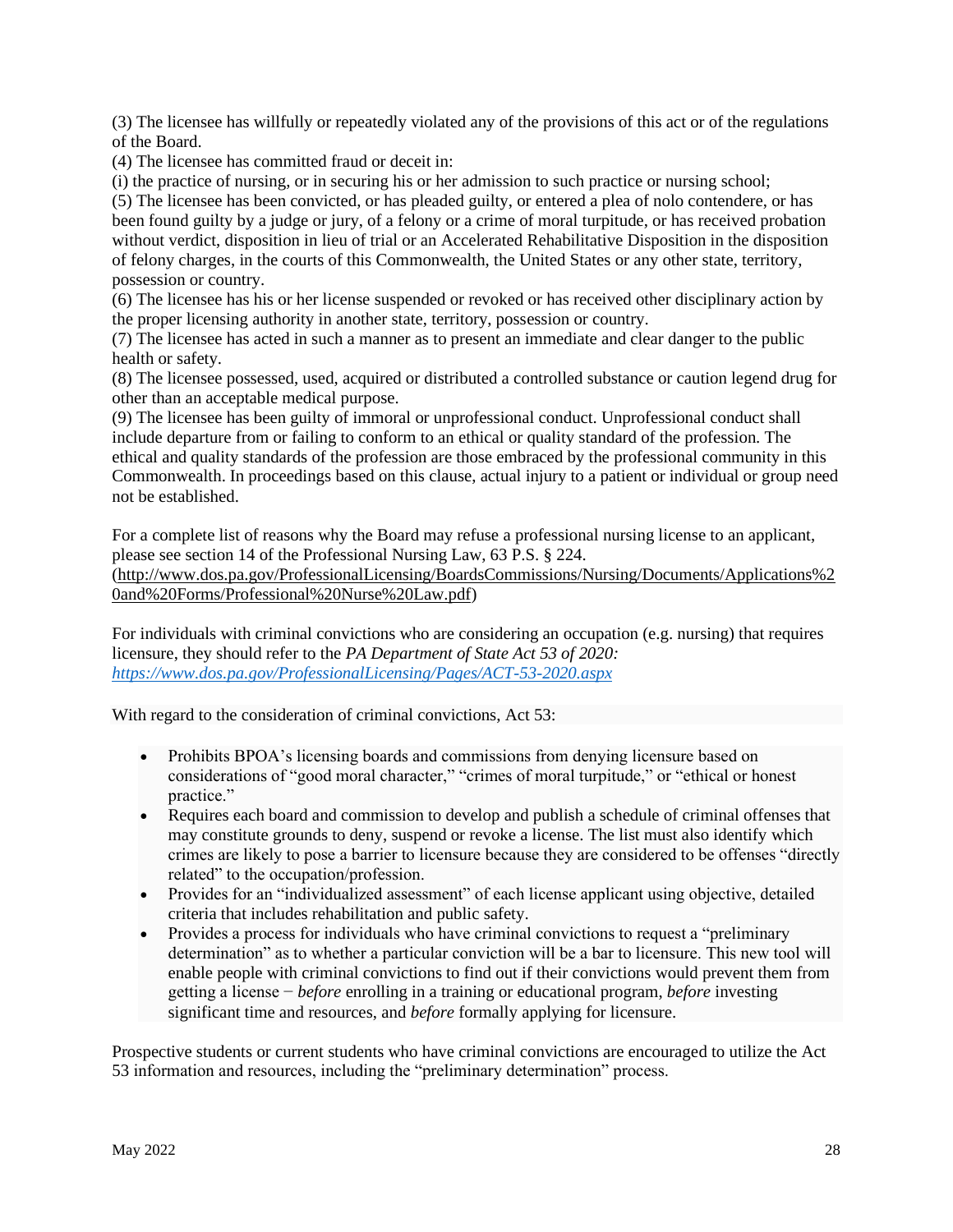Candidates for licensure in PA must take the licensure examination for the first time within one year of completing their nursing education programs. Express permission must be granted by the Board for candidates to take the examination for the first time after the one-year period. Candidates will first be required to demonstrate that they were prevented from taking the examination by emergency, illness, military service, licensure in another state, or other good cause shown.

Students are ultimately responsible for complying with all requirements for nursing licensure in whatever state they apply to.

If applying for a nursing license in PA, applicants must have completed 3 hours of Child Abuse Recognition and Reporting education. Additionally, applicants must have a Criminal Records History Check dated within 90 days of the date of RN licensure application. For other information about applying for a registered nurse license in PA refer to the PA State Board of Nursing Website: <http://www.dos.pa.gov/ProfessionalLicensing/BoardsCommissions/Nursing/Pages/default.aspx>

For a complete list of reasons why the Board may refuse a professional nursing license to an applicant, please see section 14 of the Professional Nursing Law, 63 P.S. § 224.

## **AMERICAN NURSES' ASSOCIATION CODE OF ETHICS**

The nursing faculty of Mansfield University fully support the ANA Code of Ethics and expect that all nursing students do likewise. The ANA Code of Ethics can be seen at [www.ana.org.](http://www.ana.org/)

### **PRIVACY AND HIPPA**

All Mansfield University Nursing Students are expected to comply with the Health Insurance Portability and Accountability Act of 1996 (HIPAA) and protect health-related information of clients they are caring for. Here are some specific guidelines students must follow:

- A student should only read/view medical records of clients he/she is directly caring for.
- A student will not discuss client information with anyone who is not directly related to the care of that client.
- There should never be discussions about clients outside of the unit/area the client is being cared for (e.g. cafeteria, student housing areas, apartments, etc.).
- Students will not discuss client information in any area where the conversation could be inadvertently overheard by someone who is not connected with the client's direct care.
- HIPAA applies to all students whether they are in a clinical setting as a Mansfield University nursing student or "off-duty".
- Students will safeguard usernames and passwords to electronic medical record systems at all time. Students should never share usernames or passwords with anyone else.
- Students should never walk away from a computer screen when it has confidential client information on it. If students must step away for any reason, they need to log out of the account. If anyone is trying to look at confidential client information on a computer screen who does not have the right to that information, students should log out immediately.
- Students may discuss components of clients' care with faculty and other students during pre- or post-conferences as long as discussions are pertinent to the learning outcomes of the experience.
- Students should access only the minimum amount of information in a client's chart that is valid and necessary for the current treatment of the client.

Students who are found in violation of HIPAA or any privacy breach will face disciplinary action by the program, up to and including nursing program dismissal. In addition to discipline by the nursing program, charges will be filed with the Office of Student Conduct at the University. Disciplinary action may be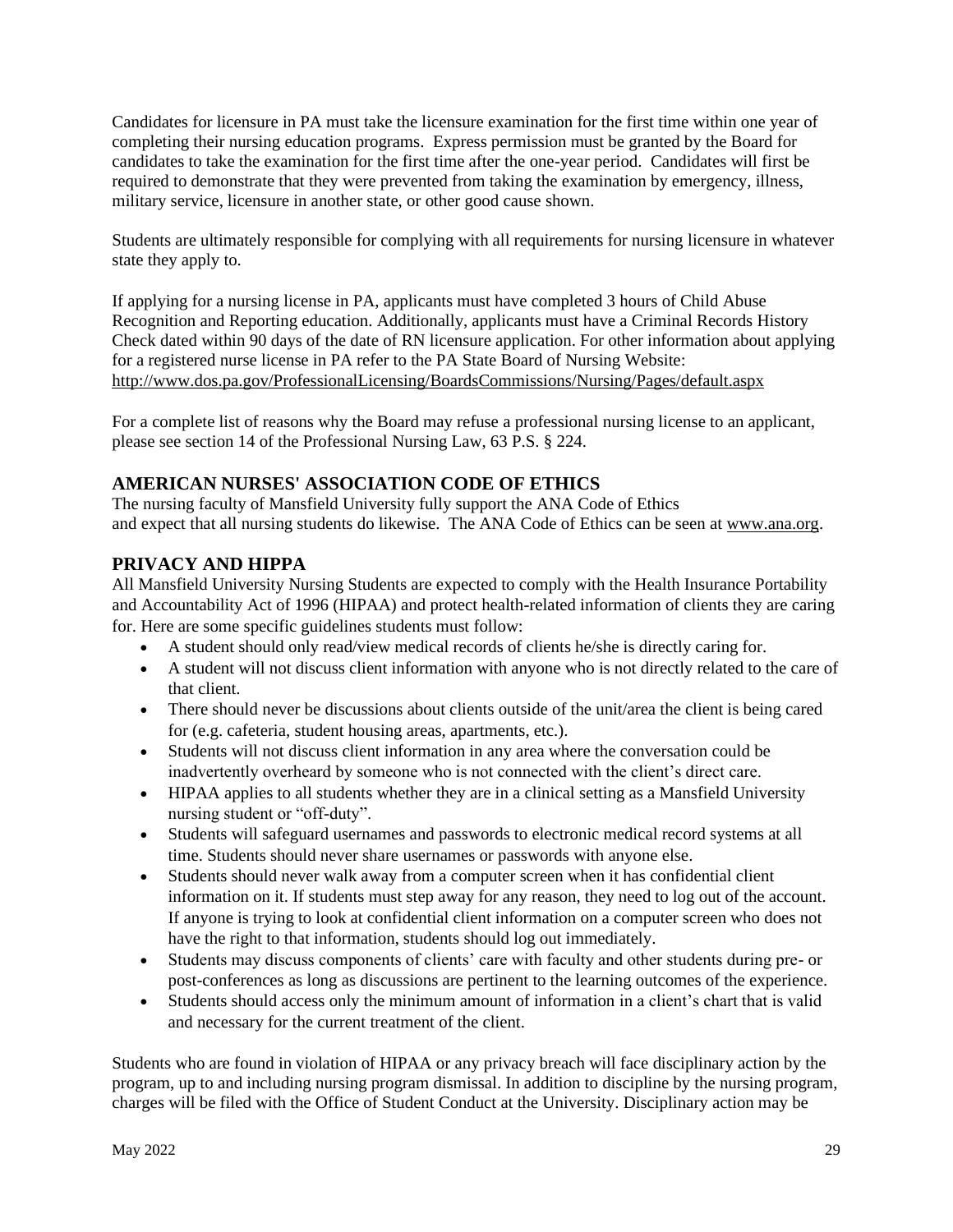based on the policies and sanctions of the affiliate where the breach took place. If for any reason a student is barred from a clinical affiliate because of HIPAA or privacy related issues, it will result in automatic dismissal from the Mansfield University Nursing Program. Any student dismissed for this reason will not be readmitted to the nursing program.

## **UNSAFE CLINICAL PRACTICE**

- Nursing students who perform nursing tasks and procedures are legally responsible for their own acts of negligence. When in a planned clinical experience, the nursing student is held to the same standard of care as the licensed nurse who normally would perform the function.
- Students are not allowed to perform any tasks or procedures that are not pre-approved by the clinical instructor. A clinical affiliate may prevent a student from participating in clinical care if the quality of care rendered is not at the level the affiliate deems acceptable.
- Unsafe clinical practice may result in course failure or dismissal from the nursing program. If a student is dismissed from the nursing program, leaves the nursing program, or changes majors because of unsafe clinical practice, he/she will not be readmitted.

## **CLINICAL FAILURE**

- Nursing students who knowingly or unknowingly put a patient, another staff member, or another student in danger or behave in a non-professional manner will be in jeopardy of failing the clinical portion of a clinical course and/or nursing program dismissal.
- Unprofessional behaviors include, but are not limited to: unsafe practice, falsifying records, absence from clinical experiences without notification of faculty and clinical affiliate, lying, unlawful drug or alcohol use, or coming to clinical experiences under the influence of drugs or alcohol.

This policy regarding clinical failure is based on the PA State Board of Nursing Standards of Conduct (section 21.18) which follows. This information is taken directly from the PA State Board of Nursing Code for Professional Nursing.

(a) A registered nurse shall:

(1) Undertake a specific practice only if the registered nurse has the necessary knowledge, preparation, experience and competency to properly execute the practice.

(2) Respect and consider, while providing nursing care, the individual's right to freedom from psychological and physical abuse.

(3) Act to safeguard the patient from the incompetent, abusive or illegal practice of any individual.

(4) Safeguard the patient's dignity, the right to privacy and the confidentiality of patient information. This standard does not prohibit or affect reporting responsibilities under 23 Pa.C.S. Chapter 63 (relating to the Child Protective Services Law), the Older Adults Protective Services Act (35 P. S.§ § 10211— 10224) and other statutes which may mandate reporting of this information.

(5) Document and maintain accurate records.

(b) A registered nurse may not:

(1) Knowingly aid, abet or assist another person to violate or circumvent a law or Board regulation.

(2) Discriminate, while providing nursing services, on the basis of age, marital status, sex, sexual preference, race, religion, diagnosis, socioeconomic status or disability.

(3) Knowingly permit another individual to use his license or temporary permit for any purpose or knowingly permit the unlicensed person under the registered nurse's jurisdiction or supervision to misrepresent that the individual is a licensed nurse.

(4) Misappropriate equipment, materials, property, drugs or money from an employer or patient.

(5) Solicit, borrow or misappropriate money, materials or property from a patient or the patient's family.

(6) Leave a nursing assignment prior to the proper reporting and notification to the appropriate department head or personnel of such an action.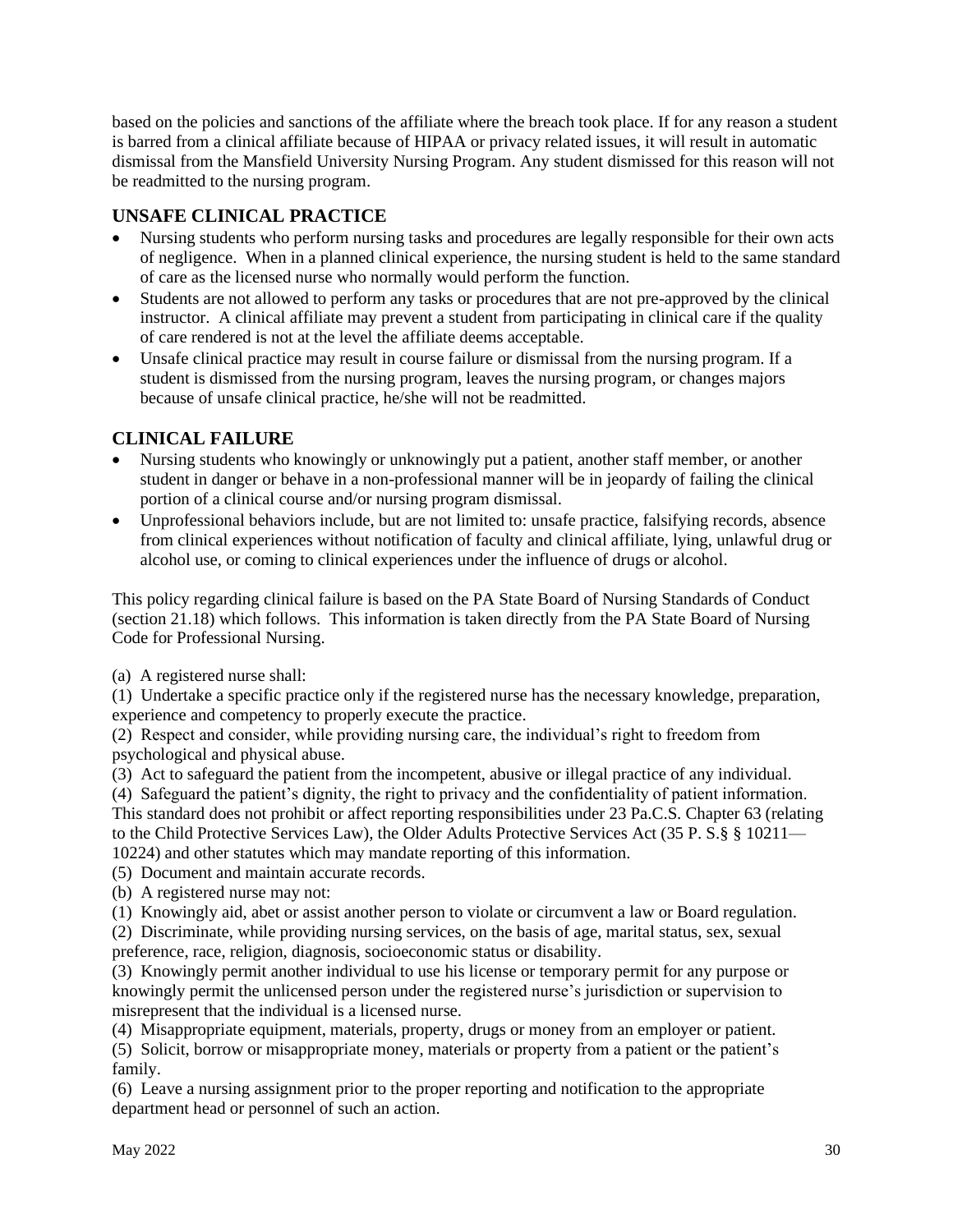(7) Knowingly abandon a patient in need of nursing care. Abandonment is defined as the intentional deserting of a patient for whom the nurse is responsible.

(8) Falsify or knowingly make incorrect entries into the patient's record or other related documents.

(9) Engage in conduct defined as a sexual violation or sexual impropriety in the course of a professional relationship.

(c) A registered nurse who fails to comply with an obligation or prohibition under this section is subject to disciplinary and corrective measures under section 14 of the act (63 P. S. § 224).

(d) The Board may, in addition to any other disciplinary or corrective measure set forth in this section, levy appropriate civil penalties as authorized by section 13(b) of the act (63 P. S. § 223(b)) upon a nurse found to have engaged in conduct constituting a sexual impropriety or sexual violation.

## **RETURN TO CLINICAL**

Nursing students must be in good health to attend clinical experiences. Any student who has missed a clinical experience due to illness may be asked to present a letter from his/her health care provider that states the student may return to clinical.

## **CELL PHONES AND OTHER PERSONAL COMMUNICATION DEVICES**

Cell phones and other personal communication devices are not allowed in the clinical area.

### **PROFESSIONAL BEHAVIOR (Classroom and Clinical Areas)**

Nursing students are responsible at all times for their behavior in the classroom and clinical settings. In the clinical setting, students must be under the supervision of an instructor or the instructor must be immediately available via telephone or other means of telecommunication.

### **DISRUPTIVE CONDUCT AND WORKPLACE VIOLENCE PREVENTION**

The Nursing program is a community of staff, faculty and students that is committed to a respectful, safe and protected environment, founded in civility and free from violence, in which all can work and learn. Acknowledging that workplace violence falls on a continuum from civility through physical violence, the nursing program requires that all members of our community value and respect each other. As a community, the program will make every effort to discourage incivility and protect its individual members from all forms of unacceptable interpersonal aggression including, but not limited to, verbal, written, physical, or any other forms. All members of the nursing program will strive to maintain an environment that is free from violence, threats of violence, harassment, intimidation, and other disruptive behavior. The nursing program often has faculty, staff, and students who are working and studying beyond the normal operating hours. Members of the nursing program community will not tolerate inappropriate interactions from each other or from outside persons. All incidents will be taken seriously and will be dealt with promptly and appropriately. The nursing program will provide support and resources to all to ensure that this safe and protected environment happens.

- 1. All who participate in or engage with this community will abide by these guiding principles, as well as follow the additional University code of Conduct:
- 2. We value differences among individuals and, in that spirit, require that all treat each other with respect. Interactions in the nursing program are expected to be courteous, respectful, and professional.
- 3. Individuals are responsible for their own behavior and will be held accountable for that behavior.
- 4. Inappropriate and unacceptable behavior may be a warning sign of impending hostility or violence and will be reported and dealt with in accordance with the policies outlined below.
- 5. When inappropriate behavior occurs, members of the nursing program community are empowered and expected to deal with the situation according to established guidelines.
- 6. Individuals are expected to keep their own personal safety foremost in their plans and actions and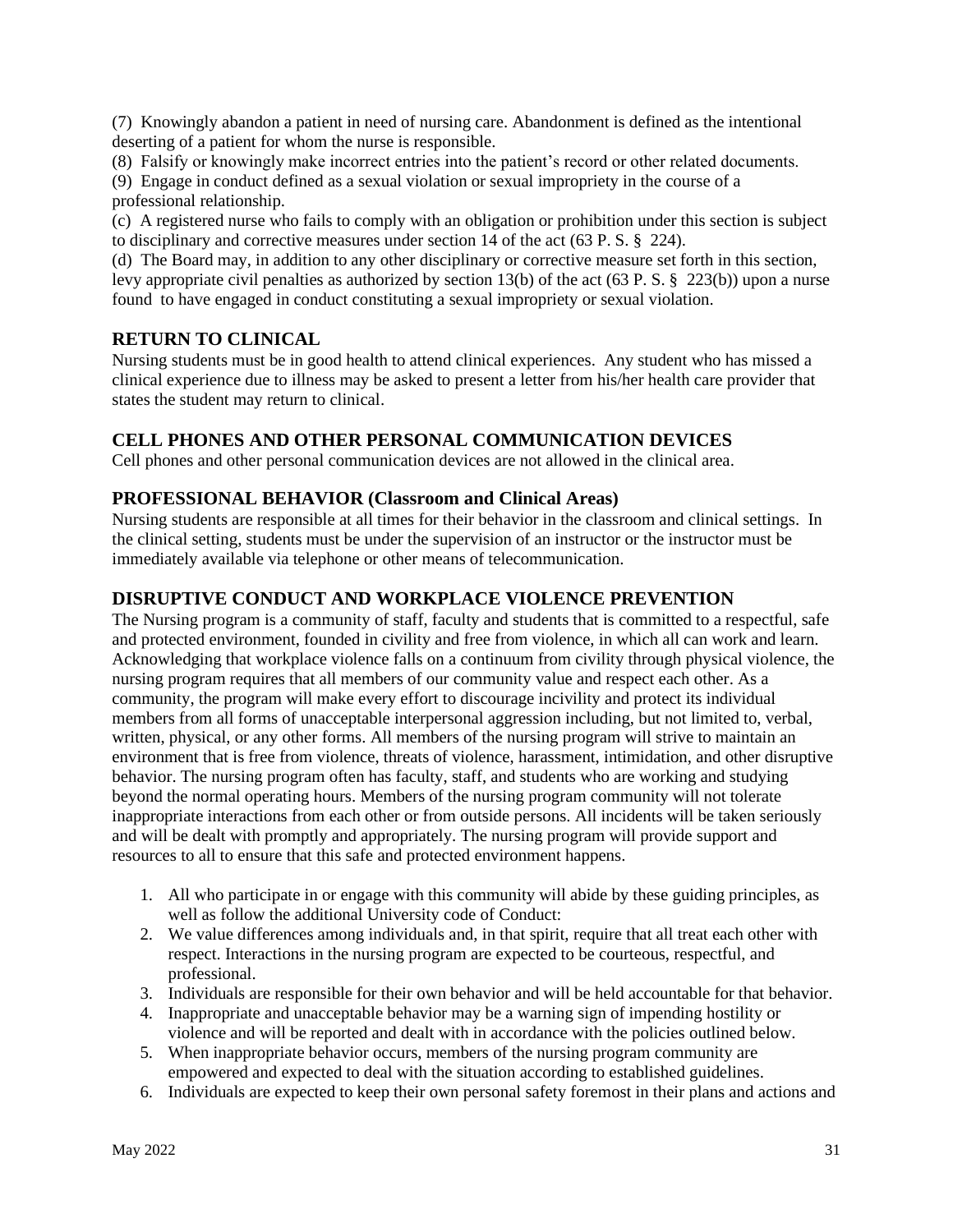to support others in doing the same.

7. Unacceptable behavior will be dealt with so that the message of zero tolerance is consistent and clear.

When inappropriate behavior occurs, the nursing program will:

• Respond promptly to immediate interpersonal dangers to staff, faculty and students in the program in accordance with established procedures.

▪ Facilitate the investigation of threats and other reported incidents, and file necessary reports per University policy.

▪ Respond to each report objectively, seriously address any allegations, even those that may appear frivolous, thus taking threats and threatening behavior seriously and ensuring that nursing program members feel safe in sharing their concerns.

- Take disciplinary actions under the University's disciplinary policy when warranted.
- Support victims and affected workers after an incident.

#### **Definitions**

Definitions of key terms used in this policy are as follows:

*Inappropriate and prohibited behavior* is behavior that can serve as a warning sign of potential hostility or violence. Examples of these kinds of behaviors of interpersonal aggression include but are not limited to:

- 1. Unwelcome name-calling
- 2. Rude or uncivil (e.g. slamming doors in angry response; making disparaging comments about another worker, student or faculty member; purposefully blocking someone's view or path; harshly criticizing a subordinate in public; vulgar or obscene words or actions, either written or verbal, including email, voice messages, and graffiti.
- 3. Acts of abuse (e.g. verbal statements, including tone of voice, or physical act which may be construed as a derogatory, intimidating, bullying or psychologically or emotionally disturbing
- 4. Intimidation through direct or veiled verbal threats
- 5. Throwing objects regardless of size or type or whether a person is the target of a thrown object
- 6. Physically touching another student, faculty member, or employee in an intimidating, malicious or sexually harassing manner
- 7. Physically intimidating others including such acts as obscene gestures, fist-shaking, or "getting in your face" types of gestures
- 8. Stalking, either on or off campus.

*Threat:* the expression of intent to cause physical or mental harm. A threat is conveyed regardless of whether the individual communicating the threat has the present ability to carry it out and without regard to whether the expression of threat is contingent, conditional, or placed in the future.

*Physical attack*: unwanted or hostile contact such as hitting, fighting, pushing, shoving, or throwing objects.

*Property damage* is intentional damage to property owned by the state, employees, students, or visitors.

Each member of the nursing program community is responsible for upholding the values and actions embodied in this policy.

### **STUDENT CODE OF CONDUCT**

All students are accountable for information in the Mansfield University Student Code of Conduct. Students must adhere to the policies and rules in the Code of Conduct. To access the latest version of the Student Code of Conduct, go to the Office of Student Conduct website: https://www.mansfield.edu/student-affairs/the-office-of-student-conduct.cfm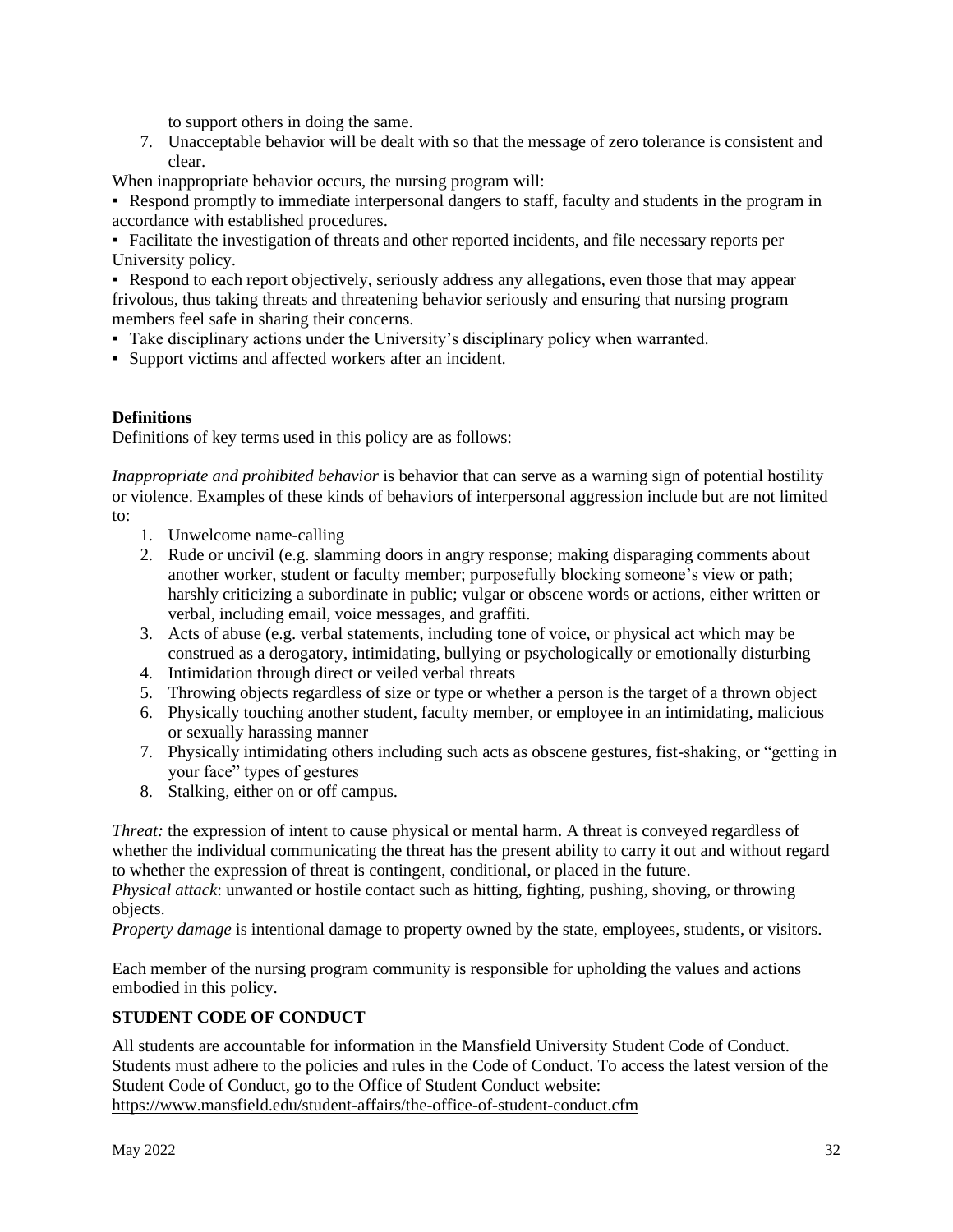Gross misconduct, including engaging in prohibited behaviors as listed in the Student Code of Conduct, or other serious nonconformance may result in immediate termination from the nursing program. Students found to be in violation of any component of the Mansfield University Student Code of Conduct may have charges brought against them through the Office of Student Conduct and may face dismissal from the nursing program. If a student is dismissed from the nursing program, leaves the nursing program, or changes majors because of a conduct issue, he/she will not be readmitted.

## **NOTIFICATION OF NEW OR EXISTING HEALTH CONDITIONS**

- Any new or existing health (or other) condition that may put the student, staff, faculty or patient in jeopardy must be reported to nursing program faculty.
- Written documentation from a physician stating the student is safe to return to class and/or clinical must be submitted.
- If nursing program faculty become aware this policy was not followed, program dismissal may result.
- If a student's behavior in class or clinical experiences indicates a potential problem based on the faculty member's judgment, the nursing program may request written documentation from a physician indicating the student is able and is safe to participate in class and clinical experiences.

### **BLOOD OR OTHER POTENTIALLY INFECTIOUS MATERIALS EXPOSURE AND/OR INJURIES SUSTAINED WHILE IN CLINICAL**

In the event of a needlestick or blood/bodily fluid exposure while in a Mansfield University Nursing Program clinical experience, students or faculty should take the following actions immediately:

- Wash the affected area with soap and water; or for eye involvement, flush with clean water or normal saline.
- Students will notify the faculty member in charge of that clinical experience promptly.
- Call the Employee Health Office of the affiliate where the exposure took place. The student may be asked for the source patient's medical record number.
- Report to the affiliate's Emergency Department after hours, weekends and holidays.
- Document the incident via the affiliate's required reporting form, as applicable.
- Follow all guidelines and policies of the specific affiliate where the exposure took place.
- Students are responsible for Employee Health Office visit and/or Emergency Department visit, and any other associated costs incurred during the follow-up required for an exposure incident.

At Guthrie facilities, the students will take the following actions:

- Wash the affected area with soap and water; or for eye involvement, flush with clean water or normal saline.
- Students will notify the faculty member in charge of that clinical experience.
- Obtain the source patient's medical record number (B#).
- During Monday-Friday  $(7:00 \text{ AM} 4:00 \text{ PM})$  the student should report to the Guthrie Employee Health Office (EHO) on the Sayre Campus for guidance on next steps. If the exposure occurred in a Guthrie location other than Sayre, the student should call the Guthrie EHO at 570-887-2674. The student should identify him/herself as a Mansfield University Nursing Student and explain they are seeking assistance with post-exposure care.
	- o EHO will print off the appropriate paperwork and coordinate assessment and treatment with Occupational Medicine or the Emergency Department (ED).
- If an exposure takes place outside the Employee Health Office business hours listed above, the student should report to the facility's Emergency Department.
	- o All students seen in the ER should be strongly encouraged to follow up with Occupational Medicine within 24 hours of the ED visit.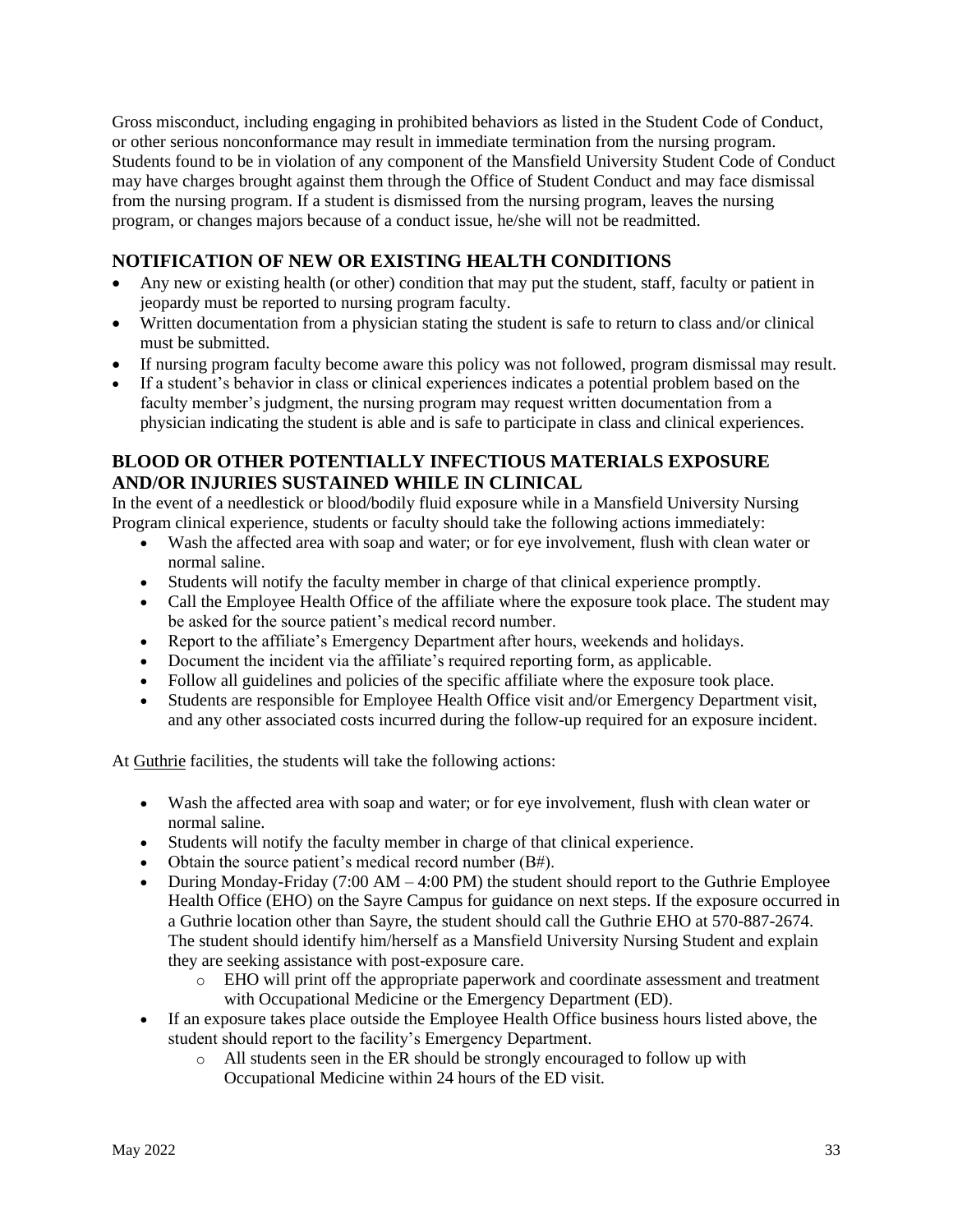Follow all guidelines and policies of the specific affiliate where the exposure took place. Students and faculty should know that their private insurance will be billed for any services required as a result of the exposure. Despite this, the EHO should be involved to assist in coordinating the most appropriate care following an exposure.

- For injuries sustained while in clinical, students should:
	- o Seek necessary care immediately to tend to the injury. This may require a visit to the Emergency Department, Urgent Care clinic, or Primary Care Provider, as well as laboratory testing and/or other diagnostic tests, depending on the injury.
	- o Notify the clinical faculty member promptly.
	- o Notify the charge nurse, preceptor, or nurse manager on the unit where the injury occurred.
	- o Document the incident via the affiliate's required reporting form, as applicable.
	- o Follow all guidelines and policies of the specific affiliate where the exposure took place.
	- o Students are responsible for costs associated with treatment and follow-up care.

## **RESPIRATORY ISOLATION PATIENTS**

Nursing students who have not been fit tested should not care for patients in respiratory isolation (those under *Airborne or Droplet Precautions),* including any patient suspected of having or diagnosed with COVID-19. Only students who have been fit tested, per the procedure outlined by the nursing program, should care for patients in respiratory isolation. Students who have been fit tested will receive direction from their clinical faculty about caring for those types of patients. Fit testing will be required of junior and senior nursing students. For juniors and seniors, all fit testing requirements must be met annually and is due prior to the start of each fall semester. Sophomore students will be notified if fit testing is required before their spring clinical experiences.

### **LATEX SENSITIVITY POLICY**

Research has demonstrated that some regularly exposed health care workers are sensitized to latex. Among sensitized workers, variable proportions have symptoms of signs of latex allergy ranging from irritation and allergic contact dermatitis to the possibility of life-threatening anaphylactic shock. Guidelines have been established to provide medical care to students of Mansfield University nursing students who are sensitive to latex.

#### **Guidelines:**

- It is the student's responsibility to report to faculty any symptoms suggestive of latex allergy/sensitivity.
- Students who suspect a sensitivity to latex are to schedule an evaluation with their health care provider.
- Students who are suspected of having latex sensitivity will not be able to participate in clinical experiences until they present a letter from their health care provider indicating restrictions and date for safe return to the clinical site.
- The student's personal health care provider will follow individuals who have a documented latex allergy prior to admission to the nursing program. If the student can provide documentation from the physician of an allergy to latex, special gloves will be provided. If no documentation can be provided, the student will follow guidelines previously outlined.
- In the event of a severe allergic reaction, the student at the Sayre Site should seek immediate attention in the Emergency Department at the Robert Packer Hospital. Students at the Mansfield campus should contact campus police to provide emergency first aid or call 911 to alert appropriate emergency service personnel.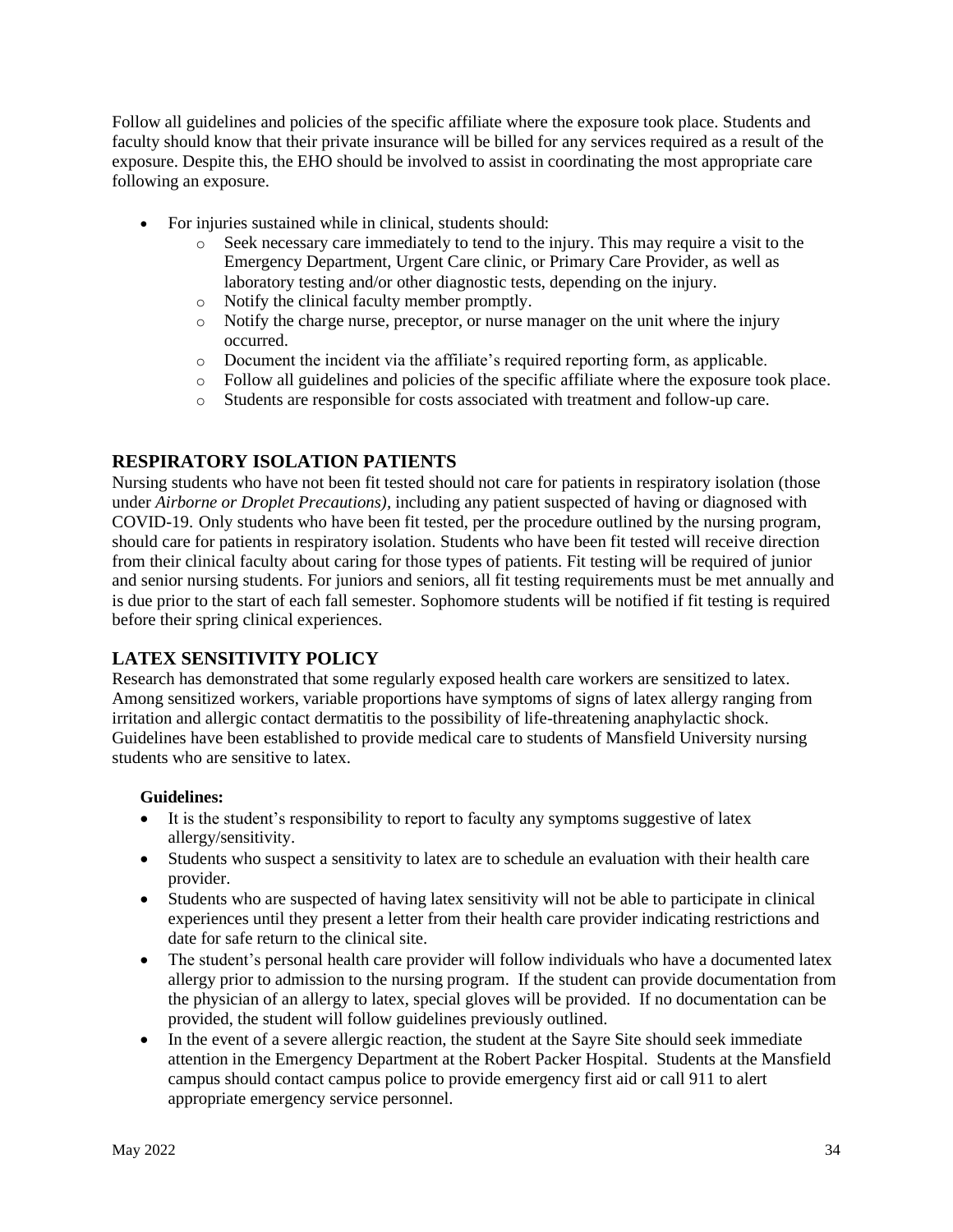## **RESPONSIBILITY FOR CLINICAL LAB EXPERIENCE**

- All students are expected to be prepared for each clinical experience as determined by the faculty member directing the experience.
- Students are responsible for performing any procedure in the clinical setting that has previously been included in the laboratory or academic learning plan.
- If a student is unfamiliar or uncomfortable performing any nursing procedure, he/she is encouraged to practice in the Nursing Learning Laboratory.

#### **ASSIGNMENT OF CLINICAL LABORATORY SECTIONS**

Nursing laboratory sections (lab and clinical) will be assigned by faculty based on best educational principles.

#### **TRANSPORTATION**

Due to the nature of multiple clinical affiliates utilized, students are required to provide their own transportation to clinical experiences during the program. Clinical experiences begin at the sophomore level.

**STETHOSCOPE -** Students are expected to have their own stethoscopes for NUR 3270 and each course thereafter.

## **FAMILY EDUCATIONAL RIGHTS AND PRIVACY ACT (FERPA)**

FERPA is a Federal law that protects the privacy of student education records and information. The law applies to all schools that receive funds under an applicable program of the U.S. Department of Education. FERPA gives parents certain rights with respect to their children's education records. These rights transfer to the student when he or she reaches the age of 18 or attends a school beyond high school level. [\(www.ed.gov/policy/gen/guid/fpco/ferpa/index.html\)](http://www.ed.gov/policy/gen/guid/fpco/ferpa/index.html). Therefore, faculty members must secure written permission from a student before they can speak to a parent regarding their child's education record or academic progress. Permission from the student must be given for each requested communication and must cite what the communication is about.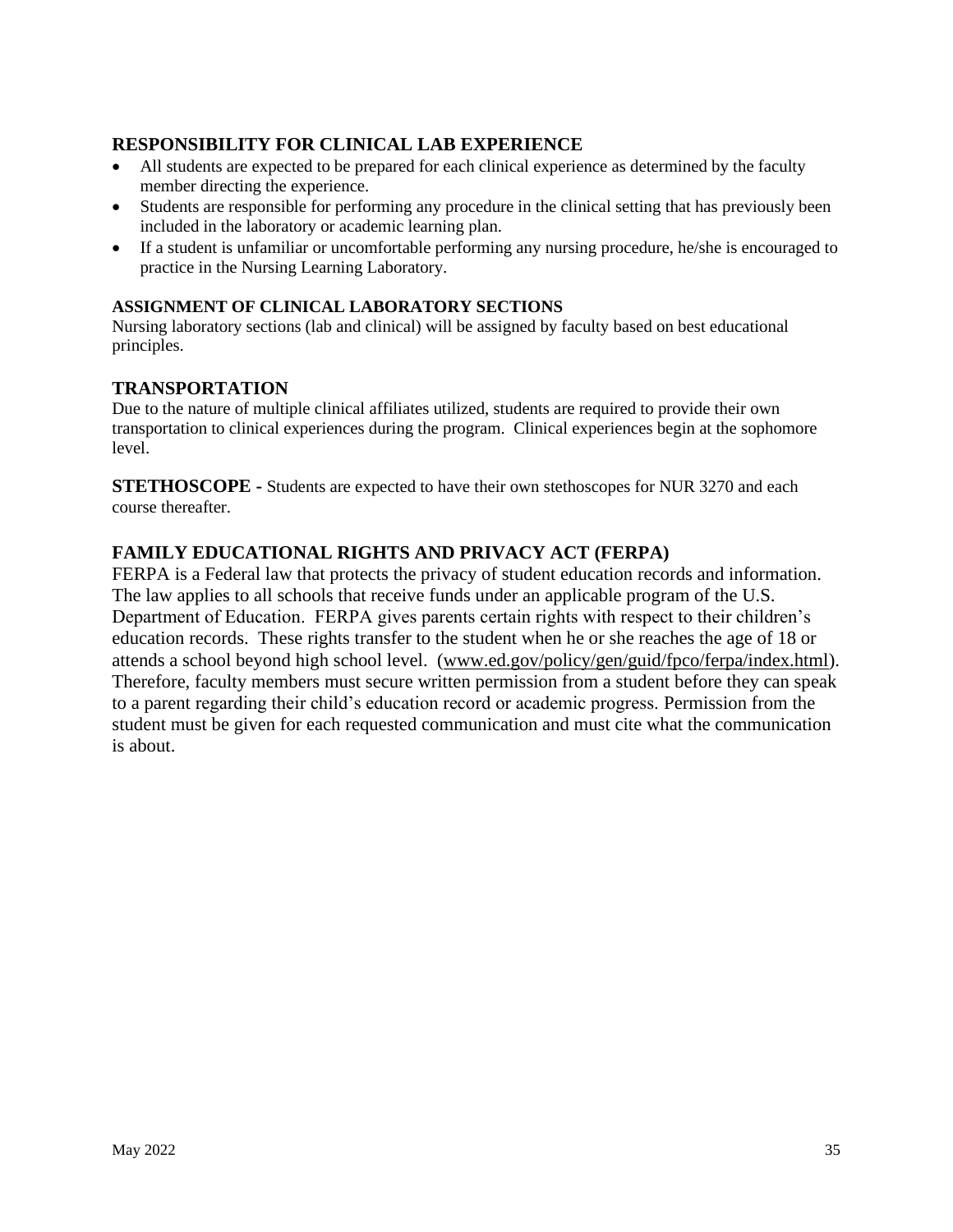## **SECTION 8: Student Services Information**

#### **MANSFIELD UNIVERSITY (MAIN CAMPUS) CAMPUS CLINIC (full-time students)**

Students seeking routine health services are asked to make an appointment by calling 570-662-4350. The office is located on the ground level of the Spruce Residence Hall, 125 Clinton Street.

| <b>Campus Clinic Hours:</b> | Monday, Wednesday, Thursday: 8:00 A.M. - 4:30 P.M<br>Tuesday, Friday: 8:00 A.M. - 4:00 P.M.<br>A nurse is available during these times |  |
|-----------------------------|----------------------------------------------------------------------------------------------------------------------------------------|--|
|                             | The Nurse Practitioner hours are:                                                                                                      |  |

**Monday, Wednesday, Thursday: 10:45 AM – 4:15 PM Tuesday, Friday: 8:00 AM to 1:45 PM**

There is no charge for currently enrolled students when the University is in session. There are, however, some exceptions such as X-rays, casts and some testing which will be billed to the student. Medications prescribed by the physician as well as routine lab work, vision and hearing examinations, some immunizations and vaccinations, personal health counseling and certain other services are covered by student fees.

### **On Campus Health Emergency: CALL THE CAMPUS POLICE AT EXT. 4900**

When a student experiences a health emergency on the campus, he/she should contact a member of the residence staff or campus police. Students who believe that they need an ambulance are asked to call the Campus Police at ext. 4900 or call 911.

#### **SAYRE SITE – HEALTH SERVICES (full-time students)**

At the Sayre site the nursing student may call the Family Medicine office and the Walk-In Care clinic (1st Floor of The Guthrie Clinic) to receive appropriate care. No appointment is needed at the Walk-In Care Clinic. In case of illness during a time when the office is not in operation, a resident nursing student may go to the Emergency Department. Be sure to identify yourself as a Mansfield University nursing student.

| <b>Family Medicine Office Hours:</b> | Monday - Friday<br>8:00 A.M. - 5:00 P.M.<br>$(570) 887 - 2239$                                                 |
|--------------------------------------|----------------------------------------------------------------------------------------------------------------|
| <b>Walk-In Care:</b>                 | Monday - Friday<br>$7:00$ A.M. $-7:00$ P.M.<br>Saturday - Sunday<br>8:00 A.M.-12:00 P.M.<br>$(570) 887 - 2383$ |
|                                      |                                                                                                                |

#### **Other Phone Numbers:**

Emergency Department: (570) 887-4225 (when Family Medicine is not open) **Call 911 for an emergency.**

Mental Health Care: Mansfield University Counseling Center Phone: 570-662-4436

#### **If you need immediate help please use the following resources:**

• Bradford County Crisis Intervention: 1-877-724-7142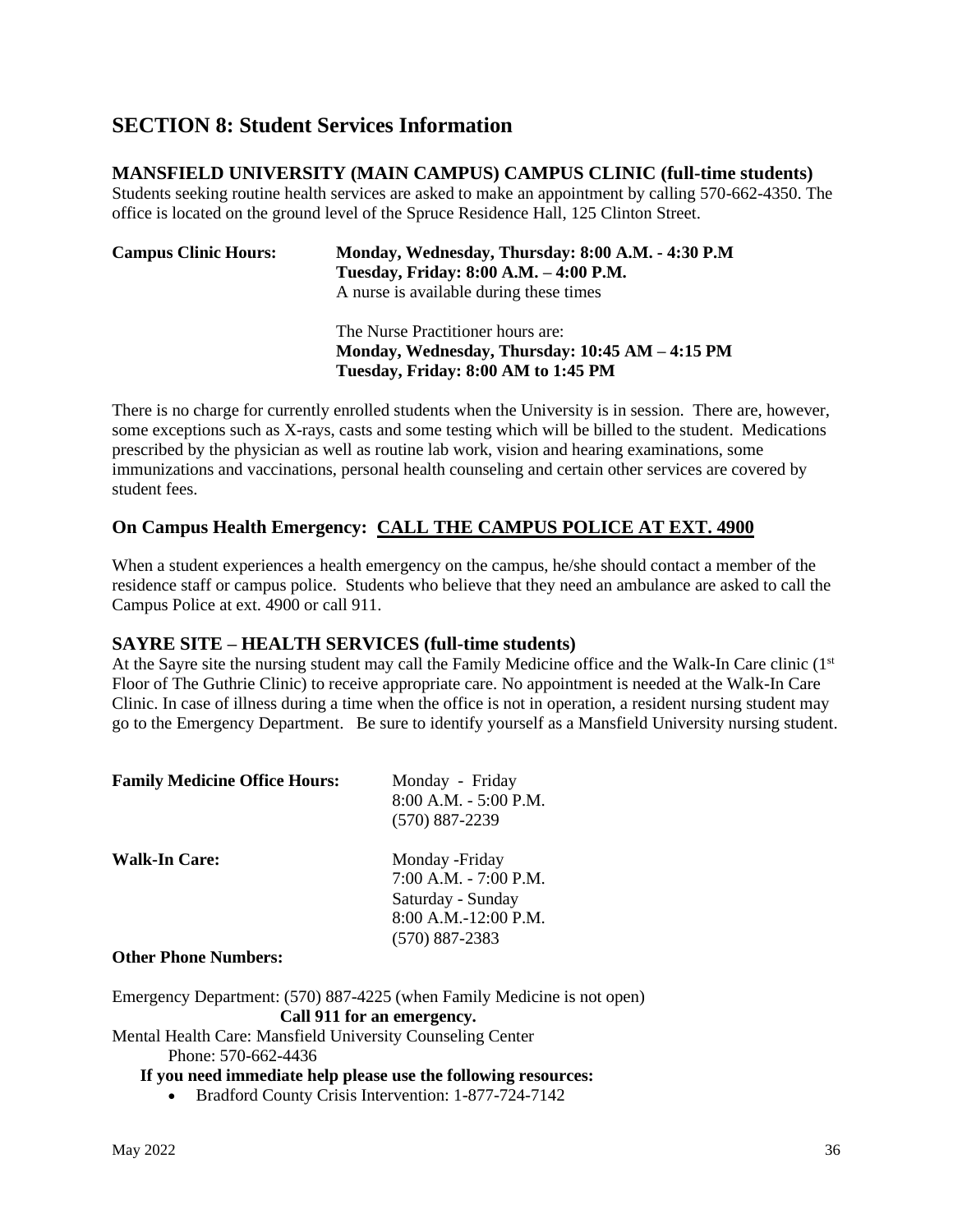- 1-800-SUICIDE
- 1-800-273-TALK
- Crisis Text Line: Text START to 741-741
- National Suicide Prevention Lifeline 1-800-273-8255
- Students may also reach out to the Sayre site student service coordinator, a faculty member or a resident assistant to seek contact information for mental health care

## **OTHER MANSFIELD CAMPUS STUDENT SERVICES**

Students are offered a wide range of services through various offices on the main campus. Please see the Mansfield University website for a list of those services [\(www.mansfield.edu\)](http://www.mansfield.edu/). There are many different clubs and organizations, which are funded through student activity funds. There are also academic services in the Academic and Human Development Department, such as tutoring, that students are encouraged to take advantage of. Many of the services on the main campus can be utilized by students on the Sayre site via telephone or by email.

## **SERVICES PROVIDED BY MANSFIELD - Sayre Site**

**Coordinator of Student Services** – Judi Brayer is a full-time, professional staff member of Mansfield University. The Coordinator has a variety of responsibilities, which include the following:

- · Assisting in the development and implementation of educational and social programs
- Interpreting, developing, and enforcement of policies and procedures that pertain to both the Mansfield and Sayre location.
- Acting as a liaison with other campus and healthcare agencies
- Serving as chief conduct officer on the Sayre Site
- · Coordinating all housing and dining needs along verifying information for monthly/semesterly reports
- Assisting students with personal concerns, making necessary referrals if needed
- · Supervising and training of all student workers, including Resident Assistants and desk assistants
- · Advisor to the Health Sciences Student Government Association (HSSGA)

Ms. Brayer, the Coordinator of Student Services, maintains office hours in Sayre on Monday, Thursday and Friday. Her office is located on the second floor of the Education Center. She may also be reached by phone, 570-887-4716 or at [jbrayer@mansfield.edu.](mailto:jbrayer@mansfield.edu)

**Student Activities** – Each nursing class in Sayre will have a class budget generated from their student activity fee. A certain percentage of their activity fee is allotted but activities on the Sayre Site, which is determined by the Student Government Association. The Coordinator of Student Services keeps track of all the budgets and assists each class with planning programming activities.

**Specialized Services** - Representatives from student services such as counseling, career planning, and financial aid will meet with students on the Sayre site by appointment. The Coordinator of Student Services coordinates all visits. Students wishing to make appointments just need to see the Coordinator.

**SGA in Sayre –** A formal branch of the Student Government Association, the Health Sciences Student Government Association (HSSGA), has been established on the Sayre Site. Students from all health sciences programs are members.

**Housing** - Student housing is provided on a limited basis for full-time students. In Sayre, the student's residence is located next to the hospital. Single and double rooms are provided. The floor is fully carpeted, climate controlled and equipped with a kitchen area, three lounges complete with televisions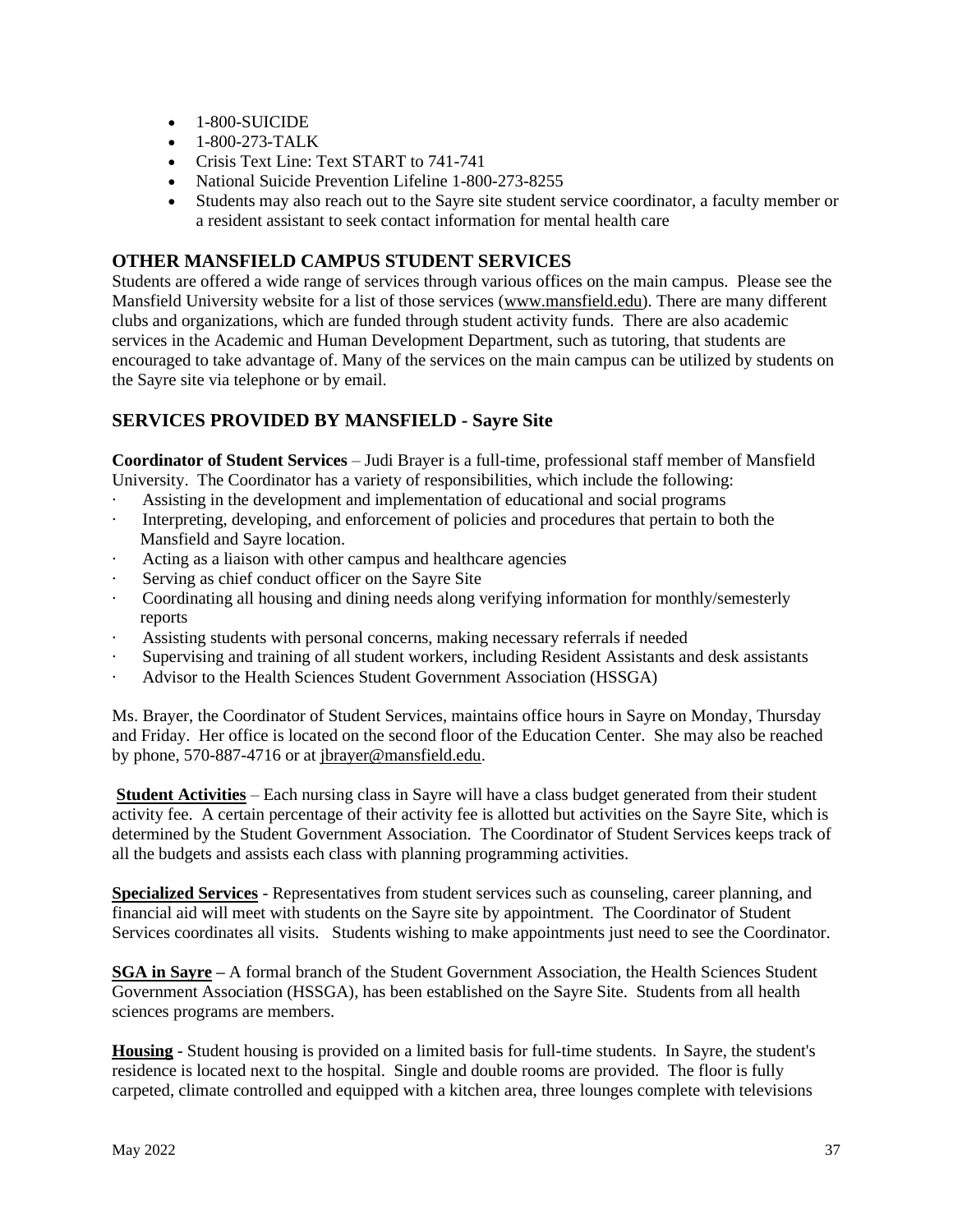and laundry facilities. The residence also houses the faculty offices, a small gym and weight room, and a bookstore for student supplies.

**Commuter Lounge** - A lounge area in the student's residence has been designated for all commuter students. This provides a place for commuters to meet, store belongings, study, or socialize. Noncommuter students also have access to the lounge.

#### **Online Library Access**

The North Hall Library is accessible to students, online, 24-hours a day. Library resources using your student number – it is the 18 digit number found on your ID card. You need this number to access the North Hall Library resources from home or residence hall. You can access the North Hall Library at [http://lib.mansfield.edu/.](http://lib.mansfield.edu/) If you are unable to access the Mansfield University Library on-line, please contact the Library reference desk at 570-662-4671. See the North Hall Library website for hours of reference librarians. If you need any help accessing or using these resources or a research consultation, you can contact Sheila Kasperek, health sciences librarian, at [skaspere@mansfield.edu](mailto:skaspere@mansfield.edu) or contact the library's reference desk.

For students at the Sayre site, there is a medical library located in the Patterson building which is available to students, 24-hours a day. Circuit librarians may assist students in Sayre but the North Hall librarians will be the primary contact for MU BSN students.

#### **Contacts for BSN students:**

#### **Academic and Human Development Resources**

Counseling Center (Academic and Personal) 570-662-4436

Learning Center (TutorTrac, Supplemental Instruction, Writing Center) Use the following link to schedule appointments: https://www.mansfield.edu/learning-center/tutors.cfm Dr. Christopher Cummings (ccumming@mansfield.edu) 135/134 South Hall 570-662-4828

#### **Student Registration and Financial Services**

Registration Questions: Lori Cass, Director [\(lcass@mansfield.edu\)](mailto:lcass@mansfield.edu) 570-662-4202 for registration questions

Financial Aid Questions: Pamela Kathcart, Director (pkathcar@mansfield.edu) 570-662-4129 for financial aid questions

#### **Library Resources:**

Sheila Kasperek Reference & Electronic Resources Librarian North Hall Library Mansfield University 570-662-4675 [skaspere@mansfield.edu](mailto:skaspere@mansfield.edu)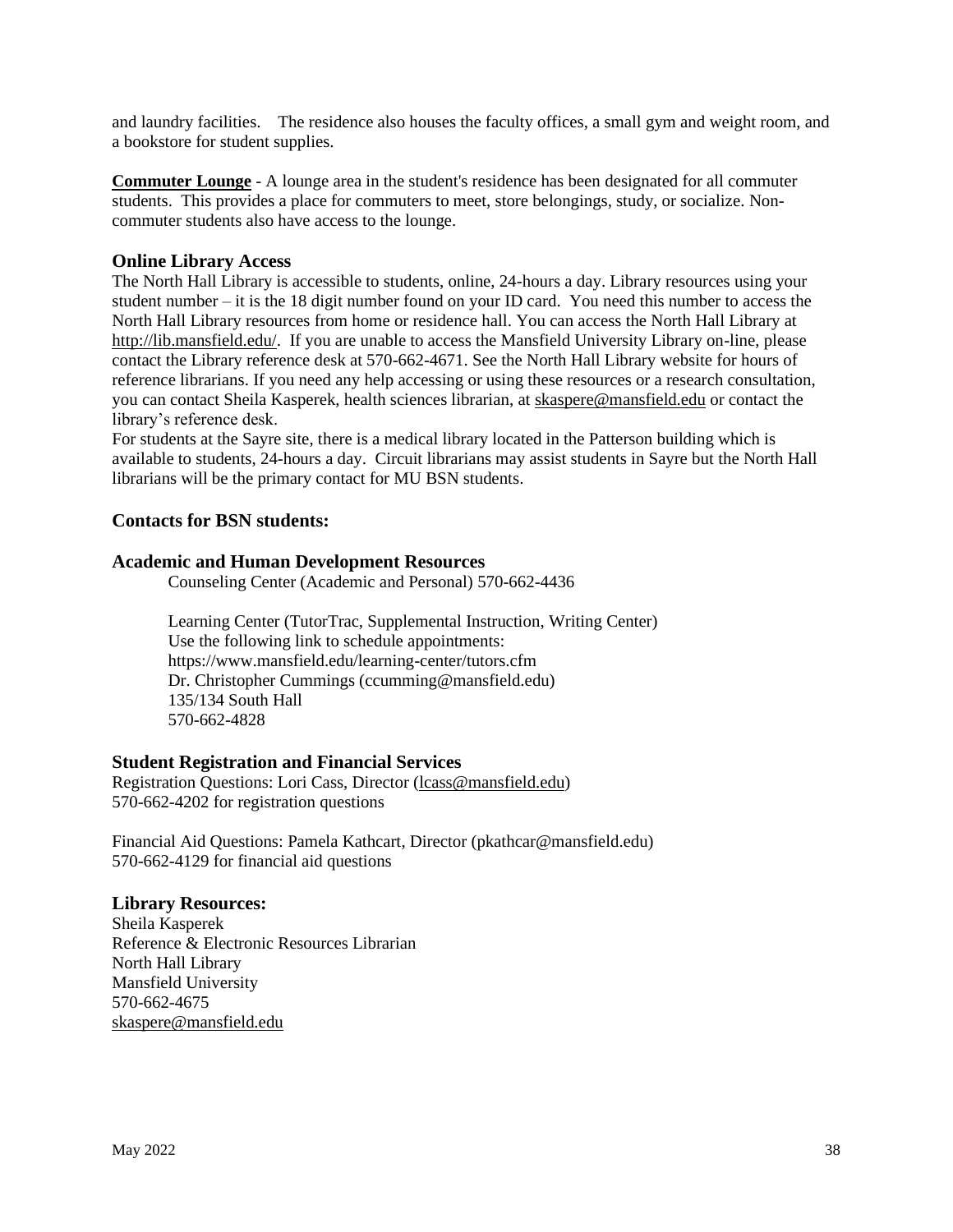

#### **ACADEMIC ADVISEMENT**

 Every student entering the BSN Program is assigned a nursing program faculty advisor who assists the student in 1) planning his/her overall academic program, 2) adjusting to academic life, and 3) making decisions about career goals. The advisor also is an important contact with the university and can serve as a general reference for non-academic issues as well. A student has the right to request a change of advisor through the nursing program director.

 It is the student's responsibility to know and observe the academic policies and regulations of the university, per the Undergraduate Catalog and the Nursing Program Undergraduate Nursing Student Handbook. It also is the student's responsibility to cooperate with the academic advisor to gain the maximum benefit from the process. To facilitate this process, students are expected to:

- 1. Arrange advisement sessions that are convenient to both the student and advisor.
- 2. Be actively involved in the decisions.
- 3. Be aware of academic deadlines and academic policy changes.
- 4. Make effective use of the resources available.
- 5. Follow through on suggestions and/or recommendations made by the advisor.

Class Scheduling Advisement Procedure

 Each semester, students meet with their assigned advisor to review their overall program plan and discuss course selection for the upcoming semester at Mansfield University. At approximately the midpoint of the academic semester, students will:

- 1. Receive an email informing them of scheduling from the MU Registrar. The details regarding the timetable and process for scheduling are present on the Registrar's Office (Enrollment Services) homepage (https://esd.mansfield.edu/).
- 2. Consult the Undergraduate Nursing Student Handbook (BSN Program) to determine their progression based on programmatic requirements. Students will then identify the course requirements for the upcoming semester and consult the Course Offerings through Student Self-Service to develop a primary and alternate course plan.
- 3. Schedule a meeting with their advisor at least two weeks before their designated time to schedule classes for the upcoming semester to verify accuracy of course planning and/or resolve conflicts or difficulties.
- 4. Schedule courses via Student Self-Service, at the time specified.
- 5. Consult with their advisor if any difficulties arise in the scheduling process.

Students are not approved in the Student Self-Service system without meeting with their advisor. That will prevent the student from registering for classes. This could result in students not getting required courses that are needed for program progression.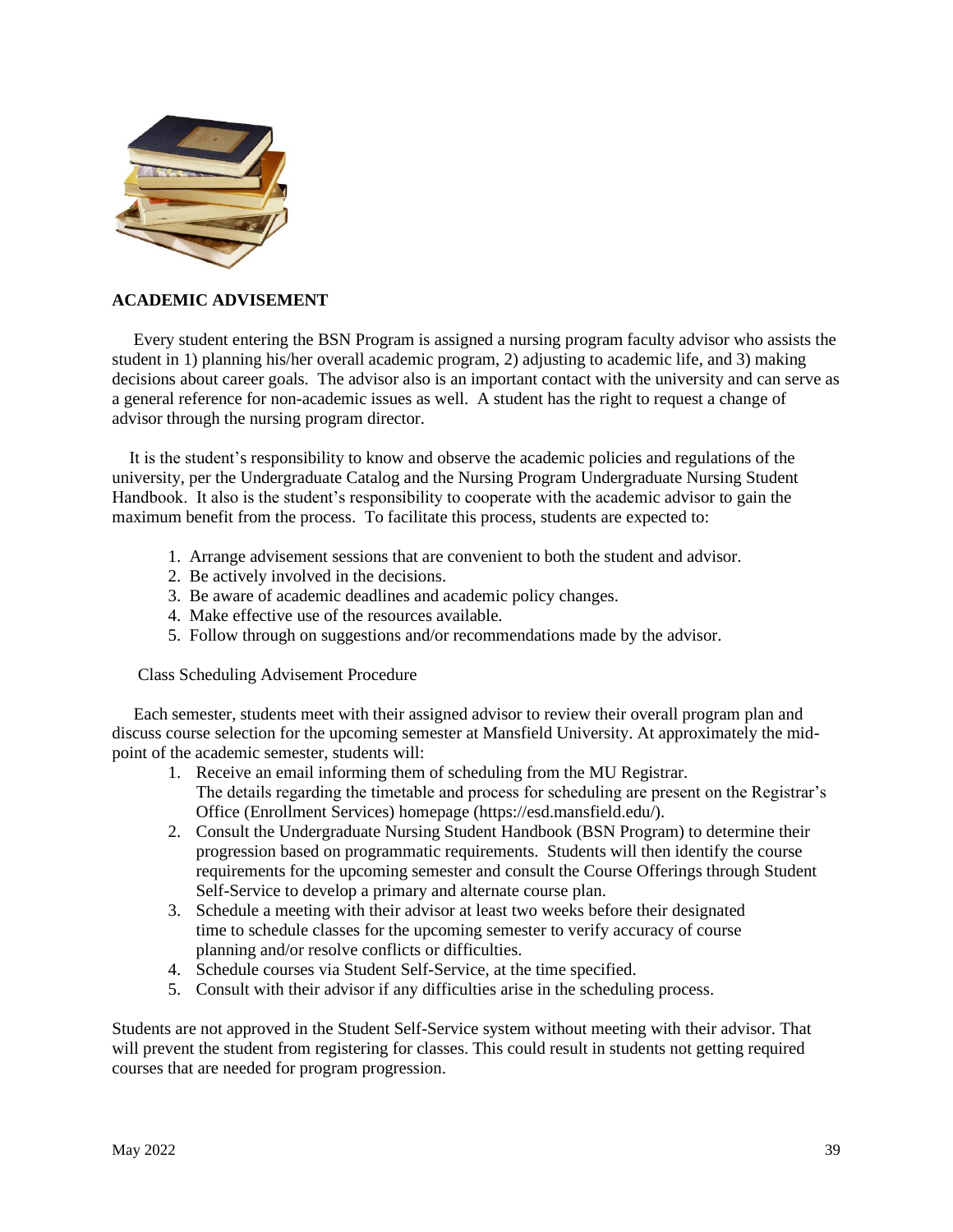#### **REGISTRATION FOR ALL NURSING STUDENTS**

Once you are a nursing major, you may register online using Student Self-Service.

NOTE: Nursing majors register the first week of the registration period. If students do not register for courses during the time for nursing students to register, the required courses may be full.

Early registration for nursing students is a big privilege. Please take advantage of it and do not delay the registration process.

## **Students can register on-line by using Student Self-Service.**

- Go to MU home page
- Click on "Main Menu" (three bars icon)
- Click on "Current Students" then "Web Logins" then Student Self Service
- Sign in with the same username and password used for university email
	- $\circ$  If you have trouble with the sign-on process, call the Computer Technologies Help Desk at 570-662-HELP
- Students can peruse course offerings and pre-register/register for courses
- If you have trouble with how Student Self-Service is functioning, contact your advisor or the Registrar's Office (570-662-4202).

## **SECTION 9: MISCELLANEOUS INFORMATION**

## **ACCREDITATION COMMISSION FOR EDUCATION IN NURSING**

The baccalaureate nursing program at the Department of Nursing and Allied Health Sciences at Mansfield University located in Sayre, PA is accredited by the: Accreditation Commission for Education in Nursing (ACEN)

3390 Peachtree Road NE, Suite 1400 Atlanta, GA 30326 (404) 975-5000

The most recent accreditation decision made by the ACEN Board of Commissioners for the baccalaureate nursing program is **Continuing Accreditation**.

View the public information disclosed by the ACEN regarding this program at <http://www.acenursing.us/accreditedprograms/programSearch.htm>

### **STUDENT REPERESENTATION ON NURSING PROGRAM COMMITTEES**

Student representatives are appointed to the nursing program Curriculum/Evaluation Committee and the Student Affairs Committee.

### **CLASS ORGANIZATIONS**

All nursing students are represented by the nursing program Student Affairs Committee, including freshmen. However, the freshman class does not have class officers. A call for volunteers is put out to represent the Freshman class on the Student Affairs Committee. Sophomores are organized through the Mansfield University Nurses' Association. Their officers serve on Student Affairs. Junior and senior classes each elect a president, vice president, secretary and treasurer. The class presidents are members of the nursing program's Student Affairs committee. Other officers can serve as alternates. Class officers are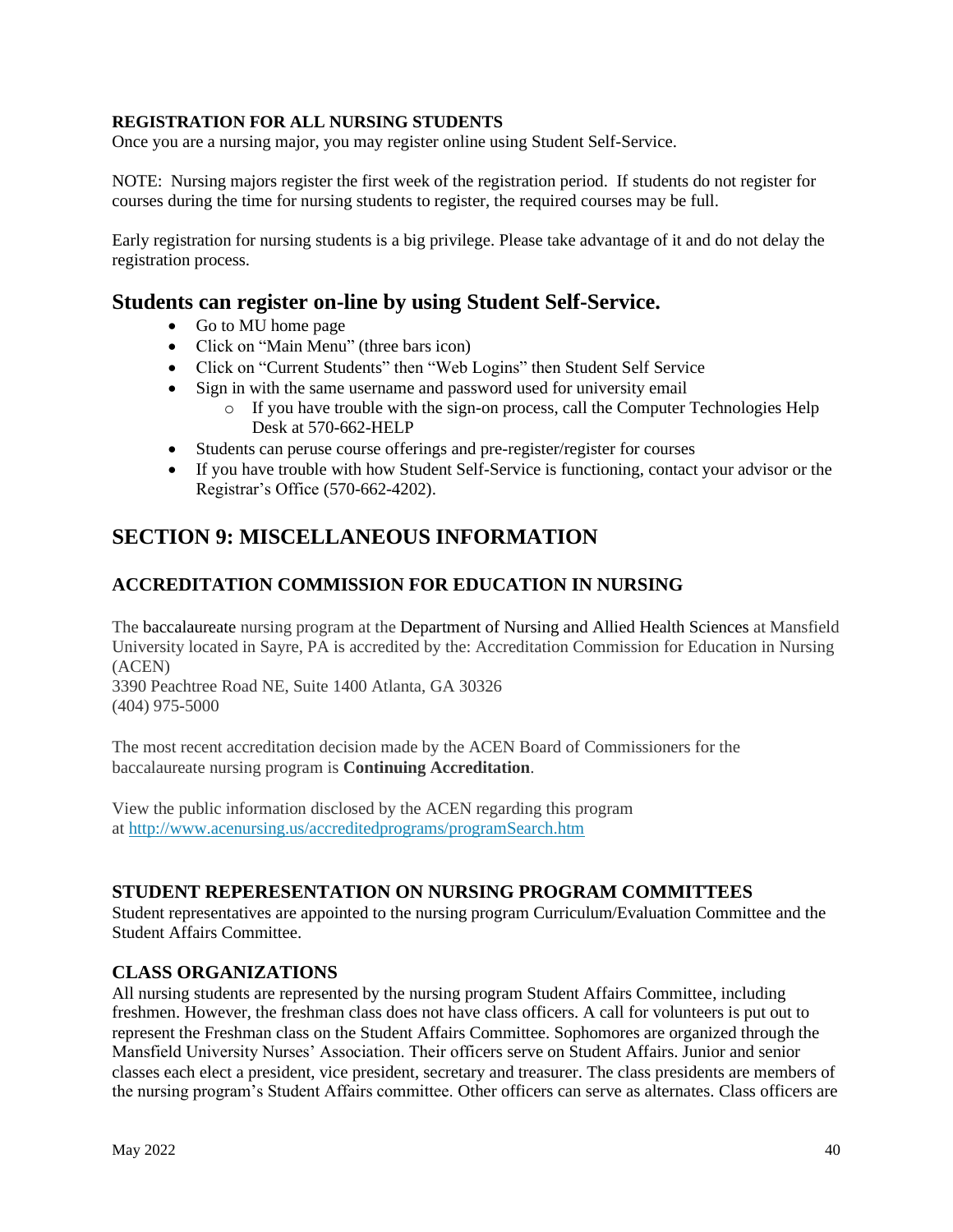also expected to attend the Health Science Student Government Association meetings. A nursing student may be removed from a nursing program leadership position (e.g. class officer, HSSGA officer) if he/she is found to be in violation with any program policy, including engaging in unprofessional behaviors, or if the student is not adequately performing the functions of the class officer role (e.g. attendance issues at meetings). One or two nursing faculty members serve as advisors to the Student Affairs Committee.

## **MUNA (Mansfield University Nurses' Association)**

The purpose of this organization is to provide each member with the opportunity to become acquainted with other people who have an interest in health issues. Participation in MUNA may help individuals achieve professional and social growth and developing interest in similar organizations at local, state and national levels. Meetings are held once a month. This organization is open to any and all students who attend Mansfield University. Sophomore nursing students are the most involved with MUNA but assist with recruitment and involvement of freshman nursing students in order to get them engaged.

### **DUE PROCESS**

Complaints which may be properly considered by means of the following procedures include, but are not limited to, complaints about grades or changes in requirements for a course during the semester. Complaints about grades may, among other things, be based upon racial, sexual or religious discrimination or other forms of favoritism; arbitrary, capricious, or unreasonable methods of evaluation; lack of precautions taken by the instructor against cheating or plagiarism; or unfair penalties for legally recognized absences from class or examination.

A student wishing to utilize the Due Process, should refer to the procedures outlined at <http://www2.mansfield.edu/academic-affairs/faculty-resources/forms-and-procedures.cfm> under "Due Process/Appeals".

### **E-MAIL**

All students are required to use their Mansfield University e-mail address. E-mail accounts should be checked daily.

### **REQUESTS FOR REFERENCES FROM FACULTY**

Students wishing faculty to write references must ask the faculty member in writing BEFORE giving the faculty member's name as a reference. This must be done for EACH reference request.

### **TRANSFER CREDITS**

For information regarding policies that pertain to transfer credits, see the MU Undergraduate Catalog. All transfer work should be coordinated with the Transfer Coordinator. Students should always consult with the Transfer Coordinator BEFORE taking a course elsewhere. Credits are evaluated on a course-bycourse basis. **Actual grades and the quality point average (QPA) do not transfer from any institution; only the credits earned transfer**." This is followed for transfer credits coming into the nursing program in calculating GPA.

### **SOCIAL MEDIA POLICY**

The Mansfield University nursing program ascribes to the National Council of State Boards of Nursing's (NCSBN) publication titled *A Nurse's Guide to the Use of Social Media.* Students are expected to visit the following website to review the guidelines. https://www.ncsbn.org/NCSBN\_SocialMedia.pdf The ANA also publishes guidelines on the use of social media: https://www.nursingworld.org/social/

#### From the NCSBN site:

"Healthcare organizations typically have clear policies governing employee use of electronic and social in the workplace. It is outside the workplace however, where policies are often less clear and the potential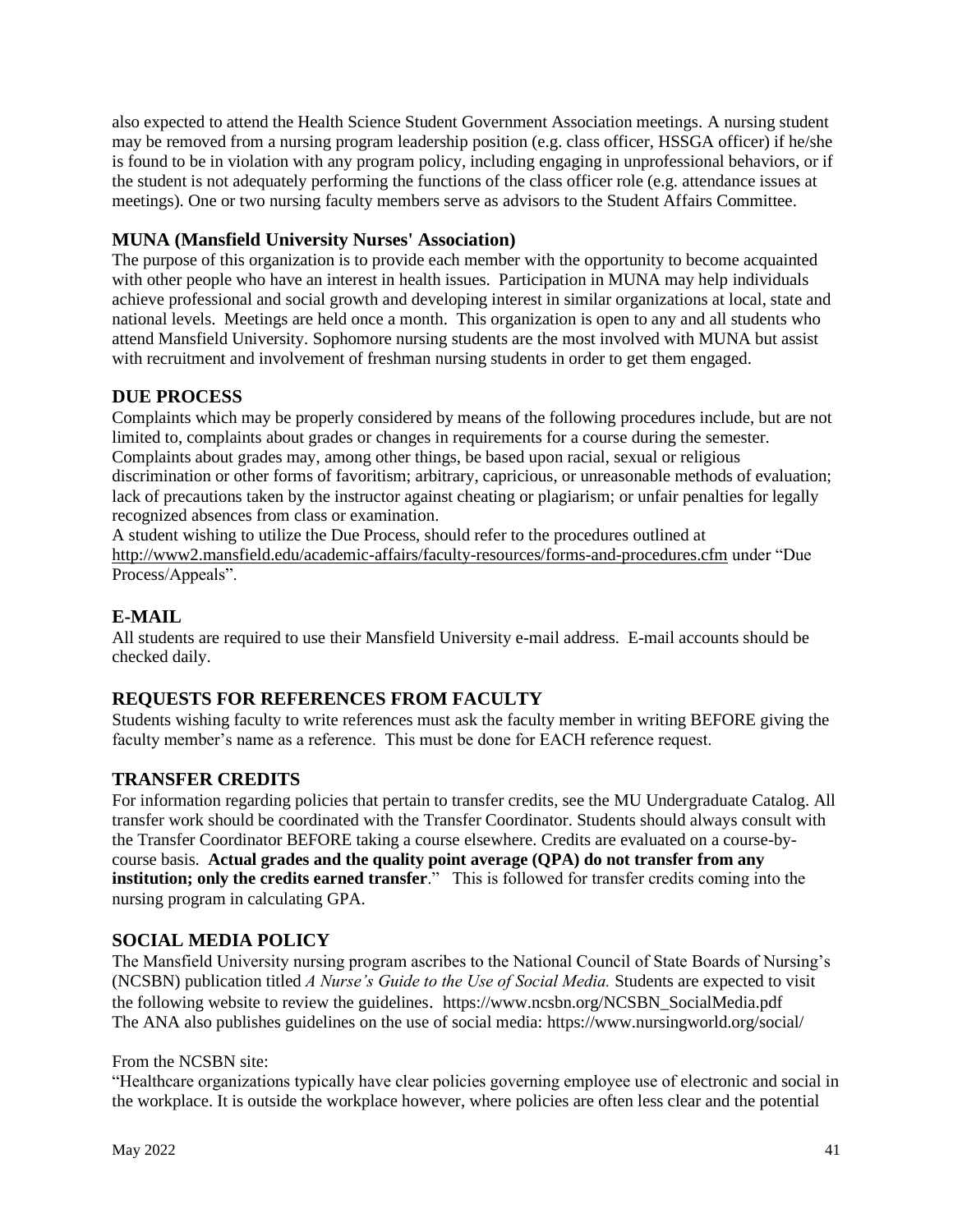for inappropriate use of social media is greatly increased. Effective nurse-patient relationships are built on trust. A cornerstone of that trust is patient privacy. Which is a key part of a patient's expectation to being treated with dignity and respect. Any patient information that a nurse has access to during the course of treatment must be safeguarded. With very limited exceptions, such information may only be disclosed to other members of the healthcare team for the purpose of providing care for the patient. Improper use of social media by nurses may violate state and federal laws including the health insurance portability and accountability act or HIPAA. Additionally, inappropriate uses of electronic and social media maybe reported to the Board of Nursing resulting in possible disciplinary action for unprofessional or unethical conduct, breach of confidentiality, or other infractions.

Well, it's true that some intentional or malicious misuses of social media do occur, the majority of inappropriate disclosures or postings are unintentional. Usually they're the result of the mistaken belief that the communication or posting is private and accessible only by the intended recipient."

"By being cautious and alert to potential or improper uses of social media, you can avoid inadvertently disclosing confidential information concerning your patients. Remember, you have an ethical and legal obligation to maintain patient privacy at all times. This means that you should never take photos or videos of patients using your cellphones or other personal devices. Be sure to follow employer policies for taking photos or videos of patients for treatments or other permissible purposes by using an employer provided devices."

"Remember, increased access to communication through social media does not change the healthcare professional's responsibility to protect patient information. In fact it actually makes it easier to inappropriately share information. By carefully following standardized guidelines, healthcare professionals can responsibly use social media to improve the coordination of patient care. For more information, please visit the website of the National Council of State Boards of Nursing."

Any student using social media of any kind should be respectful, ethical and never include any information about clients, clinical affiliates or employees of those affiliates on their social media posts. Everything online is discoverable and can be retrieved at a later time. Information from social media may impact your professional reputation for years to come. Depending on the offensive nature of the social media posts, it could potentially impact a student's ability to be employed or licensed. For any violation of the social networking policy, the student could face disciplinary action including course failure and/or dismissal from the nursing program. If a clinical affiliate bans a student from a clinical site because of a social media-related issue, the student will fail the clinical course and be dismissed from the nursing program.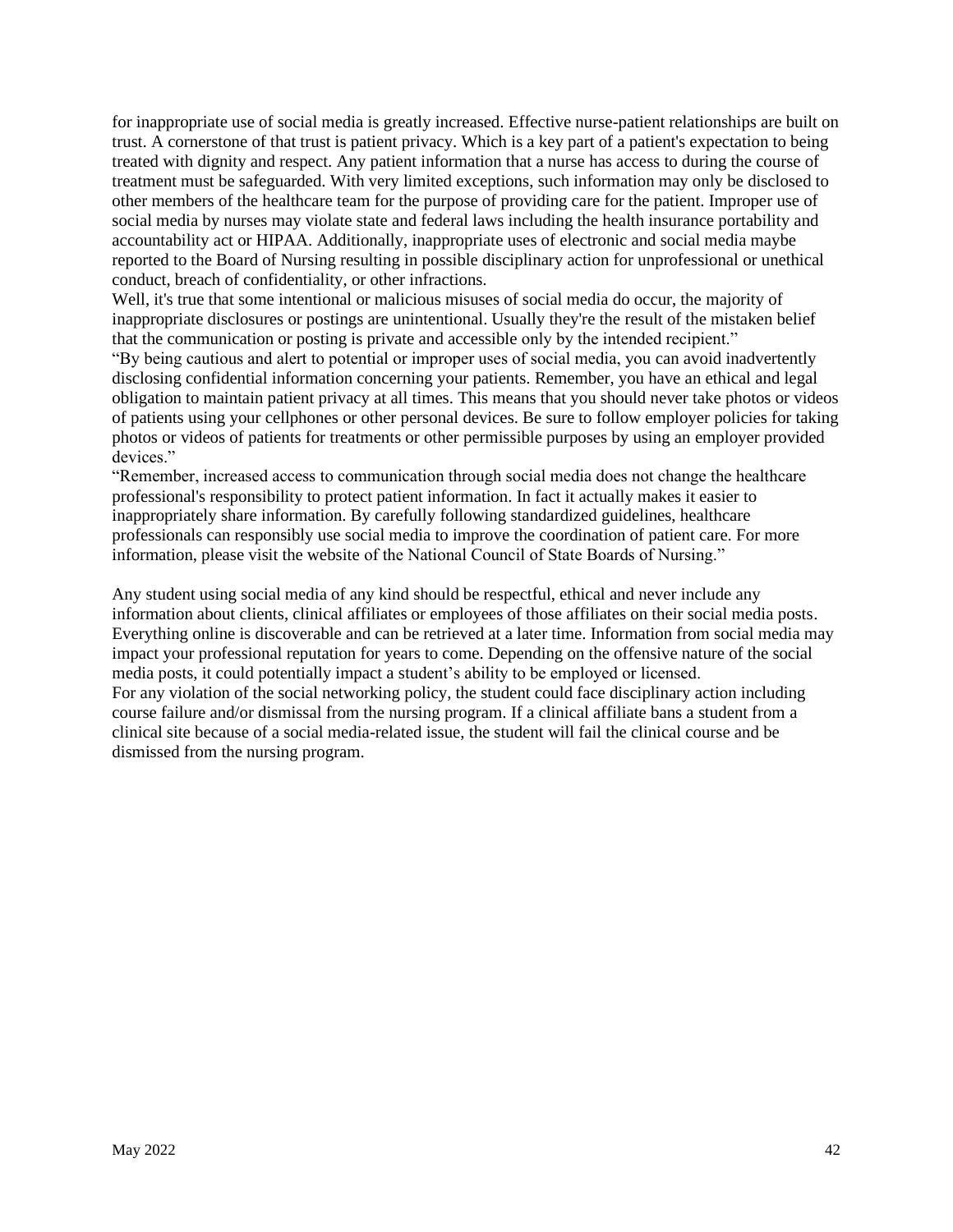#### **Mansfield University Nursing Prelicensure BSN Program Illegal Drug and Alcohol Abuse Policy**

#### **Illegal Drug and Alcohol Abuse Policy**

The Mansfield University BSN Nursing Program is committed to providing a drug/alcohol free environment. This means that impairment due to the use of illegal drugs or the abuse of alcohol is prohibited.

In accord with contractual agreements with affiliates, all students enrolling in nursing courses must comply with the drug and/or alcohol testing policies and procedures of the affiliate/institution as well as any university or nursing program policy related to drug/alcohol testing. Students are responsible for any costs associated with drug or alcohol testing, whether it is routine, pre-clinical testing; or testing for "reasonable suspicion". Refusal to comply with the nursing program policies and/or policies and procedures of clinical affiliates will prevent progression in the nursing program and will result in dismissal from the program. **Failure of the drug or alcohol test, as determined by this policy or any affiliate, will result in immediate removal of the student from clinical at which time the student will be given the right to Due Process.** 

The following apply to all Mansfield University prelicensure BSN students:

#### **1. If required by affiliates, all students will undergo a 10-panel expanded opiates urine drug test prior to attending clinical experiences. Urine drug testing is at the expense of the student.**

2. Students are prohibited from being "impaired" by the use of illegal drugs or the abuse of alcohol. Students also are prohibited from using, possessing, selling, receiving, transferring, trading, conveying, and/or dispensing illegal drugs or alcoholic beverages during nursing program hours. Students are prohibited from being "impaired" at any site with whom the Mansfield University Nursing Program is affiliated with.

3. Students shall undergo urine drug and/or blood and/or breath alcohol and/or hair follicle tests when there is "reasonable suspicion" that the student is using illegal drugs or alcohol on an impermissible basis in violation of this policy. Any student who fails or refuses to submit to reasonable suspicion testing on an immediate basis shall be treated as both having violated the policy and as having a positive ("nonnegative") test result, regardless of the ultimate provision of any urine, blood, or breath sample submitted for such testing by the student. Students participating in clinical experiences at contracted affiliates are subject to that affiliate's policies and must pay for testing.

• Reasonable suspicion means: physical symptoms suggesting use of illegal drugs or abuse of alcohol, such as breath odor, size of pupils, slurred speech, staggered gait, loss of equilibrium, blood shot eyes, confusion and/or disorientation, or lack of lucidity; absenteeism in a pattern such that it falls just before or just after scheduled days off; reports by others, particularly in conjunction with performance issues; complaints by a program official, patient, employee, visitor, or other credible individual that a student has been or is using illegal drugs or abusing alcohol during nursing program hours; sudden, unexplained changes in behavior, wide mood swings, or an unexplained emotional or violent outburst; decline in performance sufficient to lead to intervention by a supervisor/program official; unexplained and/or excessive absences from normal clinical assignment areas; suspicion of mishandling, misadministration, or diversion of drugs; a record of avoidable accidents; or any other circumstances that might lead a reasonable person to suspect that a student is inappropriately involved with alcohol or illegal drugs. In order for a reasonable suspicion to be established, a minimum of two healthcare employees (e.g. nurse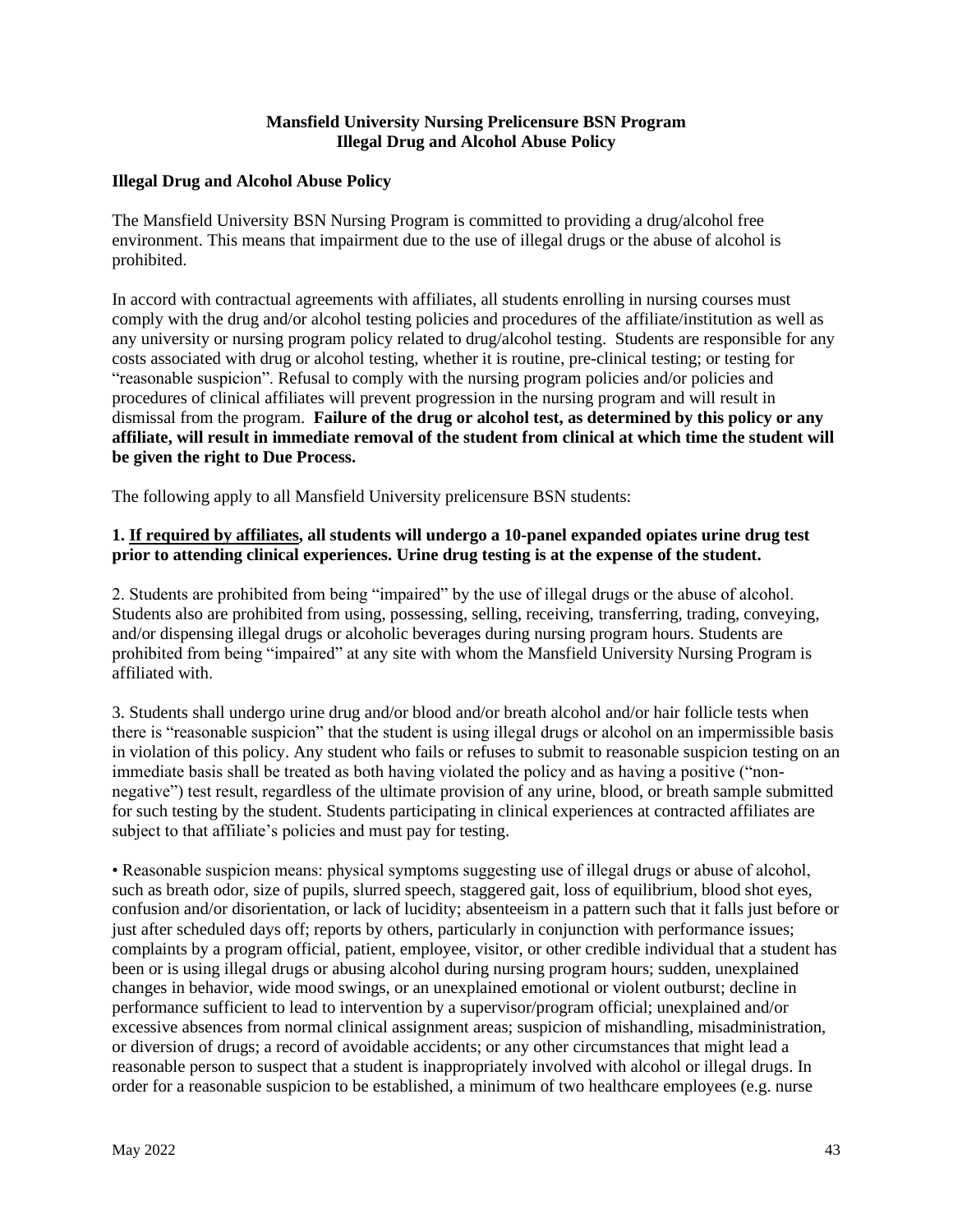manager; staff nurse; preceptor), including at least one Mansfield University faculty member, must agree that the circumstances constitute reasonable suspicion.

4. If reasonable suspicion is established while a student is at an affiliate, the student will be immediately escorted to that affiliate's EHO (employee health office) or equivalent (e.g. emergency department; occupational medicine office) by the nursing program official/faculty member for drug screen testing.

5. If a student tests positive ("non-negative"), he/she will immediately be escorted from the affiliate by a Mansfield University nursing faculty member.

6. If a student tests positive ("non-negative"), he/she will be removed from clinical experiences. Due process will be afforded to any student who is removed from or denied access to clinical experiences under this policy per the Mansfield University Student Code of Conduct's "Student Conduct and Complaint and Hearing Procedure". One potential sanction for violation of this policy is dismissal from the nursing program and/or Mansfield University.

7. Students may seek counseling services provided on the Mansfield University campus by the *Academic Advising Center* (South Hall, telephone 570-662- 4824), the *Counseling Center* (144 South Hall, telephone 570-662-4695), and *Career Center* (Alumni Hall, Ground Floor, telephone 570-662-4133).

8. Students are advised that affiliates may choose to refuse a student for any suspected or confirmed drug or alcohol use. Should that occur, students may be unable to meet course objectives. If course objectives cannot be met the student will be permitted to withdraw from the nursing course, or a failing grade will be given.

Nursing students are held to standards of clinical affiliates and Mansfield University related to any alcohol and drug related use or violations. Nursing students must comply with contents and policies of the Mansfield University Code of Conduct (https://www.mansfield.edu/student-affairs/upload/MU-Code-of-Conduct.pdf).

#### **Mansfield University Prelicensure BSN Program Drug and Alcohol Testing**

There is currently no requirement for pre-clinical drug testing. However, that could change at any time. If a clinical affiliate notifies the nursing program that drug and/or alcohol testing is required, the nursing program will notify students immediately. Instructions regarding the drug and/or alcohol testing procedure would be provided to students.

In accord with contractual agreements with cooperating clinical agencies/institutions, all students enrolling in nursing courses must comply with the drug and/or alcohol testing policies and procedures of the agency/institution. Students are responsible for costs associated with testing in the clinical agency or institution. Refusal to comply with the policies and procedures of the agency/institution will prevent progression in the nursing program and will result in removal from all clinical experiences. Students will be given the opportunity to withdraw from the nursing course and/or the nursing program. Failure of the drug test as determined by the agency/institution will result in immediate dismissal from the nursing program. Due process will be afforded to students.